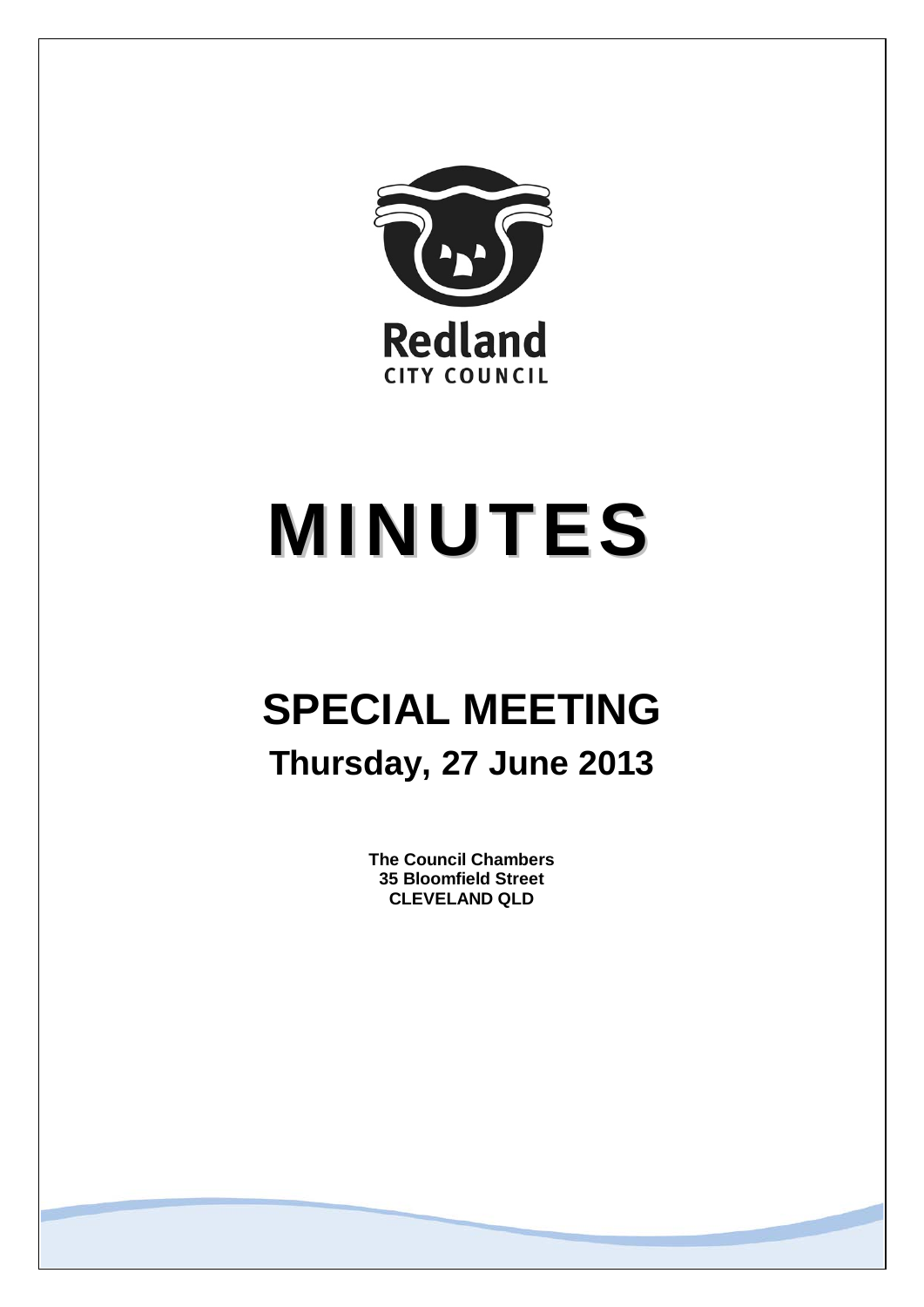# **Table of Contents**

| Item | <b>Subject</b> | Page No |
|------|----------------|---------|

| 1            |     |       |                                                                                               |  |
|--------------|-----|-------|-----------------------------------------------------------------------------------------------|--|
| $\mathbf{2}$ |     |       |                                                                                               |  |
| 3            |     |       | <b>MATERIAL PERSONAL INTEREST AND CONFLICT OF INTEREST  3</b>                                 |  |
| 4            |     |       |                                                                                               |  |
| 5            |     |       |                                                                                               |  |
|              | 5.1 |       |                                                                                               |  |
|              | 5.2 |       | <b>CATEGORISATION OF LAND FOR DIFFERENTIAL RATING</b>                                         |  |
|              | 5.3 |       | ADOPTION OF BUDGET ESTIMATES AND FIXING OF RATES AND                                          |  |
|              |     | 5.3.1 | STATEMENT OF ESTIMATED FINANCIAL POSITION                                                     |  |
|              |     | 5.3.2 | NATIONAL COMPETITION POLICY REQUIREMENTS FOR<br>SIGNIFICANT AND OTHER BUSINESS ACTIVITIES IN  |  |
|              |     | 5.3.3 | ESTABLISHMENT OF RESERVE BALANCES AND                                                         |  |
|              |     | 5.3.4 | CITY CANALS SPECIAL CHARGE - ANNUAL                                                           |  |
|              |     |       |                                                                                               |  |
|              |     |       | 5.3.6 AQUATIC PARADISE MARINA SPECIAL CHARGE 36                                               |  |
|              |     | 5.3.7 |                                                                                               |  |
|              |     | 5.3.8 |                                                                                               |  |
|              |     | 5.3.9 | RABY BAY TIDAL WORKS (COMMUNITY TITLE SCHEME)                                                 |  |
|              |     |       | 5.3.10 RABY BAY TIDAL WORKS (NON COMMUNITY TITLE                                              |  |
|              |     |       | 5.3.11 SOUTHERN MORETON BAY ISLANDS TRANSLINK<br>OPERATIONS SPECIAL CHARGE - OVERALL PLAN AND |  |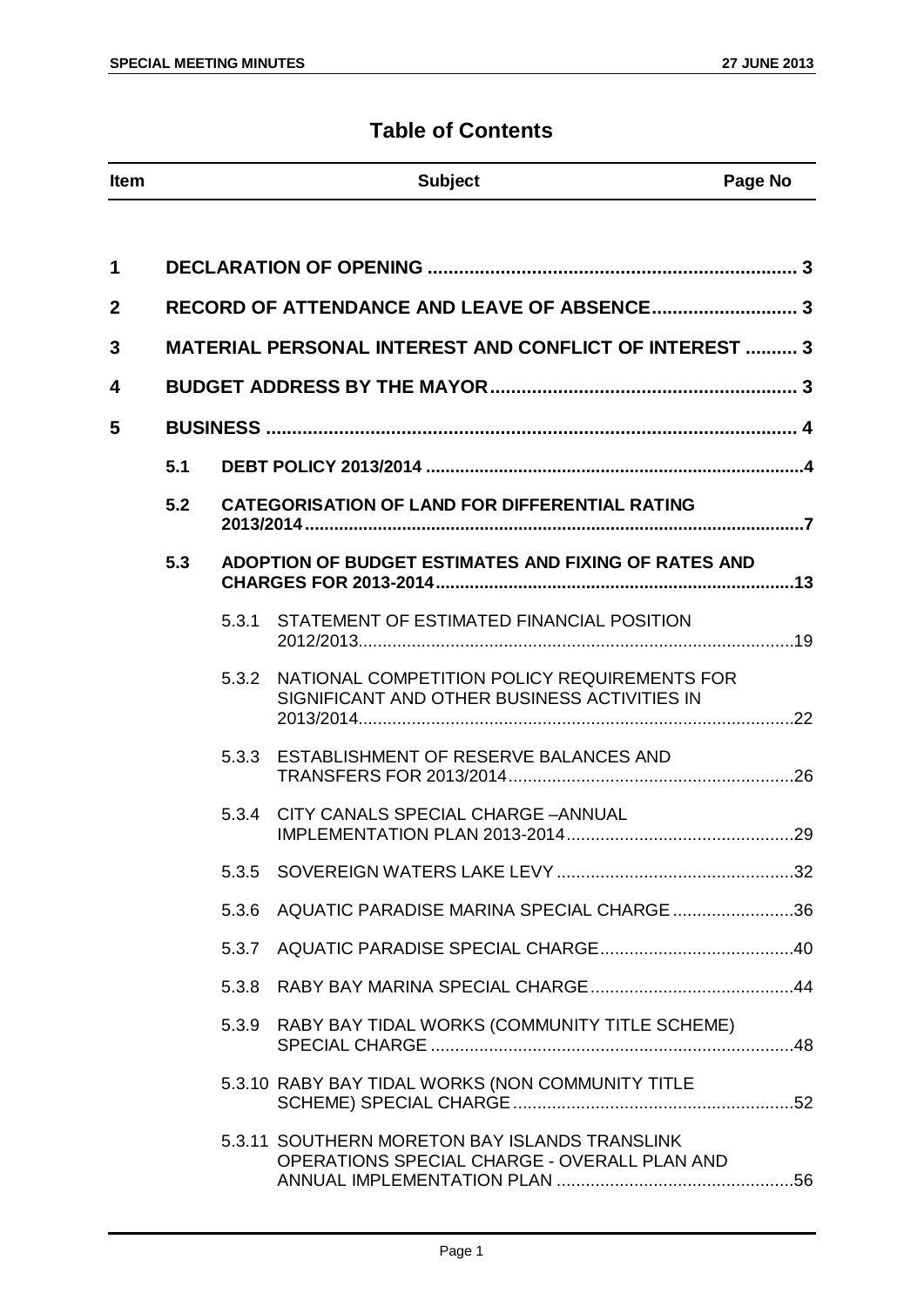| 6 |                                                    | 71 |
|---|----------------------------------------------------|----|
|   | 5.3.14 OVERALL PLAN - MACLEAY AND PERULPA ISLANDS  |    |
|   | 5.3.13 OVERALL PLAN - LAMB ISLAND RURAL FIRE LEVY  |    |
|   | 5.3.12 OVERALL PLAN - KARRAGARRA ISLAND RURAL FIRE |    |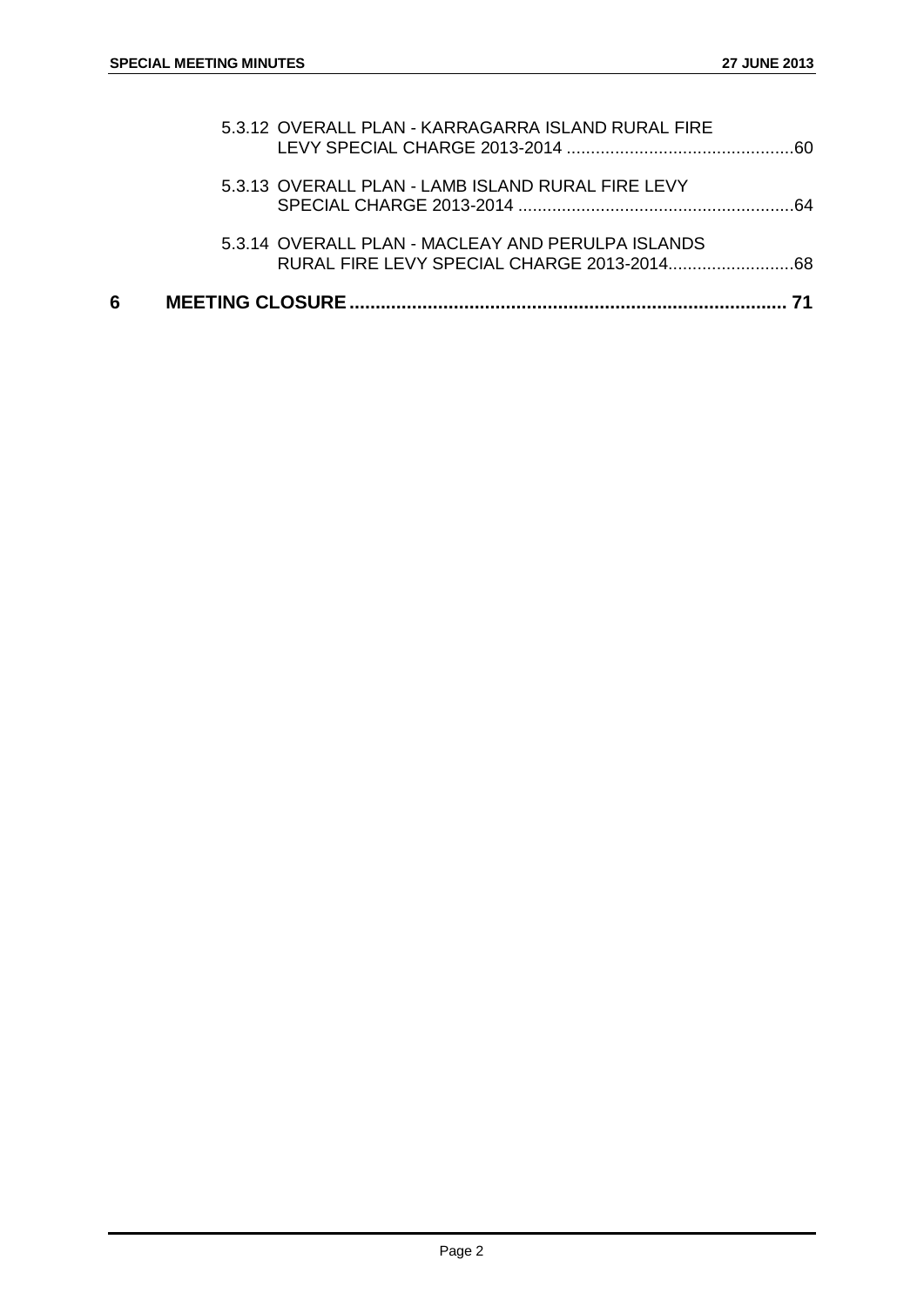# <span id="page-3-0"></span>**1 DECLARATION OF OPENING**

The Mayor declared the meeting open at 10.30am.

# <span id="page-3-1"></span>**2 RECORD OF ATTENDANCE AND LEAVE OF ABSENCE**

# **MEMBERS PRESENT:**

| Cr K Williams       | Mayor                                |
|---------------------|--------------------------------------|
| Cr A Beard          | Deputy Mayor & Councillor Division 8 |
| Cr W Boglary        | <b>Councillor Division 1</b>         |
| Cr C Ogilvie        | <b>Councillor Division 2</b>         |
| Cr K Hardman        | <b>Councillor Division 3</b>         |
| <b>Cr L Hewlett</b> | <b>Councillor Division 4</b>         |
| Cr M Edwards        | <b>Councillor Division 5</b>         |
| Cr J Talty          | <b>Councillor Division 6</b>         |
| Cr M Elliott        | <b>Councillor Division 7</b>         |
| Cr P Gleeson        | <b>Councillor Division 9</b>         |
| Cr P Bishop         | <b>Councillor Division 10</b>        |
|                     |                                      |

# **EXECUTIVE LEADERSHIP GROUP:**

| Mr B Lyon    | <b>Chief Executive Officer</b>                           |
|--------------|----------------------------------------------------------|
| Mr N Clarke  | <b>General Manager Organisational Services</b>           |
| Mrs L Rusan  | <b>General Manager Community &amp; Customer Services</b> |
| Mr G Soutar  | General Manager Infrastructure & Operations              |
| Mr G Holdway | <b>Chief Financial Officer</b>                           |

# **MINUTES:**

| Mrs J Parfitt | Team Leader Corporate Meetings & Registers |  |
|---------------|--------------------------------------------|--|
|---------------|--------------------------------------------|--|

# <span id="page-3-2"></span>**3 MATERIAL PERSONAL INTEREST AND CONFLICT OF INTEREST**

Nil.

# <span id="page-3-3"></span>**4 BUDGET ADDRESS BY THE MAYOR**

The Mayor presented Redland City Council's Annual Budget.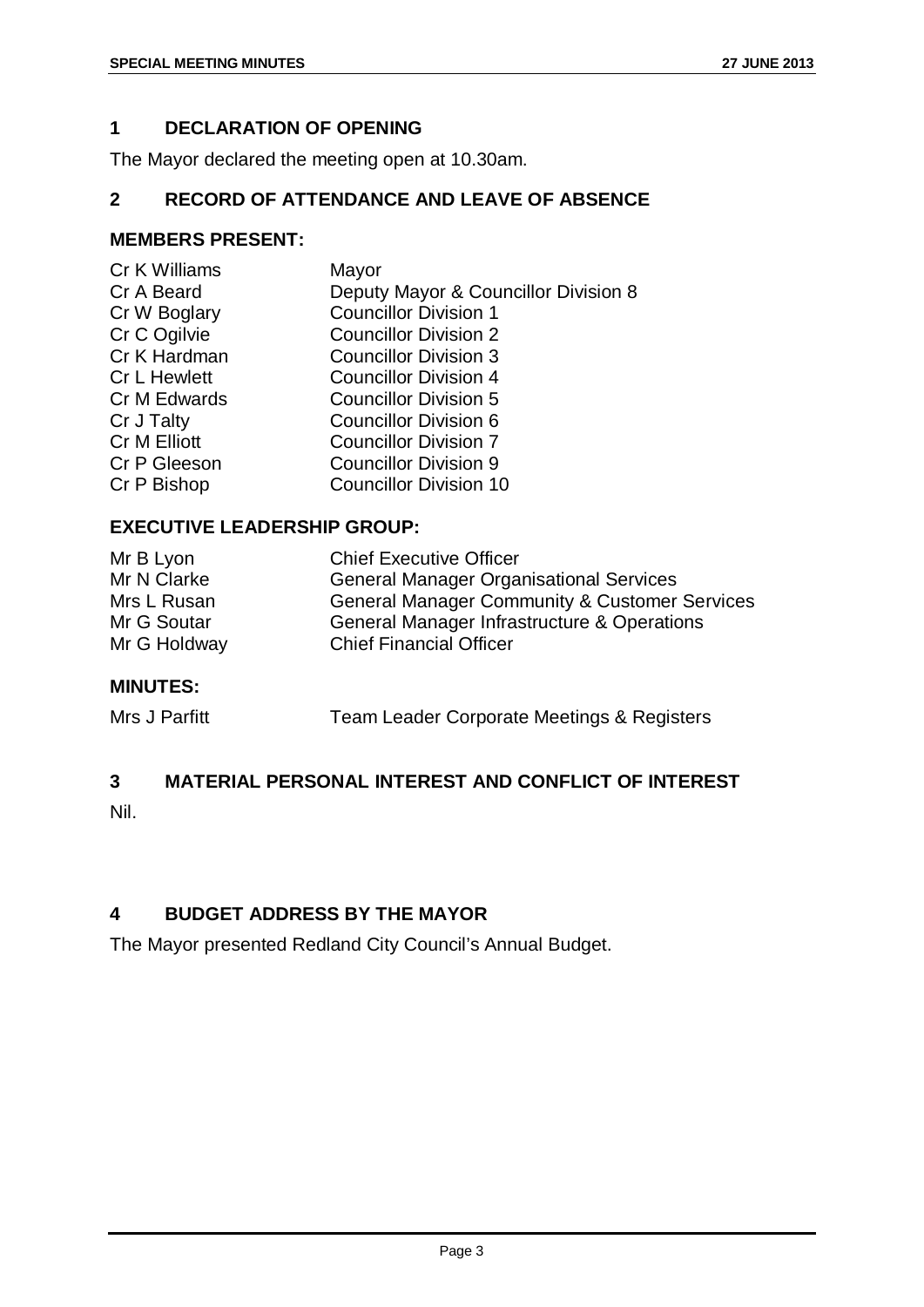#### <span id="page-4-0"></span>**5 BUSINESS**

# <span id="page-4-1"></span>**5.1 DEBT POLICY 2013/2014**

| Dataworks Filename:         | <b>FM Corporate Budget</b>                                                                      |
|-----------------------------|-------------------------------------------------------------------------------------------------|
| <b>Attachment:</b>          | <b>POL-1838 Debt Policy</b>                                                                     |
| <b>Authorising Officer:</b> |                                                                                                 |
|                             | <b>Bill Lyon</b><br><b>Chief Executive Officer</b>                                              |
| <b>Responsible Officer:</b> | <b>Gavin Holdway</b><br><b>Chief Financial Officer</b>                                          |
| <b>Author:</b>              | <b>Deborah Corbett-Hall</b><br><b>Service Manager Business and Commercial</b><br><b>Finance</b> |

#### **PURPOSE**

The purpose of this report is to adopt a borrowing policy for the 2013/2014 financial year.

#### **BACKGROUND**

Council reviews its long term financial strategy annual between October and December and then finalises the annual financial management policies as part of the budget development process.

# **ISSUES**

The attached policy is as a result of the discussion held during the General Meeting on 19 June 2013, all other issues have been addressed during the budget development process (in particular the review of the ten year capital programme and its borrowing implications).

# **STRATEGIC IMPLICATIONS**

Council has developed the debt policy as part of the annual review of the long term financial strategy and ensures the borrowings are financially sustainable. Additionally, Council undergoes an annual credit review conducted by Queensland Treasury Corporation (QTC) and has demonstrated to QTC that the forecasted financial performance and position of Council is sound.

#### **Legislative Requirements**

Section 192 of the *Local Government Regulation 2012* requires a local government to prepare and adopt a policy for a financial year. The debt policy also forms part of the financial management system alongside other key financial policies namely Revenue, Investment, Corporate Procurement and Enterprise Asset and Service Management.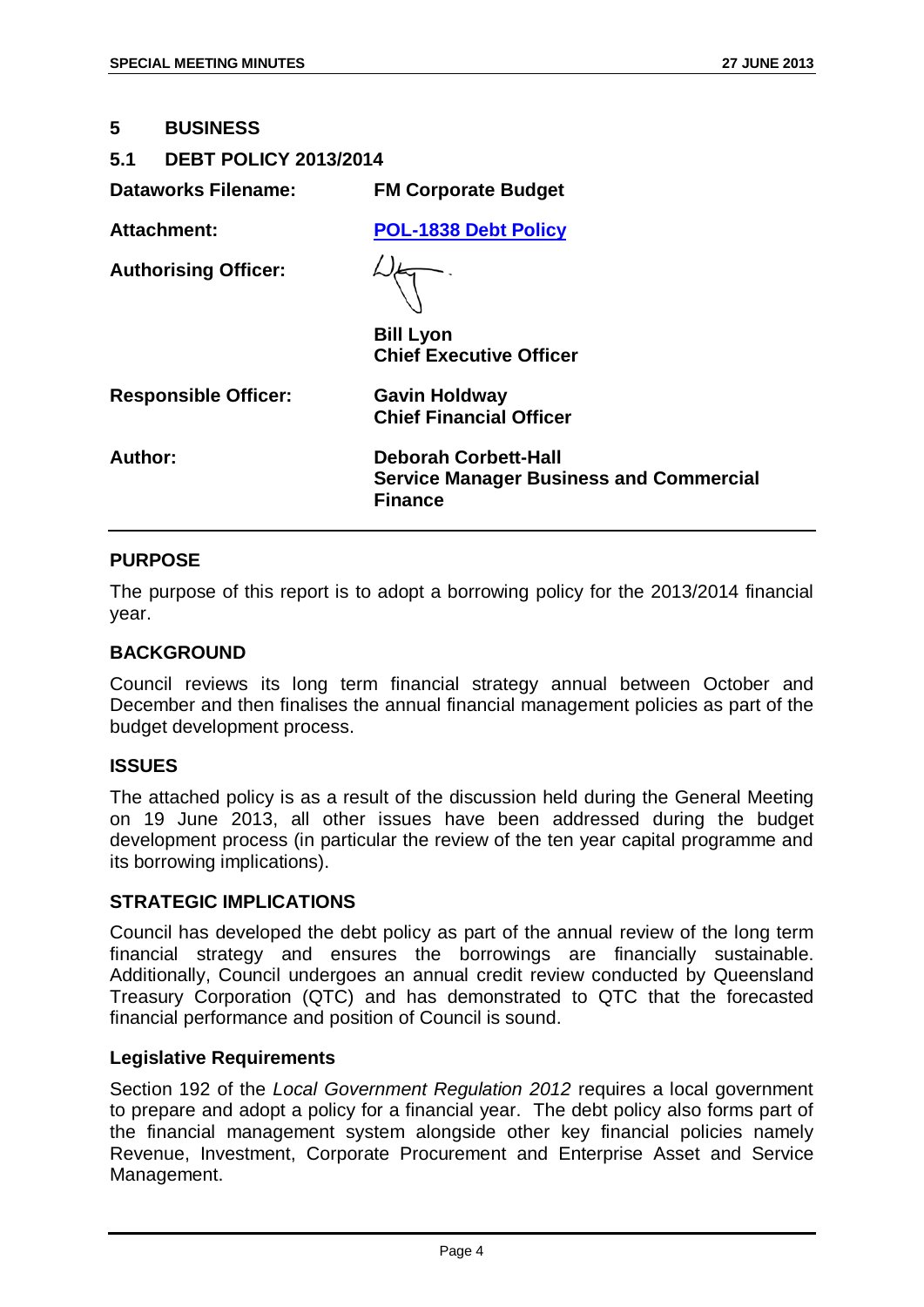# **Risk Management**

Council reviews its debt on a monthly basis and ensures legislative and Department of Local Government, Community Recovery and Resilience 'financial sustainability guideline' targets are met or exceeded. Council officers work closely with Queensland Treasury Corporation to manage the debt and only propose to borrow monies when the interest and repayment amounts are affordable over the life of the loan.

# **Financial**

The financial implications contained within the attached policy have been discussed as part of the budget development programme and the Key Performance Indicators (KPIs) demonstrated the proposed borrowings are financially sustainable. QTC's credit review is also a prerequisite for Council's annual loan approval process.

# **People**

Nil impact expected.

# **Environmental**

Nil impact expected.

# **Social**

Nil impact expected.

# **Alignment with Council's Policy and Plans**

This report has a relationship with the following items of the Corporate Plan:

Council is well respected and seen as an excellent organisation which manages resources in an efficient and effective way

- 9.5 Ensure robust long term financial planning is in place to protect the financial sustainability of Council
- 9.6 Implement long term asset management planning that supports innovation and sustainability of service delivery, taking into account the community's aspirations and capacity to pay for desired service levels
- 9.7 Develop our procurement practices to increase value for money within an effective governance framework

# **CONSULTATION**

The annual review of Council's long term financial strategy was held between October and December 2012 when the policy intent was reviewed and confirmed. Budget 2013/2014 workshops then considered the capital programme for 2013-2023, underpinned by borrowings in accordance with the policy. Debt and loner term borrowings were also discussed during the QTC credit review presentation on 28 May 2013.

# **OPTIONS**

1. Council resolves to adopt the attached debt policy for 2013/2014 as discussed during the budget development workshops and finalisation of the ten year capital programme; or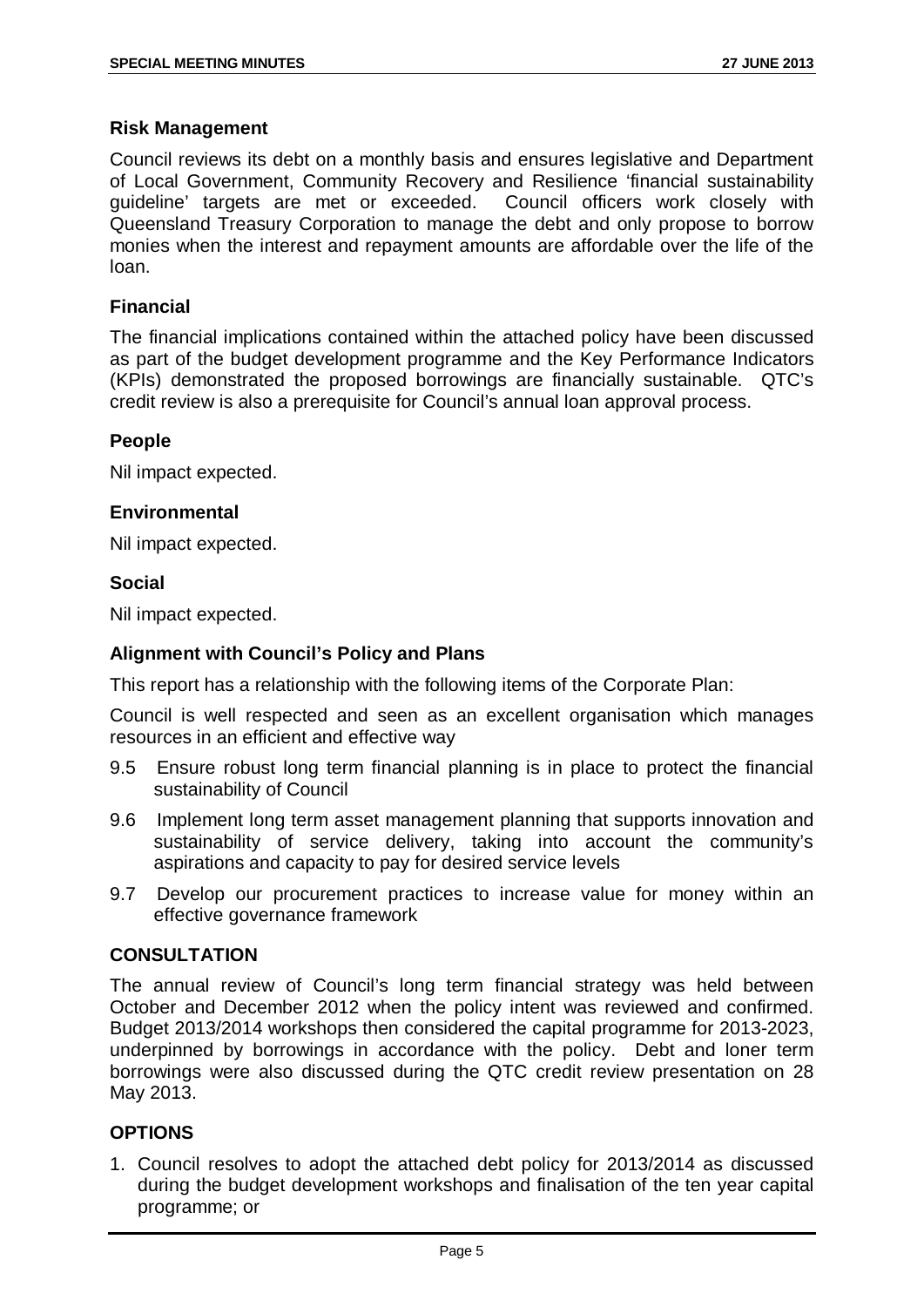2. Council resolves to amend the attached debt policy prior to its adoption.

**OFFICER'S RECOMMENDATION/ COUNCIL RESOLUTION**

**Moved by: Cr A Beard Seconded by:** 

**That Council resolve to adopt the attached debt policy for 2013/2014 as discussed during the budget development workshops and finalisation of the ten year capital programme.**

**CARRIED 11/0**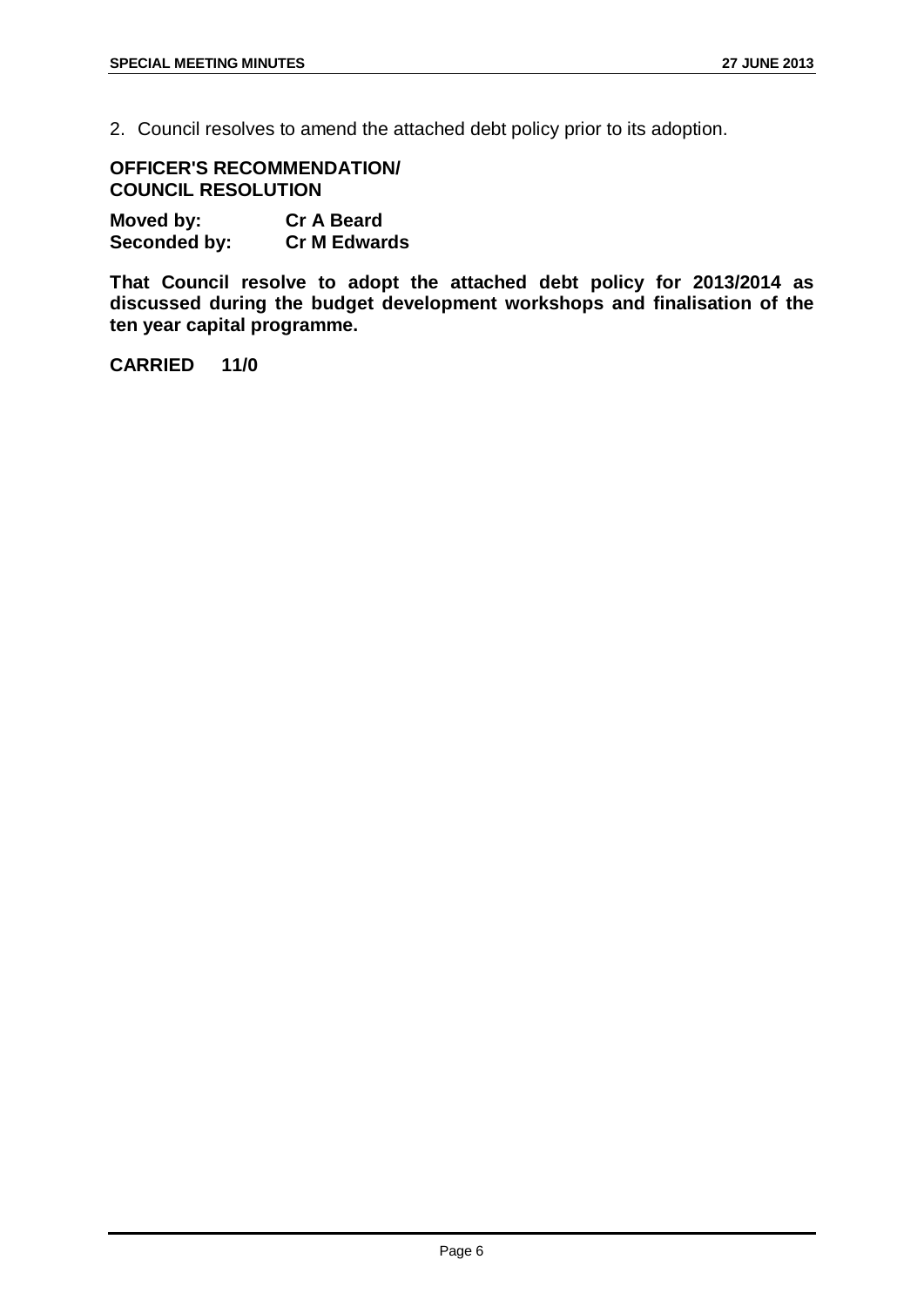# <span id="page-7-0"></span>**5.2 CATEGORISATION OF LAND FOR DIFFERENTIAL RATING 2013/2014**

| <b>Dataworks Filename:</b>  | <b>FM Corporate Budget</b>                                                |
|-----------------------------|---------------------------------------------------------------------------|
| <b>Authorising Officer:</b> |                                                                           |
|                             | <b>Bill Lyon</b><br><b>Chief Executive Officer</b>                        |
| <b>Responsible Officer:</b> | <b>Gavin Holdway</b><br><b>Chief Financial Officer</b>                    |
| Author:                     | <b>Noela Barton</b><br><b>Service Manager Revenue and Cash Management</b> |

# **PURPOSE**

To submit to Council for adoption the differential rating categories for 2013-2014.

# **BACKGROUND**

Section 81(1) of the *Local Government Regulation 2012* (the Regulation) requires that before a local government may levy differential general rates, it must decide the different categories of rateable land in its local government area. Section 81(2) of the same Regulation requires the local government must, by resolution, make the decision at the local government's budget meeting.

# **ISSUES**

On an annual basis Council reviews the differential rating categories and determines from the objectives and principles outlined in the Revenue Policy and 10 year Financial Strategy the differential rating categories that will be applied for the following financial year.

The differential rating categories for the 2013/2014 financial year have been determined in the course of budget deliberations with Council following consultation with Orion Consulting Network Pty Ltd and in consideration of Council objectives, the Revenue Policy and 10 year Financial Strategy.

# **STRATEGIC IMPLICATIONS**

# **Legislative Requirements**

Section 81(1) of the Regulation requires that before a local government may levy differential general rates, it must decide the different categories of rateable land in its local government area.

Section 81(2) of the Regulation requires the local government must, by resolution, make the decision at the local government's budget meeting.

Section 81(3) of the Regulation requires the resolution must state the rating categories of rateable land and the description of each category.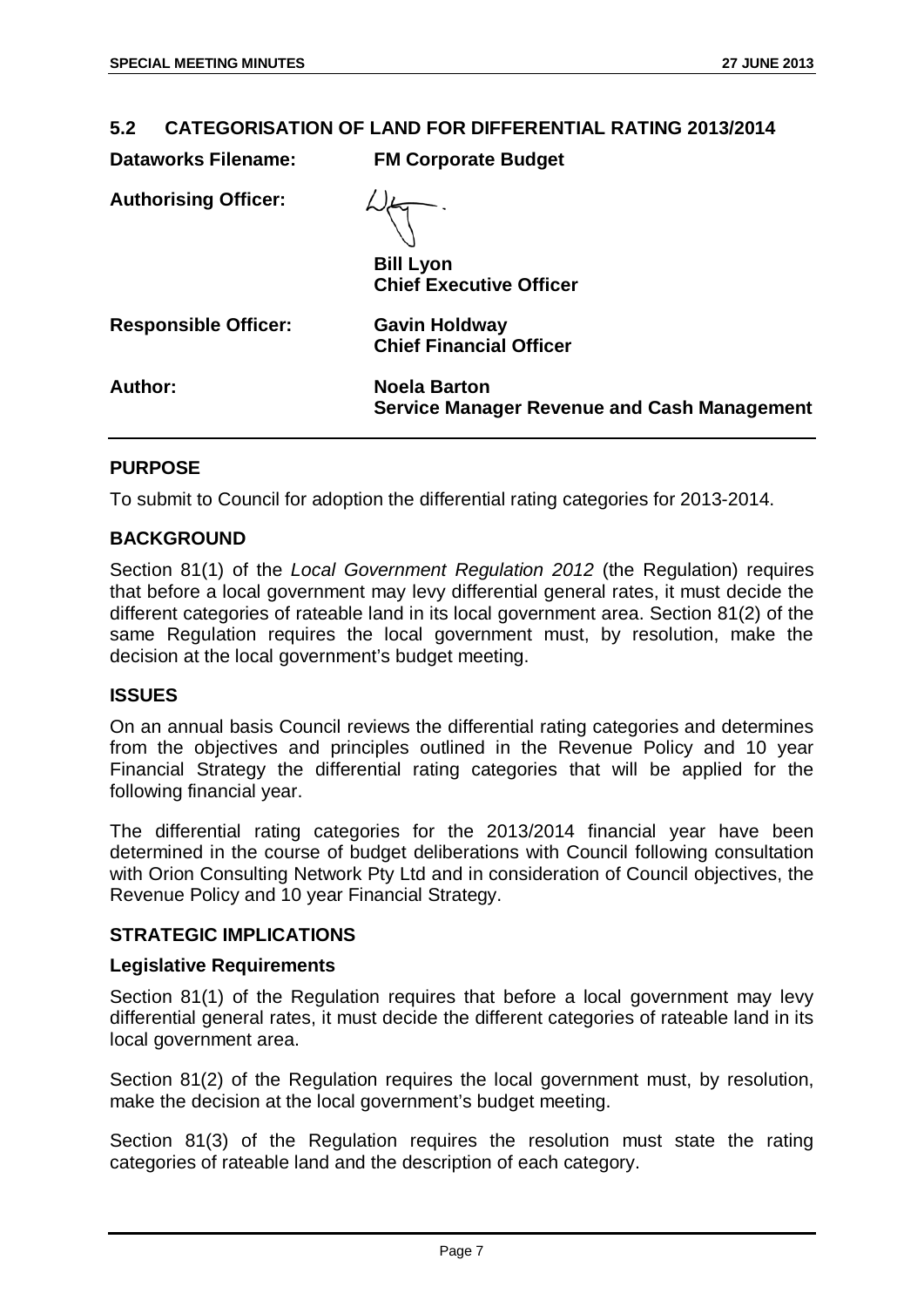# **Risk Management**

An independent consultant, Orion Networking Pty Ltd (Orion), was engaged to review Council's overall rating strategy and level of utility charges. The rating strategy was reviewed with particular reference to:

- Relativities between valuation bands and geographical locations;
- Each sector's share of the economy:
- Industry rating comparative to other local governments; and
- Relativities for rates/ minimum rates for all residents

David Spearritt and Thomas Bidstrup from Orion held two separate workshops with the Council and the Executive Leadership group from which direction was provided on the rating categories that would apply for the 2013-2014 financial year.

# **Financial**

This determination of rating categories provides the platform for the making and levying of differential general rates for the financial year.

# **People**

Nil impact expected as the purpose of the report is to adopt the 2013-2014 rating categories to Council for adoption.

# **Environmental**

Nil impact expected as the purpose of the report is to adopt the 2013-2014 rating categories to Council for adoption.

# **Social**

Nil impact expected as the purpose of the report is to adopt the 2013-2014 rating categories to Council for adoption.

# **Alignment with Council's Policy and Plans**

# **8. Inclusive and ethical governance**

Deep engagement, quality leadership at all levels, transparent and accountable democratic processes and a spirit of partnership between the community and Council will enrich residents' participation in local decision making to achieve the community's Redlands 2030 vision and goals.

8.8 Provide clear information to citizens about how rates, fees and charges are set and how council intends to finance the delivery of the community plan and corporate plan.

# **CONSULTATION**

In determining the 2013-2014 rating categories, consultation has been held with Councillors, the Executive Leadership Group, David Spearritt and Thomas Bidstrup from Orion Networking Pty Ltd, the Chief Financial Officer, and the Service Manager Revenue & Cash Management.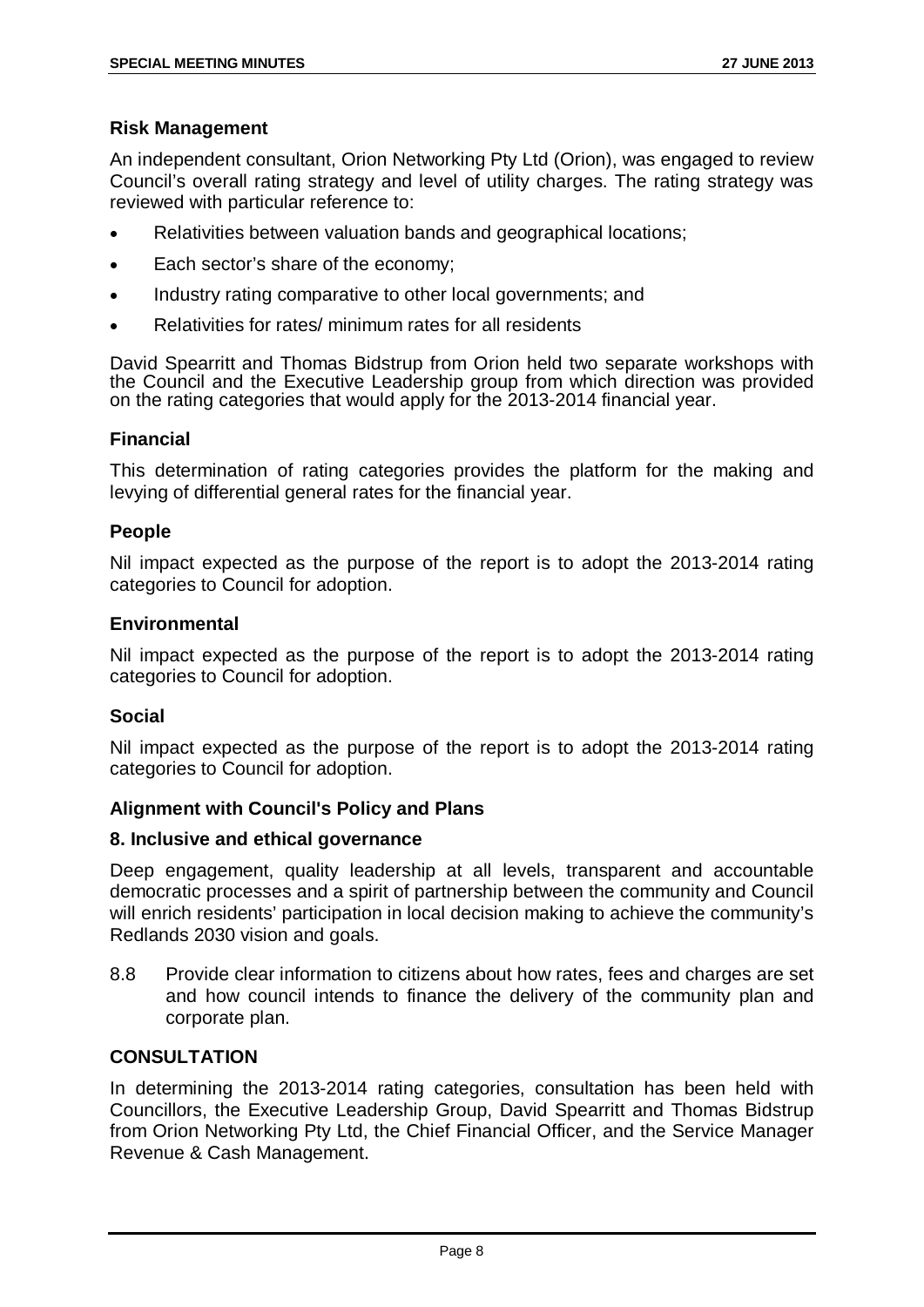# **OPTIONS**

- 1. That Council resolve to adopt the rating categories for the 2013-2014 financial year as given in the table in the Officer's recommendation
- 2. That Council resolve not to adopt the Officer's recommendation.

# **OFFICER'S RECOMMENDATION/ COUNCIL RESOLUTION**

| Moved by:    | <b>Cr P Gleeson</b> |
|--------------|---------------------|
| Seconded by: | <b>Cr K Hardman</b> |

**That Council resolve to adopt the following rating categories for the 2013-2014 financial year as given in the table below:**

| <b>Rating</b><br><b>Category</b> | <b>Rating Category Description</b>                                                                                                                                                                                           |
|----------------------------------|------------------------------------------------------------------------------------------------------------------------------------------------------------------------------------------------------------------------------|
| 1a                               | Includes all rateable land on the Mainland, Coochiemudlo, Garden<br>and North Stradbroke Islands with a value equal to or less than<br>\$305,000 used for:                                                                   |
|                                  | a. Residential purposes and is the registered owner's principal<br>place of residence; or                                                                                                                                    |
|                                  | b. Vacant land, other than that categorised in rating category<br>10, where it is not considered likely a development permit,<br>or permits, for the erection of a building would be approved<br>should application be made. |
| 1 <sub>b</sub>                   | Includes all rateable land on the Mainland, Coochiemudlo, Garden<br>and North Stradbroke Islands with a value greater than or equal to<br>\$305,001 used for:                                                                |
|                                  | a. Residential purposes and is the registered owner's principal<br>place of residence; or                                                                                                                                    |
|                                  | b. Vacant land, other than that categorised in rating category<br>10, where it is not considered likely a development permit,<br>or permits, for the erection of a building would be approved<br>should application be made. |
| 2a                               | Includes all rateable land on the Mainland, Coochiemudlo, Garden<br>and North Stradbroke Islands with a value equal to or less than<br>\$305,000 used for                                                                    |
|                                  | a. Residential purposes that is NOT the registered owner's<br>principal place of residence; or                                                                                                                               |
|                                  | b. Vacant land where it is considered likely to be granted a<br>development permit, or permits, for the erection of a<br>building for residential, commercial or industrial purposes<br>should application be made.          |
| 2 <sub>b</sub>                   | Includes all rateable land on the Mainland, Coochiemudlo, Garden<br>and North Stradbroke Islands with a value greater than or equal to                                                                                       |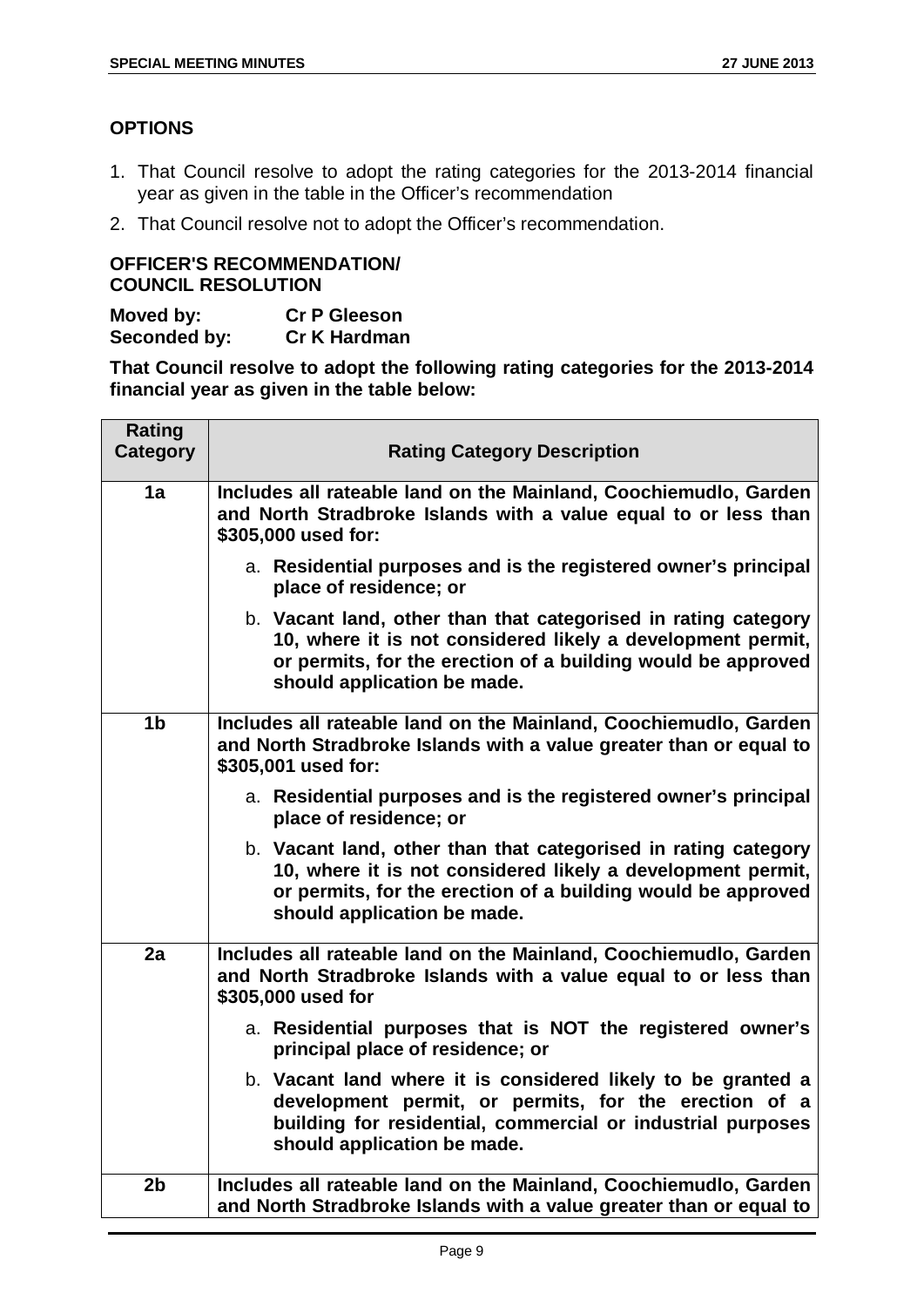| <b>Rating</b><br>Category | <b>Rating Category Description</b>                                                                                                                                                                                                                                                                                                                                                                         |
|---------------------------|------------------------------------------------------------------------------------------------------------------------------------------------------------------------------------------------------------------------------------------------------------------------------------------------------------------------------------------------------------------------------------------------------------|
|                           | \$305,001 used for:                                                                                                                                                                                                                                                                                                                                                                                        |
|                           | a. Residential purposes that is NOT the registered owner's<br>principal place of residence; or                                                                                                                                                                                                                                                                                                             |
|                           | b. Vacant land where it is considered likely to be granted a<br>development permit, or permits, for the erection of a<br>building for residential, commercial or industrial purposes<br>should application be made.                                                                                                                                                                                        |
| 3a                        | Includes all rateable land on the Southern Moreton Bay Islands<br>with a value equal to or less than \$65,000 that is the registered<br>owner's principal place of residence.                                                                                                                                                                                                                              |
| 3 <sub>b</sub>            | Includes all rateable land on the Southern Moreton Bay Islands<br>with a value greater than or equal to \$65,001 that is the registered<br>owner's principal place of residence.                                                                                                                                                                                                                           |
| 4a                        | Includes all rateable land on the Southern Moreton Bay Islands<br>with a value equal to or less than \$65,000 that is NOT the<br>registered owner's principal place of residence.                                                                                                                                                                                                                          |
| 4b                        | Includes all rateable land on the Southern Moreton Bay Islands<br>with a value greater than or equal to \$65,001 that is NOT the<br>registered owner's principal place of residence.                                                                                                                                                                                                                       |
| 5                         | Includes all rateable land that is used, or is intended for residential<br>use or any other purpose other than Commercial or Industrial that<br>has been identified in the Southern Moreton Bay Islands<br>Development Entitlements Protection Regulation 2006 that has<br>recognised development potential and where the current owner<br>was in possession of the land immediately before 13 April 2005. |
|                           | The development entitlements, which existed under the<br>'superseded' Transitional Planning Scheme, have been protected<br>on these lots for a period of ten years from the commencement of<br>the Redlands Planning Scheme or until a change in ownership<br>occurs as the protection of development entitlements does not<br>extend to future owners of land included in this category.                  |
|                           | Land in this category is included in the Conservation Sub-Area<br>CN1 zone of the Redlands Planning Scheme.                                                                                                                                                                                                                                                                                                |
| 6                         | Includes all rateable land on the Mainland, Coochiemudlo Island<br>and North Stradbroke Island that is wholly or predominantly used<br>for a commercial or industrial purpose other than that categorised<br>in rating category 19. This category includes not-for-profit<br>organisations and clubs.                                                                                                      |
| $\overline{7}$            | Includes all rateable land on the Southern Moreton Bay Islands<br>that is wholly or predominantly used for a commercial or industrial<br>purpose. This category includes not-for-profit organisations and                                                                                                                                                                                                  |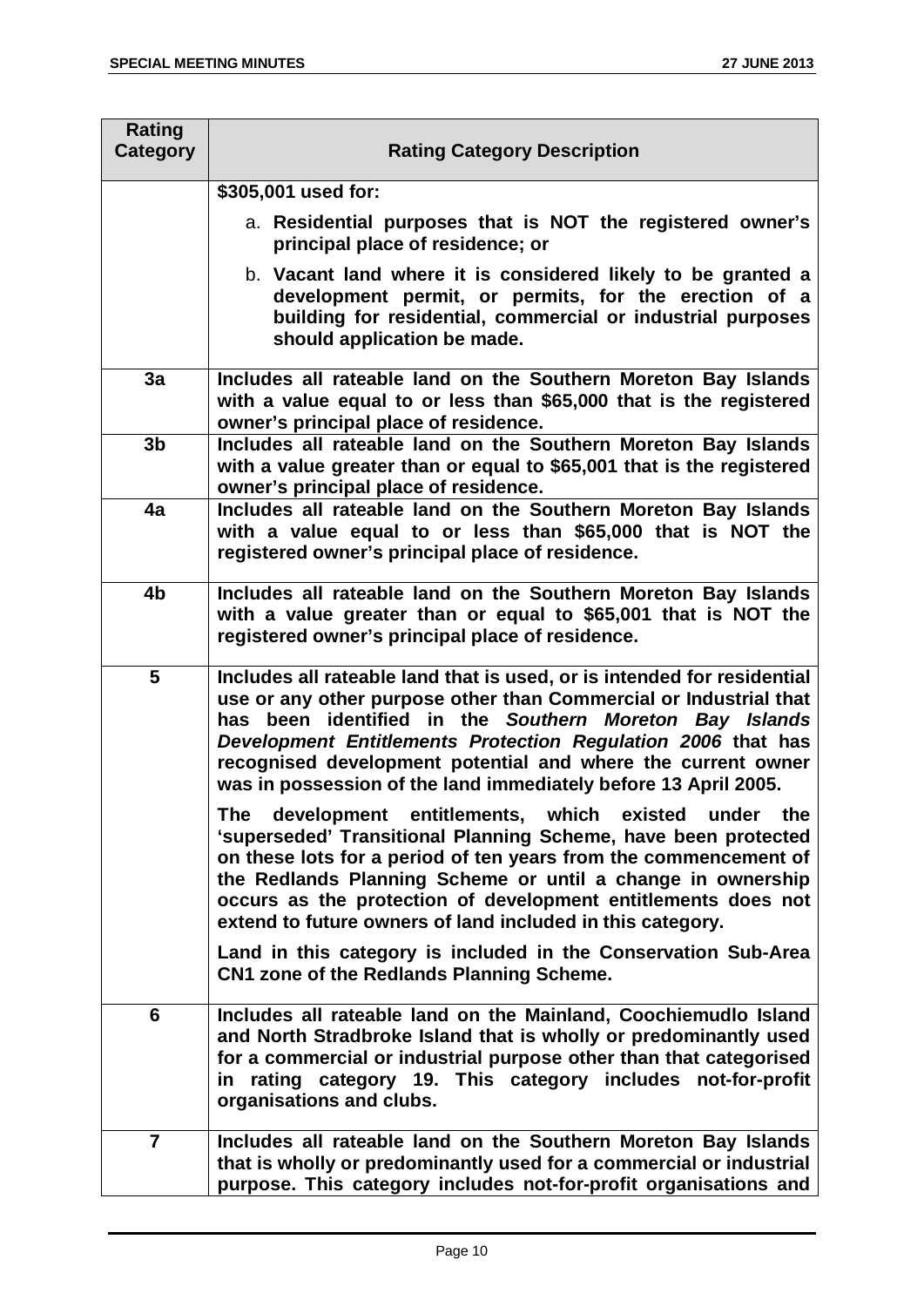| <b>Rating</b><br>Category | <b>Rating Category Description</b>                                                                                                                                                                                                                                                                                                                                                                                                                                                                                                                           |
|---------------------------|--------------------------------------------------------------------------------------------------------------------------------------------------------------------------------------------------------------------------------------------------------------------------------------------------------------------------------------------------------------------------------------------------------------------------------------------------------------------------------------------------------------------------------------------------------------|
|                           | clubs.                                                                                                                                                                                                                                                                                                                                                                                                                                                                                                                                                       |
| 8                         | Includes all rateable land that is wholly or predominantly used for<br>quarry or extractive industry purposes. An extractive industry is<br>any activity that removes material substance from the ground.                                                                                                                                                                                                                                                                                                                                                    |
| 10                        | Includes all rateable land that has been identified as having an<br>insurmountable drainage constraint such that it is unlikely a<br>development permit, or permits, for the erection of a dwelling<br>house on the land would be granted. Includes some rateable land<br>that has been identified as having significant conservation values.<br>All rateable land included in this category identified with<br>insurmountable drainage problems or conservation values is<br>zoned Conservation Sub-Area CN1 in the Redlands Planning<br>Scheme.            |
|                           | This category also includes all rateable land on the Southern<br>Moreton Bay Islands that is vacant and has been included within<br>the Open Space zone of the Redlands Planning Scheme.                                                                                                                                                                                                                                                                                                                                                                     |
| 11                        | Includes subdivided land that is not yet developed, in accordance<br>with Section 50 of the Land Valuation Act 2010 (Part 2 Subdivision<br>3 Discounting for subdivided land not yet developed). For the<br>purpose of levying the General Rate the value of land subject to<br>this Section will be discounted by 40%. A discount is not<br>applicable for land valued as a community management scheme.<br>Furthermore, a minimum general rate will not apply to this land in<br>accordance with Section 77(3) of the Local Government Regulation<br>2012. |
| 12a                       | Includes all rateable vacant land on the Southern Moreton Bay<br>Islands with a value equal to or less than \$33,000 where the land is<br>considered likely to be granted a development permit, or permits,<br>for the erection of a building for residential, commercial or<br>industrial purposes should application be made.                                                                                                                                                                                                                              |
| 12 <sub>b</sub>           | Includes all rateable vacant land on the Southern Moreton Bay<br>Islands with a value greater than or equal to \$33,001 where the<br>land is considered likely to be granted a development permit, or<br>permits, for the erection of a building for residential, commercial<br>or industrial purposes should application be made.                                                                                                                                                                                                                           |
| 14                        | One or more land parcels in the same registered name where the<br>land is used for the purpose of a retail shopping centre with a total<br>gross lettable floor area greater than or equal to 30,000 square<br>meters whose tenants include one or more discount department<br>stores, one or more major supermarkets, and 10 or more national<br>retail chain stores or food outlets.                                                                                                                                                                       |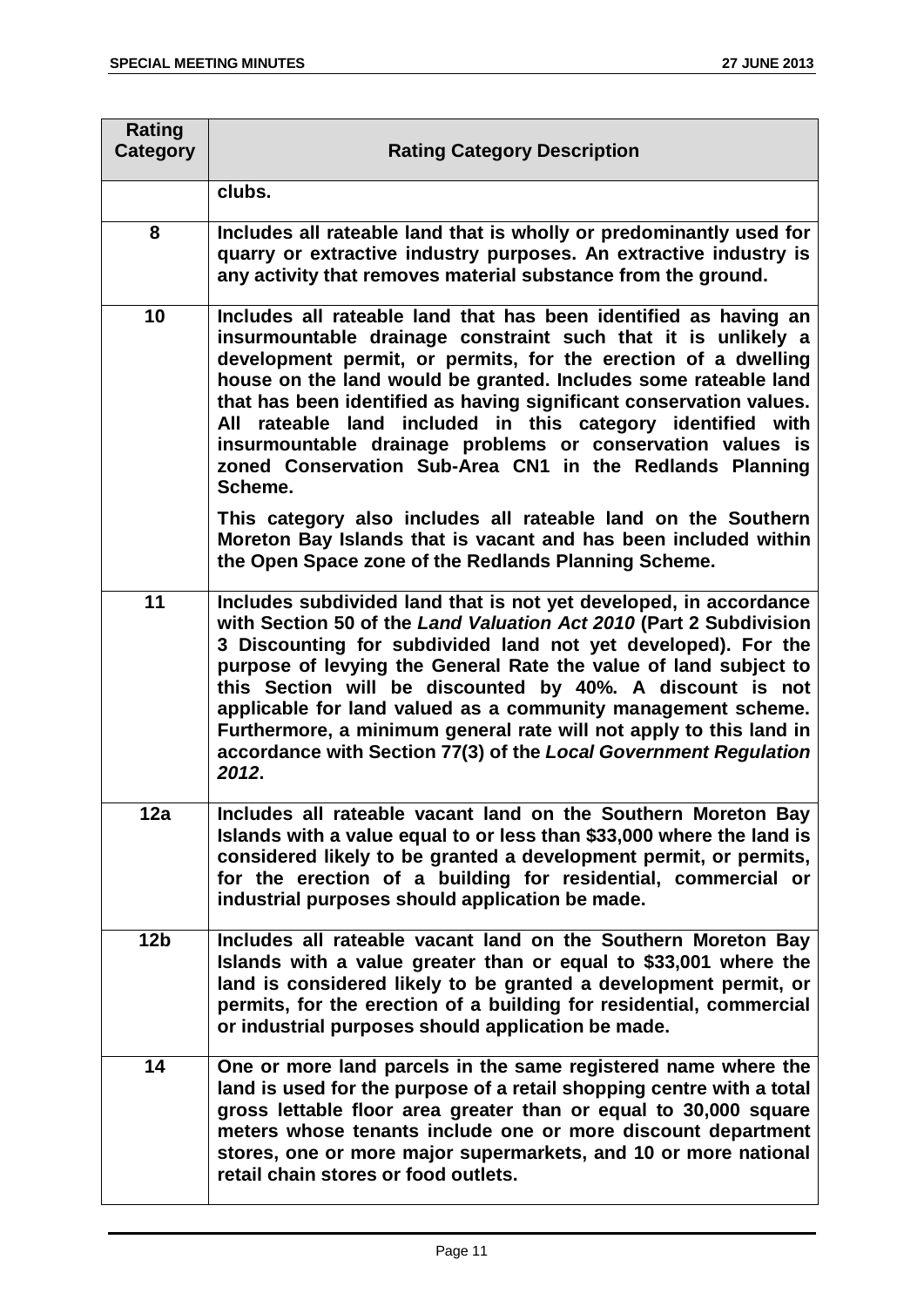| <b>Rating</b><br>Category | <b>Rating Category Description</b>                                                                                                                                                                                                                                                                                                                                                                                                                                                                                                                                                                        |
|---------------------------|-----------------------------------------------------------------------------------------------------------------------------------------------------------------------------------------------------------------------------------------------------------------------------------------------------------------------------------------------------------------------------------------------------------------------------------------------------------------------------------------------------------------------------------------------------------------------------------------------------------|
| 15                        | One or more land parcels in the same registered name where self-<br>contained places of business are located in one or more<br>buildings-the buildings are separated by common areas or other<br>areas owned by the owner or a road—and the land is used for the<br>purpose of a shopping centre with a total gross lettable floor area<br>between 10,000 and 30,000 square meters. Tenants include one or<br>more major supermarkets and 5 or more national chain retail<br>stores or food outlets.                                                                                                      |
| 16                        | One or more land parcels in the same registered name where self-<br>contained places of business are located in one or more<br>buildings-the buildings are separated by common areas or other<br>areas owned by the owner or a road-and the land is used wholly<br>or predominantly for carrying on retail business having 20 or more<br>self-contained places of business, one of which is a supermarket,<br>where the cluster of businesses are promoted, or generally<br>regarded, as a shopping centre or shopping village.                                                                           |
| 17                        | One or more land parcels in the same registered name where self-<br>contained places of business are located in one or more<br>buildings-the buildings are separated by common areas or other<br>areas owned by the owner or a road-and the land is used wholly<br>or predominantly for carrying on retail business having 5 or more<br>self-contained places of business, one of which is a supermarket<br>or grocery outlet, where the cluster of businesses are promoted,<br>or generally regarded, as constituting a shopping court or<br>shopping centre.                                            |
| 18                        | One or more land parcels located on the Southern Moreton Bay<br>Islands in the same registered name where self-contained places<br>of business are located in one or more buildings—the buildings<br>are separated by common areas or other areas owned by the<br>owner or a road—and the land is used wholly or predominantly for<br>carrying on retail business having 5 or more self-contained places<br>of business, one of which is a supermarket or grocery outlet,<br>where the cluster of businesses are promoted, or generally<br>regarded, as constituting a shopping court or shopping centre. |
| 19                        | One or more land parcels located on the Mainland, Coochiemudlo<br>or North Stradbroke Islands in the same registered name where<br>two or more self-contained places of business are located in one<br>or more buildings—the buildings are separated by common areas<br>or other areas owned by the owner or a road-and the total land<br>area is greater than or equal to 4,000 square meters.                                                                                                                                                                                                           |

# **CARRIED 10/1**

Cr Elliott voted against the Council resolution.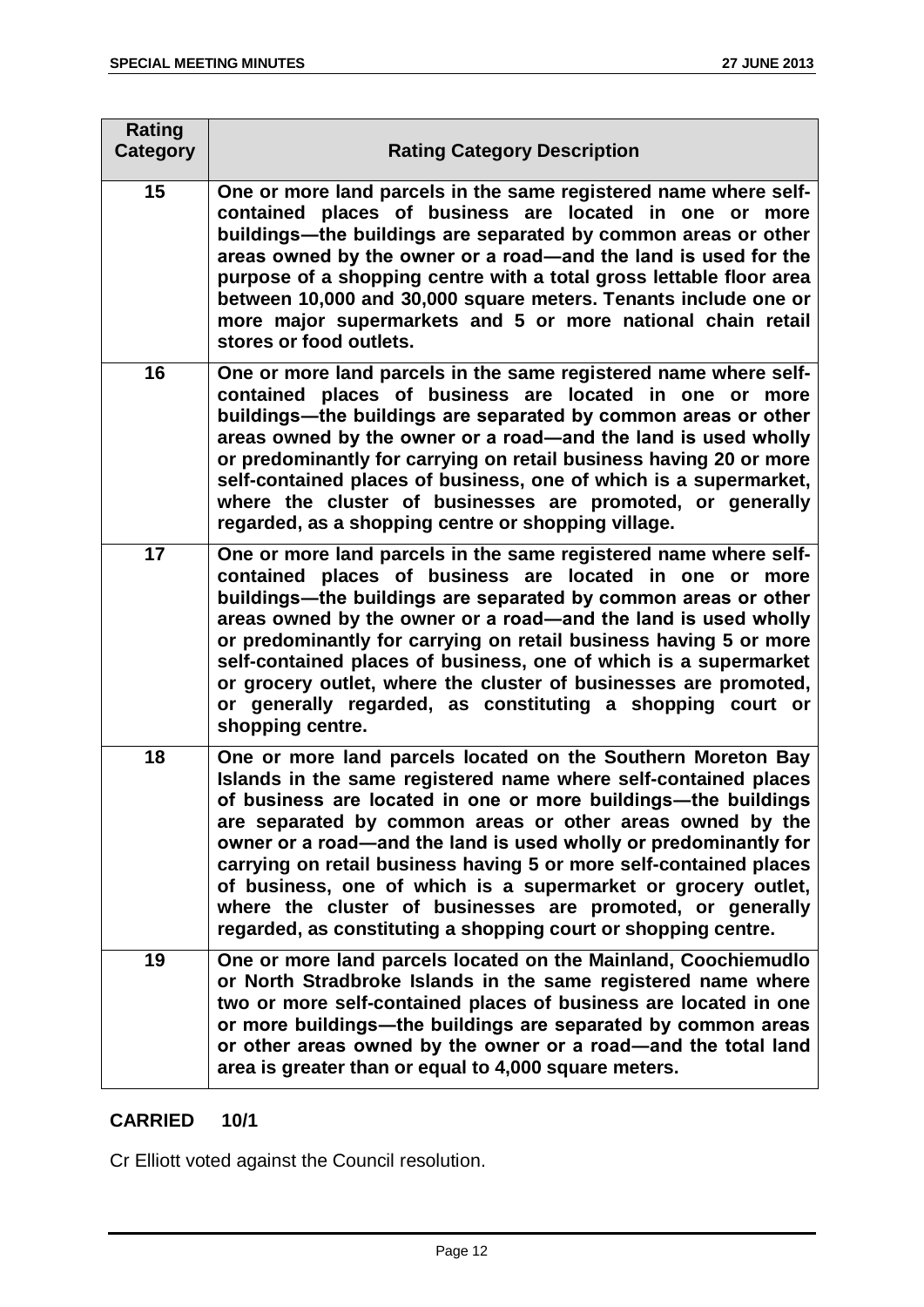# **MOTION TO RESOLVE INTO OPEN FORUM AT 10.56AM**

| Moved by:    | Cr J Talty   |
|--------------|--------------|
| Seconded by: | Cr C Ogilvie |

That the meeting resolve into open forum to allow discussion on Item 5.3.

CARRIED 11/0

# **MOTION TO RESOLVE OUT OF OPEN FORUM AT 11.33AM**

Moved by: Cr A Beard Seconded by: Cr J Talty

That the meeting resolve out of open forum.

CARRIED 11/0

<span id="page-13-0"></span>**5.3 ADOPTION OF BUDGET ESTIMATES AND FIXING OF RATES AND CHARGES FOR 2013-2014**

| <b>Dataworks Filename:</b>  | <b>FM Corporate Budget</b>                                         |
|-----------------------------|--------------------------------------------------------------------|
| Attachment:                 | <b>Budget Book 2013-14</b>                                         |
| <b>Authorising Officer:</b> | <b>Bill Lyon</b><br><b>Chief Executive Officer</b>                 |
| <b>Responsible Officer:</b> | <b>Gavin Holdway</b><br><b>Chief Financial Officer</b>             |
| Author:                     | <b>Noela Barton</b><br><b>Service Manager Revenue and Recovery</b> |
|                             |                                                                    |

#### **PURPOSE**

This report presents to Council for adoption the 2013-2014 Annual Budget, Revenue Statement, Statement of Estimated Financial Position, the list of business activities to which the code of competitive conduct applies and rates and charges to be fixed for the financial year and the time period within which they must be paid.

# **BACKGROUND**

Section 104(5) of the *Local Government Act 2009* (Act) requires Council to prepare a budget each financial year in accordance with the *Local Government Regulation 2012* (Regulation). The prepared budget must be adopted after 31 May or before 1 August or a later day if decided by the Minister pursuant to Section 170 of the Regulation and 107A(3) of the Act.

Section 169(8) of the Regulation requires the budget must be consistent with the:

- 5 year corporate plan; and
- Annual operational plan.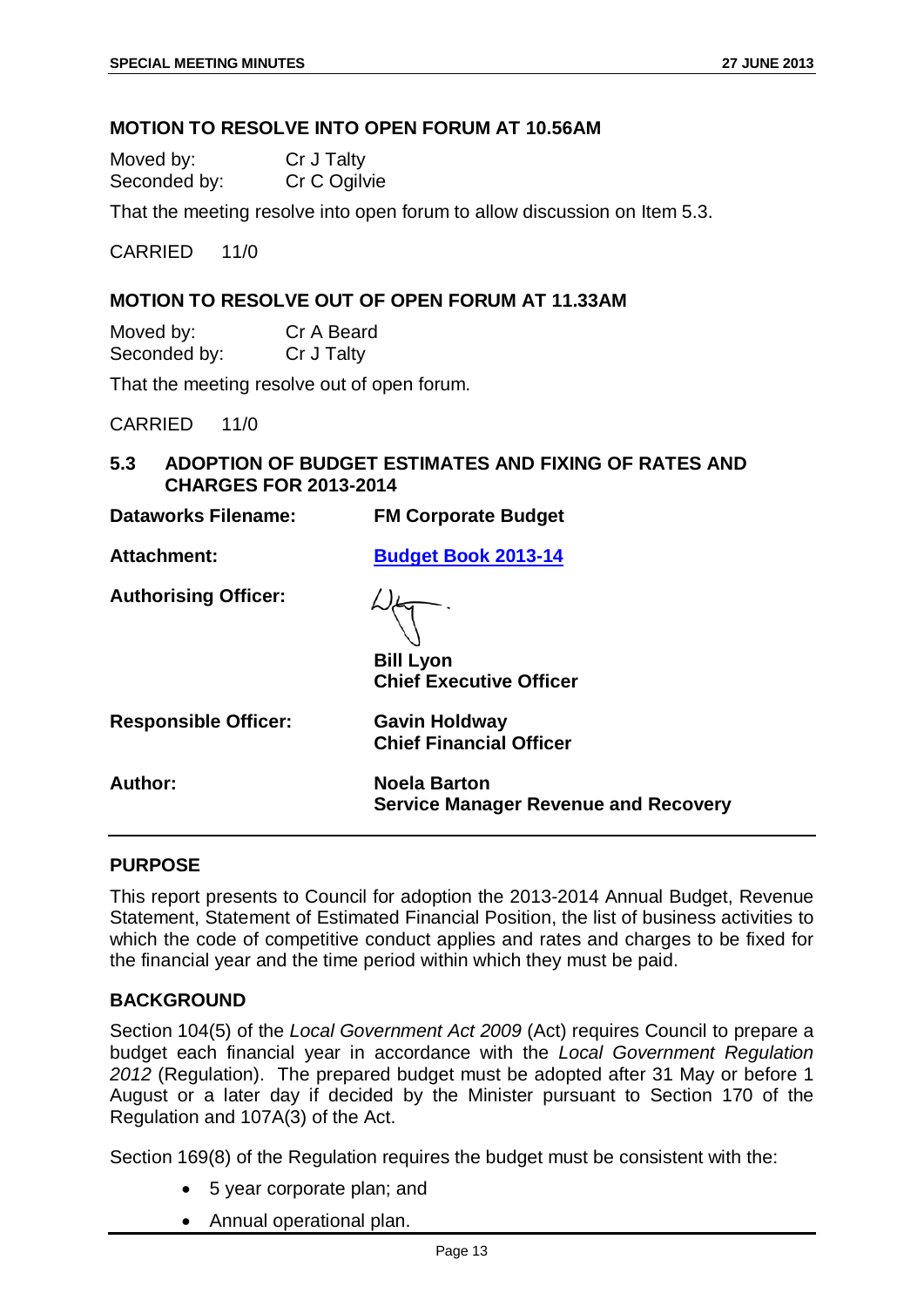Section 169 of the Regulation requires that Council must include in the budget a Revenue Statement prepared in accordance with Section 172 of the same Regulation.

Section 205 of the Regulation requires the Chief Executive Officer to present at the annual budget meeting a statement of estimated financial position.

Section 94(2) of the Act requires Council to adopt at its budget meeting for a financial year the rates and charges that are to be levied for the financial year.

Section 47(7) of the Act requires Council to decide each financial year by resolution whether or not the code of competitive conduct will apply to a business activity prescribed under a regulation. Section 32 of the Regulation sets out the principles that must be applied if the code of competitive conduct applies to a business activity.

# **ISSUES**

# Annual Budget

The 2013-2014 annual budget presented with this report has been prepared in accordance with section 169 of the Regulation.

# Revenue Statement

The 2013-2014 Revenue Statement presented with this report has been prepared in accordance with section 172 of the Regulation.

# Rates and Charges

The power to levy rates and charges is provided under section 94 of the Act. Section 92 of the Act defines 4 types of rates and charges that a local government has the power to impose:

- General rates (including differential rates);
- Special rates and charges
- Utility charges
- Separate rates and charges

Council has determined for the 2013-2014 financial year it will levy all 4 types of rates and charges.

Under section 94 of the Regulation Council must levy general rates on all rateable land within its local government area and may levy special rates and charges, utility charges and separate rates and charges.

Under section 80 of the Regulation Council may levy general rates that differ for different categories of rateable land (differential general rates). Council has adopted for the 2013-2014 financial year 22 rating categories.

Under section 77 of the Regulation Council may fix a minimum amount of general rates. Council has determined for the 2013-2014 financial year a minimum general rate will apply in all 22 rating categories.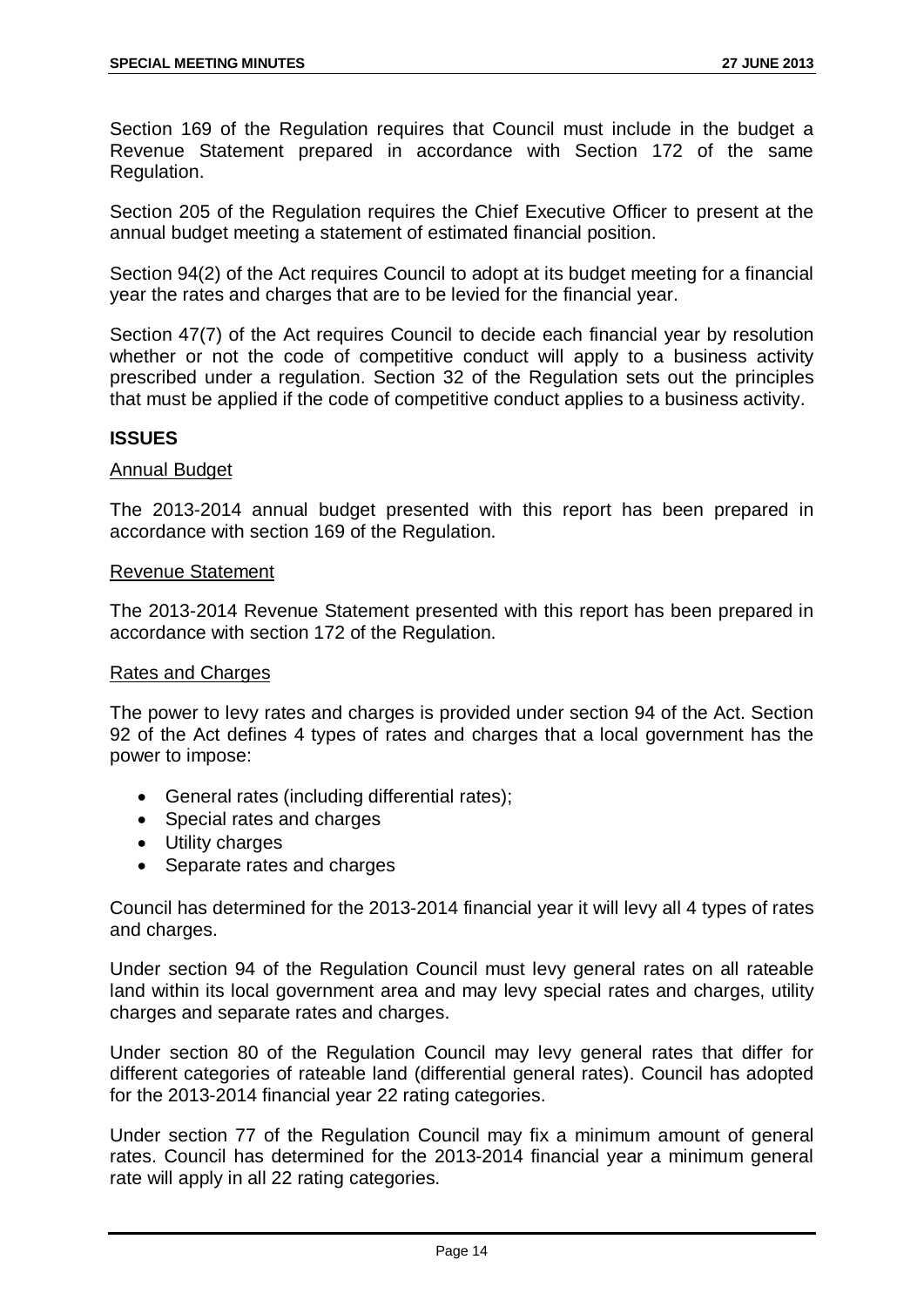Section 116 of the Regulation provides the power to limit the increase in the rates or charges. Council has determined for the 2013-2014 financial year that differential general rates for the rating categories of 3a, 3b, 4a, 4b, 12a and 12b will be limited to not more than 30% in accordance with section 116.

Under section 94 of the Regulation Council will levy Special charges in the localised areas of:

- Karragarra, Lamb, Macleay, Perulpa and Russell Islands;
- The Raby Bay canal estate defined in the benefited area maps numbered as RBC-4-v3, RBC-60v3, RBC-5-v3;
- The Aquatic Paradise canal estate defined in the benefited area maps numbered as APC-3-v3 and APC-4-v3; and
- The Sovereign Waters lake estate defined in the benefited area map numbers as SWL-1-vs.

Under section 103 of the Regulation Council will levy Separate charges where it has been determined the community in general will benefit from the service, facility or activity for which the charges are levied.

Under section 99 of the Regulation Council will levy utility charges for services supplied for waste, water, wastewater and tradewaste.

Under Section 118 of the Regulation Council has determined that rates and charges must be paid within a minimum period of 30 days after the issue of the rate notice.

Section 119 of the Regulation provides Council may grant a ratepayer a concession for rates or charges. Council has determined that a concession on differential general rates will be provided to eligible pensioner ratepayers under section 120(1)(a) of the Regulation and on the basis of Council's Policy POL-2557 Council Pensioner Rebate Policy (POL-2557).

A concession will also be provided to pensioner ratepayers under section 120(1)(a) of the Regulation on Separate and Special charges who fulfil the eligibility criteria of an eligible pensioner detailed in POL-2557 if they are the owner occupiers of adjoining residential lots in the same ownership name that are amalgamated for rating purposes and either –

- the main roof structure of the occupied dwelling is constructed over the boundary line of these lots; or
- one of the adjoining lots would, if sold separately, be unable to lawfully accommodate a dwelling; or
- one of the adjoining lots would not be issued a building permit unless an existing approved structure was removed.

A concession will also be provided on Water Access and Wastewater charges, and Separate and Special charges to eligible land owners' carrying on a business of primary production where the land is used exclusively for the purpose of farming as detailed in the Revenue Statement 2013-2014.

Charitable organisations, community groups, sporting associations and independent schools may also attract concessions under section 120(1)(b)(i) of the Regulation, or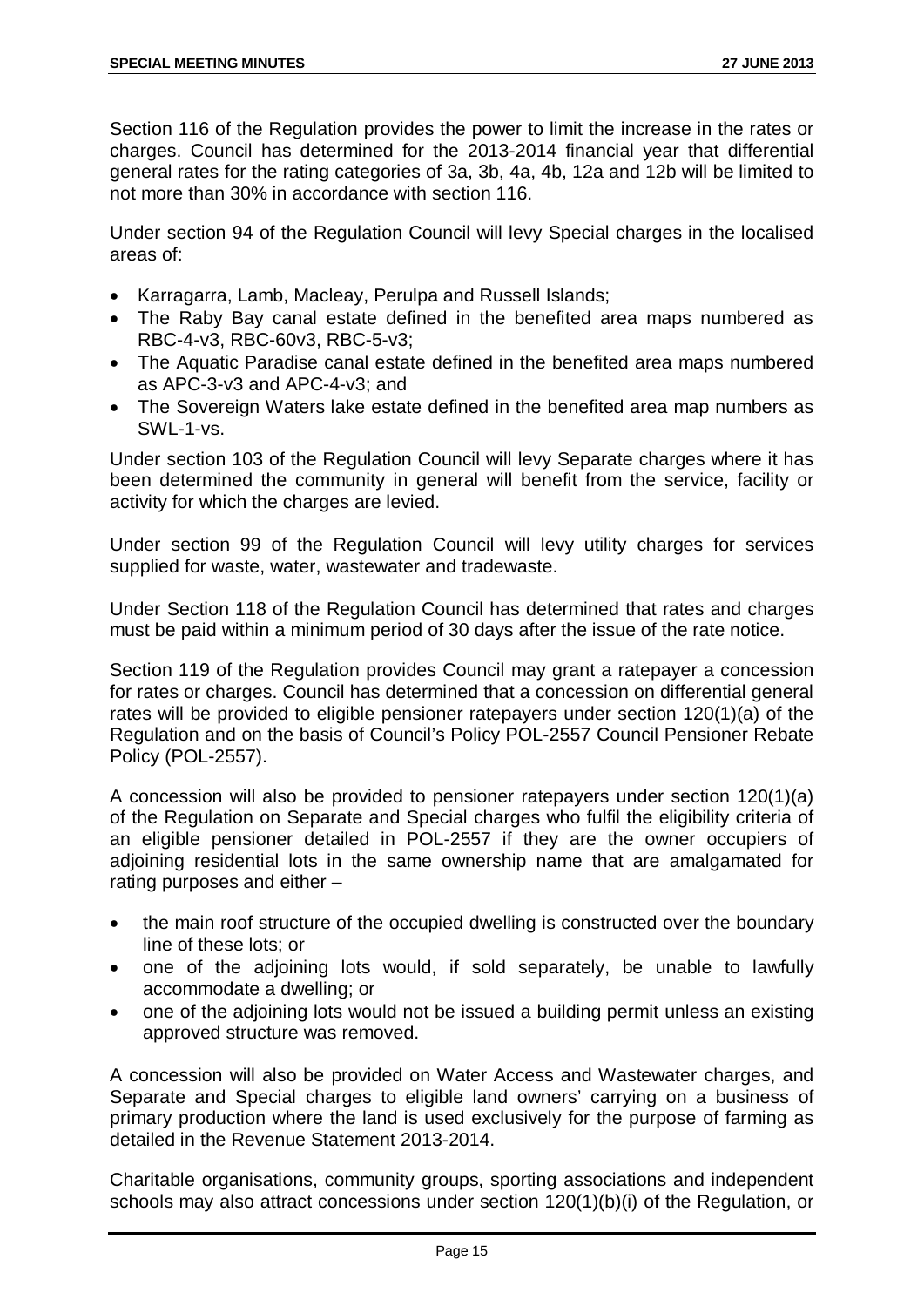reduced charges under a Community Service Obligation granted by Council as defined in the resolutions.

Under Section 133 of the Regulation interest is payable on overdue rates and charges. Council has determined the interest rate for 2013-2014 is 11% and payable from the day the rates or charges become overdue.

The rates and charges to be levied for 2013-2014 are detailed within the 2013-2014 Revenue Statement that is presented for adoption with the 2013-2014 Annual Budget.

# Code of Competitive Conduct

Council has determined for the 2013-2014 financial year the code of competitive conduct will be applied on the following business activities:

- Redland Performing Arts Centre;
- Building Certification Services;
- Cemeteries Operations; and
- Redland Art Gallery.

#### Competitive Neutrality

In compliance with section 43 of the Act and under section 44 of the Act, Council has determined for the 2013-2014 financial year that the significant business activity of:

- RedWaste will have full cost pricing principles applied; and
- Redland Water will be operated as a commercialised business activity.

# **STRATEGIC IMPLICATIONS**

# **Legislative Requirements**

Section 107A(1) of the Act requires a local government must consider the budget presented by the mayor and, by resolution, adopt the budget with or without amendment.

Section 170(2) of the Regulation requires if the budget does not comply with section 169 of the Regulation when it is adopted, the adoption of the budget is of no effect.

Section 170A(3) of the Act and pursuant to section 170(1) of the Regulation the budget must be adopted after 31 May or before 1 August or a later day if decided by the Minister.

Section 169 of the Regulation requires that Council must include in the budget a Revenue Statement in accordance with Section 172 of the same Regulation.

Section 94(2) of the *Local Government Act 2009* requires Council to adopt at its budget meeting for a financial year the rates and charges that are to be levied for the financial year.

Section 205 of the Regulation requires the Chief Executive Officer to present at the annual budget meeting a Statement of Estimated Financial Position.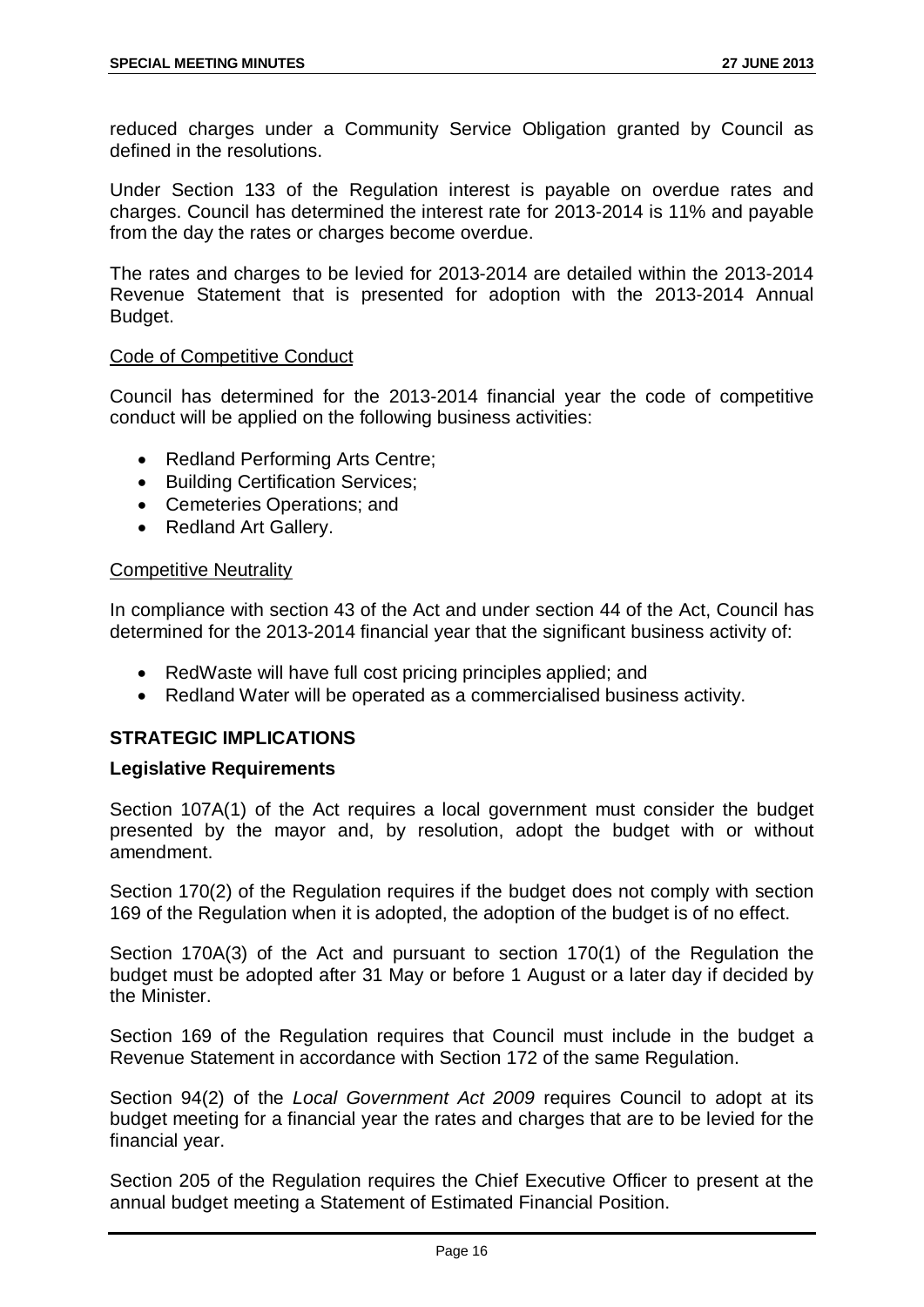Section 47(7) of the Act requires Council to decide each financial year by resolution whether or not the code of competitive conduct will apply to a business activity prescribed under a regulation.

# **Risk Management**

The preparation for the annual budget and rates and charges for the 2013-2014 financial year involved extensive modelling and successive review by Council and the Executive Leadership Group.

# **Financial**

The financial implications of the 2013-2014 annual budget are in line with Council's:

- Long-term community plan;
- Financial Strategy;
- 5 year corporate plan; and
- Annual operational plan.

# **People**

Nil impact expected as the purpose of the report is to present the 2013-2014 annual budget to Council for adoption.

#### **Environmental**

Nil impact expected as the purpose of the report is to present the 2013-2014 annual budget to Council for adoption.

# **Social**

Nil impact expected as the purpose of the report is to present the 2013-2014 annual budget to Council for adoption.

# **Alignment with Council's Policy and Plans**

# **9. An efficient and effective organisation**

Council is well respected and seen as an excellent organisation which manages resources in an efficient and effective way

- 9.5 Ensure robust long term financial planning is in place to protect the financial sustainability of Council
- 9.6 Implement long term asset management planning that supports innovation and sustainability of service delivery, taking into account the community's aspirations and capacity to pay for desired service levels
- 9.7 Develop our procurement practices to increase value for money within an effective governance framework
- 9.8 Work 'smarter' across departments, in multi-disciplinary teams to achieve continuous improvement and effective co-ordination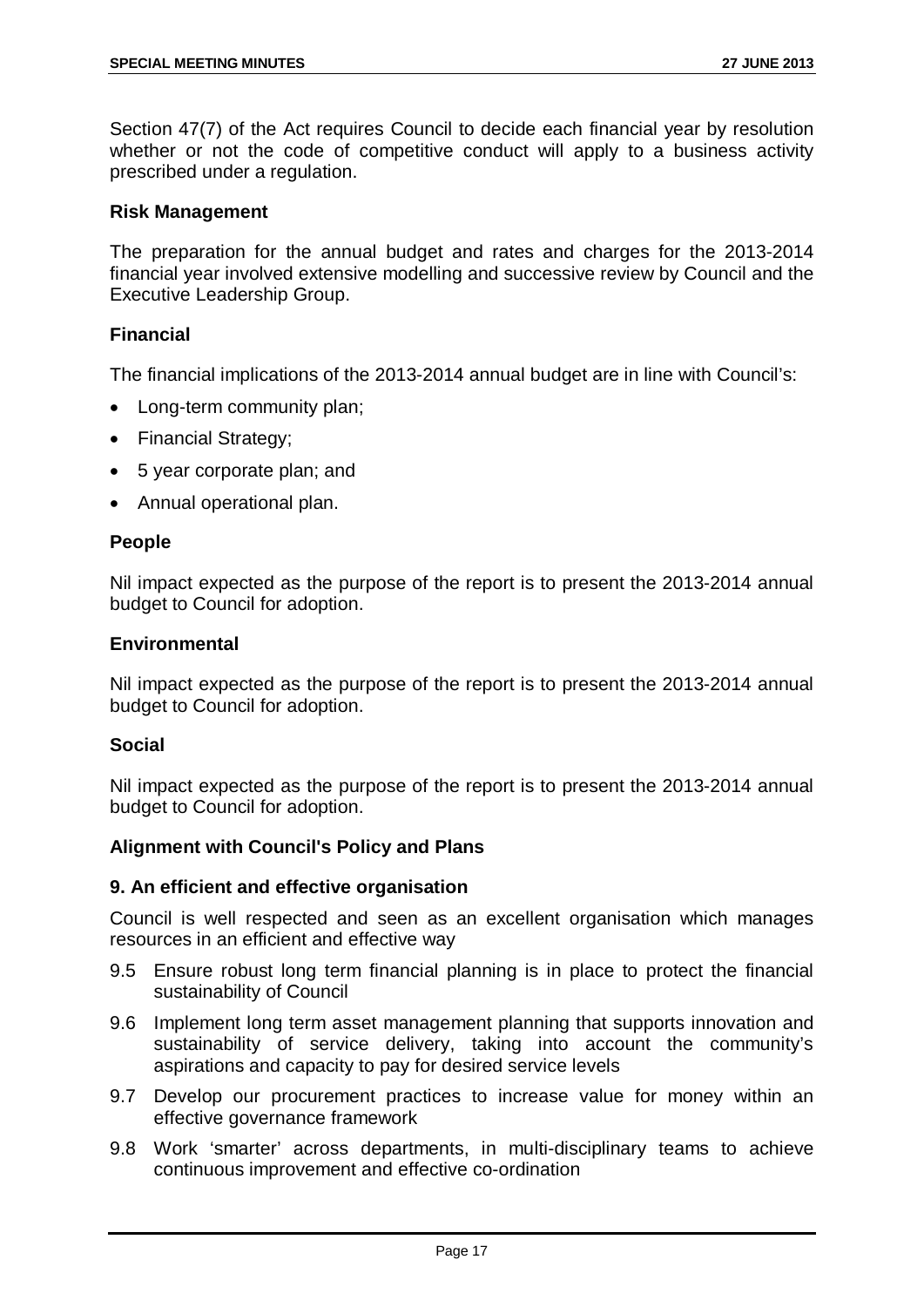# **CONSULTATION**

A series of budget workshops were conducted with Councillors and the Executive Leadership Group to prepare the 2013-2014 annual budget and determine the rates and charges to be levied. Along with this, an independent consultant, Orion Consulting Network Pty Ltd (Orion), was engaged to review Council's overall rating strategy and level of utility charges. David Spearritt and Thomas Bidstrup from Orion met with Councillors and the Executive Leadership Group and work-shopped rates and charges with them over the course of two meetings.

# **OFFICER'S RECOMMENDATION/ COUNCIL RESOLUTION**

| Moved by:    | <b>Cr M Edwards</b> |
|--------------|---------------------|
| Seconded by: | <b>Cr A Beard</b>   |

**That Council resolve to:**

- **1. Note the Statement of Estimated Financial Position for year ending 30 June 2013 pursuant to section 205 of the** *Local Government Regulation 2012***;**
- **2. Apply the code of competitive conduct to the following business activities pursuant to section 47 of the** *Local Government Act 2009 and section 33 of the Local Government Regulation 2012***:**
	- **Redland Performing Arts Centre;**
	- **Building Certification Services;**
	- **Cemeteries Operations;**
	- **Redland Art Gallery;**
- **3. Apply full cost pricing principles to the RedWaste significant business activity;**
- **4. Operate the Redland Water significant business activity as a commercialised business activity;**
- **5. Adopt the 2013-2014 Annual Budget (Attachment 1), which has been prepared in accordance with section 169 of the Local Government Regulation 2012, pursuant to Section 170 of the same Regulation;**
- **6. Adopt the 2013-2014 Revenue Statement including Rates and Charges to be levied that is tabled in the Annual Budget (Attachment 1) and has been prepared in accordance with section 172 of the Local Government Regulation 2012; and**
- **7. Adopt the balance of the Agenda and all other aspects of the budget and financial documents as recommended by Council officers in the Report items 5.3.3 to 5.3.14.**

# **CARRIED 6/5**

Crs Boglary, Ogilvie, Hewlett, Elliott and Bishop voted against the Council resolution.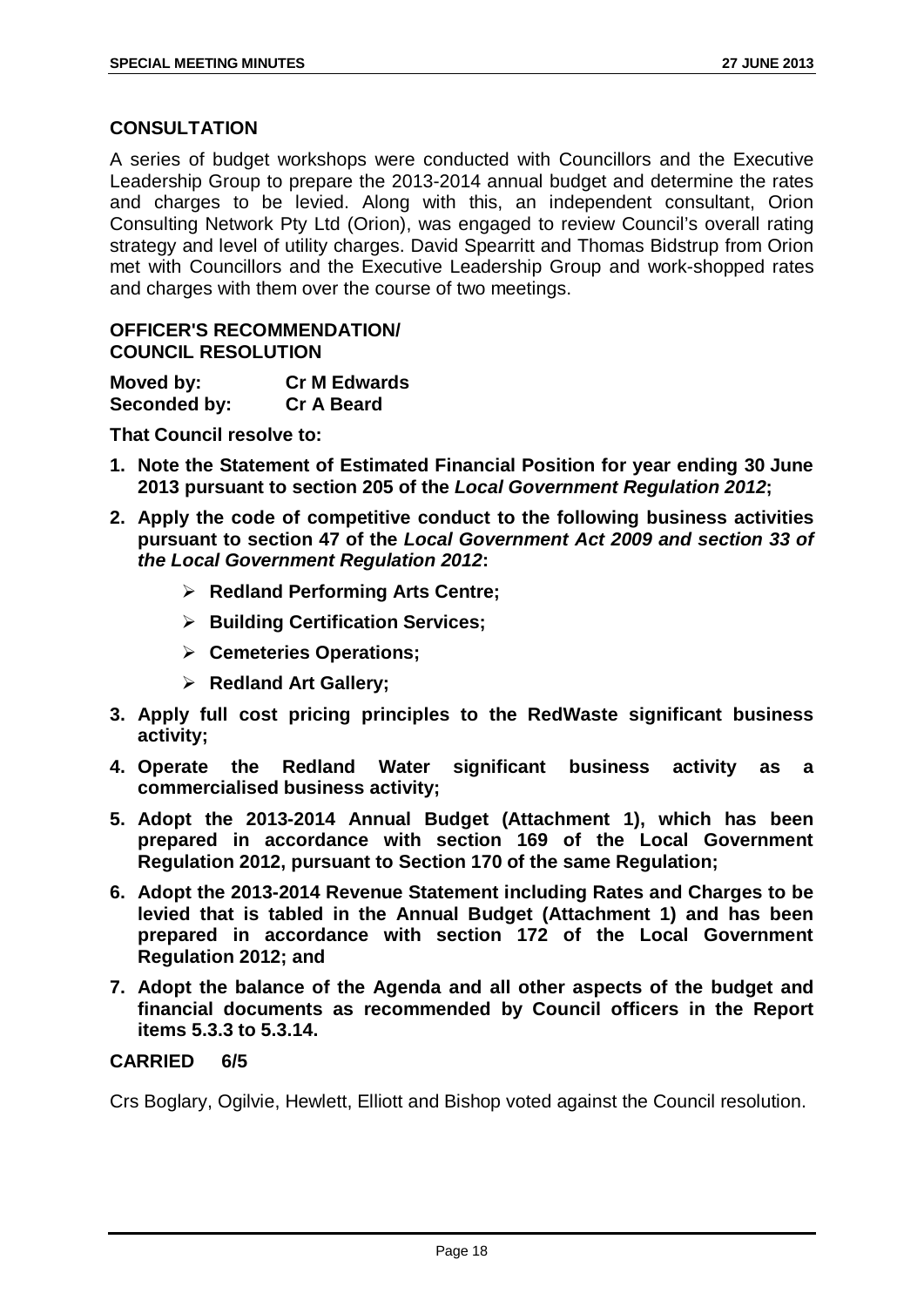<span id="page-19-0"></span>

| <b>Dataworks Filename:</b>  | 5.3.1 STATEMENT OF ESTIMATED FINANCIAL POSITION 2012/2013<br><b>FM Financial Statements</b>     |
|-----------------------------|-------------------------------------------------------------------------------------------------|
| Attachment:                 | <b>Statement of Estimated Financial Position</b><br>2012/2013                                   |
| <b>Authorising Officer:</b> | <b>Bill Lyon</b><br><b>Chief Executive Officer</b>                                              |
| <b>Responsible Officer:</b> | <b>Gavin Holdway</b><br><b>Chief Financial Officer</b>                                          |
| Author:                     | <b>Deborah Corbett-Hall</b><br><b>Service Manager Business and Commercial</b><br><b>Finance</b> |

# **PURPOSE**

The purpose of this report is to present Council's estimated financial position for the 2012/2013 financial year in accordance with section 205 of the *Local Government Regulation 2012*. The attachment outlines Council's forecasted financial operations and financial position for the 2012/2013 financial year.

# **BACKGROUND**

Council adopts an annual budget at the beginning of each financial year and undertakes revisions of the budget at quarterly intervals. The information contained in the attached financial report provides details of the original budget and also a forecast of expenditure for the June period of 2012/2013.

# **ISSUES**

Please refer to the attached Statement of Estimated Financial Position 2012/2013 and associated commentary. Of note, Council has undertaken an organisation wide restructure in the financial year and has also reviewed its core services. These changes have contributed to some of the variances outlined on the attachment.

The final financial position of Council will be determined following the end of the 2012/2013 year and the addition of accruals or deferrals as appropriate.

# **STRATEGIC IMPLICATIONS**

Council annually reviews its Financial Strategy and builds in efficiency measures along with growth and price considerations. Council then reviews its budget on a quarterly basis following adoption, responding to market and community changes.

Additionally, Council undergoes an annual credit review conducted by Queensland Treasury Corporation (QTC) and has demonstrated to QTC that the forecasted financial performance and position of Council is sound.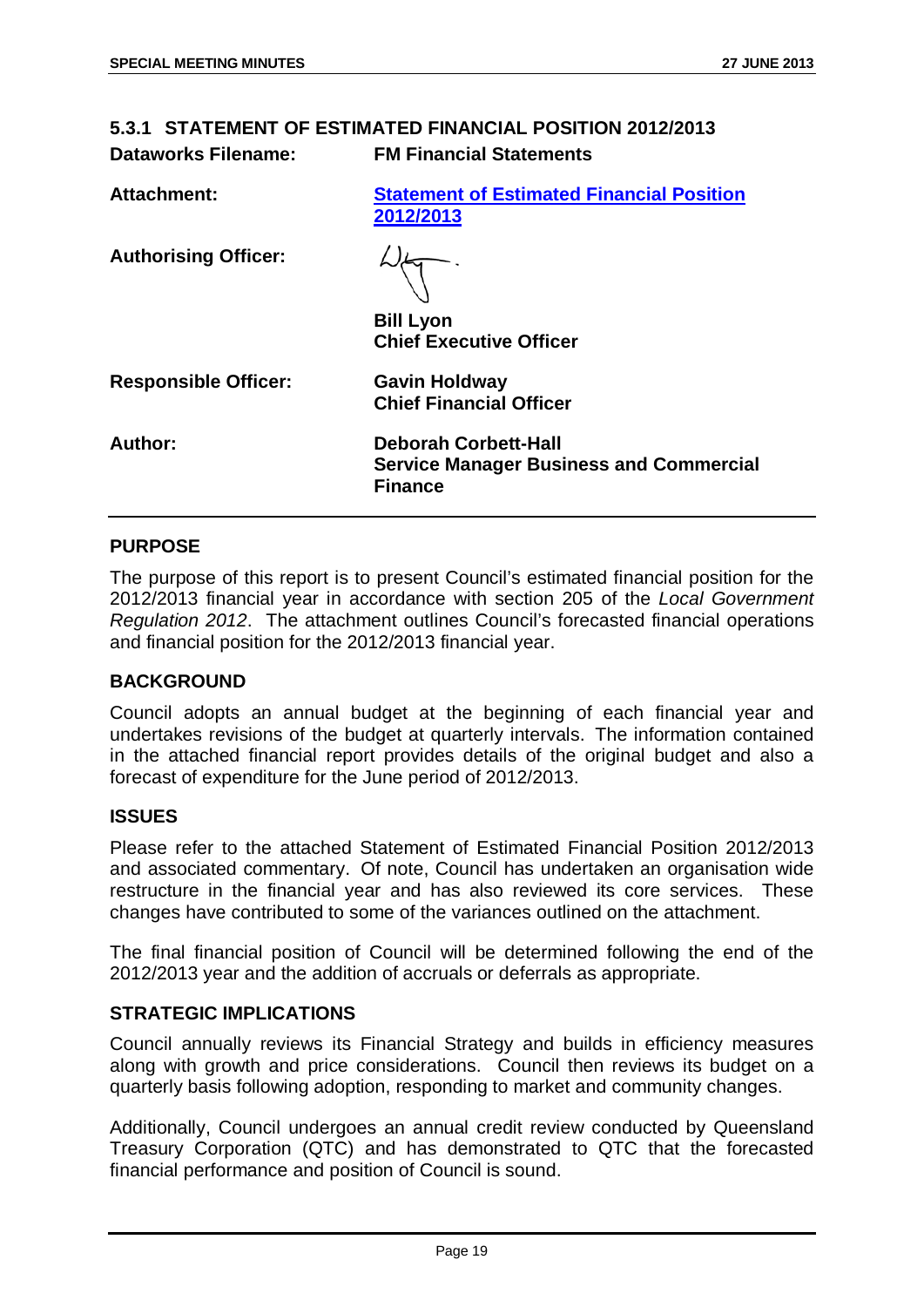# **Legislative Requirements**

Section 205(1) of the *Local Government Regulation 2012* requires the chief executive officer to present a statement of estimated financial position to the annual budget meeting.

# **Risk Management**

Each quarterly budget review has been adopted following a rigorous development and consultation process. Finance officers, the chief financial officer and the executive leadership group also review the monthly performance and position and discuss possible causes of action when appropriate.

# **Financial**

This report does not include any financial implications. It reports on the adopted original budget and includes forecasts of significance to the end of the 2012/2013 financial year. As these figures are anticipated and unaudited, they are subject to change with the completion of the financial year-end accounting process. Of particular note, Council is anticipating a gain on returning water operations in the order of \$48.7m and noted the same in its last formal budget review adopted on 5 June 2013. Redland City Council inherited debt, some current liabilities, accounts receivables and other assets from Allconnex Water. The net gain is the result of the reconciliation of these amounts along with the cessation of Council's investment in Allconnex Water between 1 July 2010 and 30 June 2012.

# **People**

Nil impact expected as the purpose of the attached report is to provide financial information to Council based upon original budget versus forecasted financial activity for the 2012/2013 financial year.

# **Environmental**

Nil impact expected as the purpose of the attached report is to provide financial information to Council based upon original budget versus forecasted financial activity for the 2012/2013 financial year.

# **Social**

Nil impact expected as the purpose of the attached report is to provide financial information to Council based upon original budget versus forecasted financial activity for the 2012/2013 financial year.

# **Alignment with Council's Policy and Plans**

This report has a relationship with the following items of the Corporate Plan:

# **9. An efficient and effective organisation**

Council is well respected and seen as an excellent organisation which manages resources in an efficient and effective way

9.5 Ensure robust long term financial planning is in place to protect the financial sustainability of Council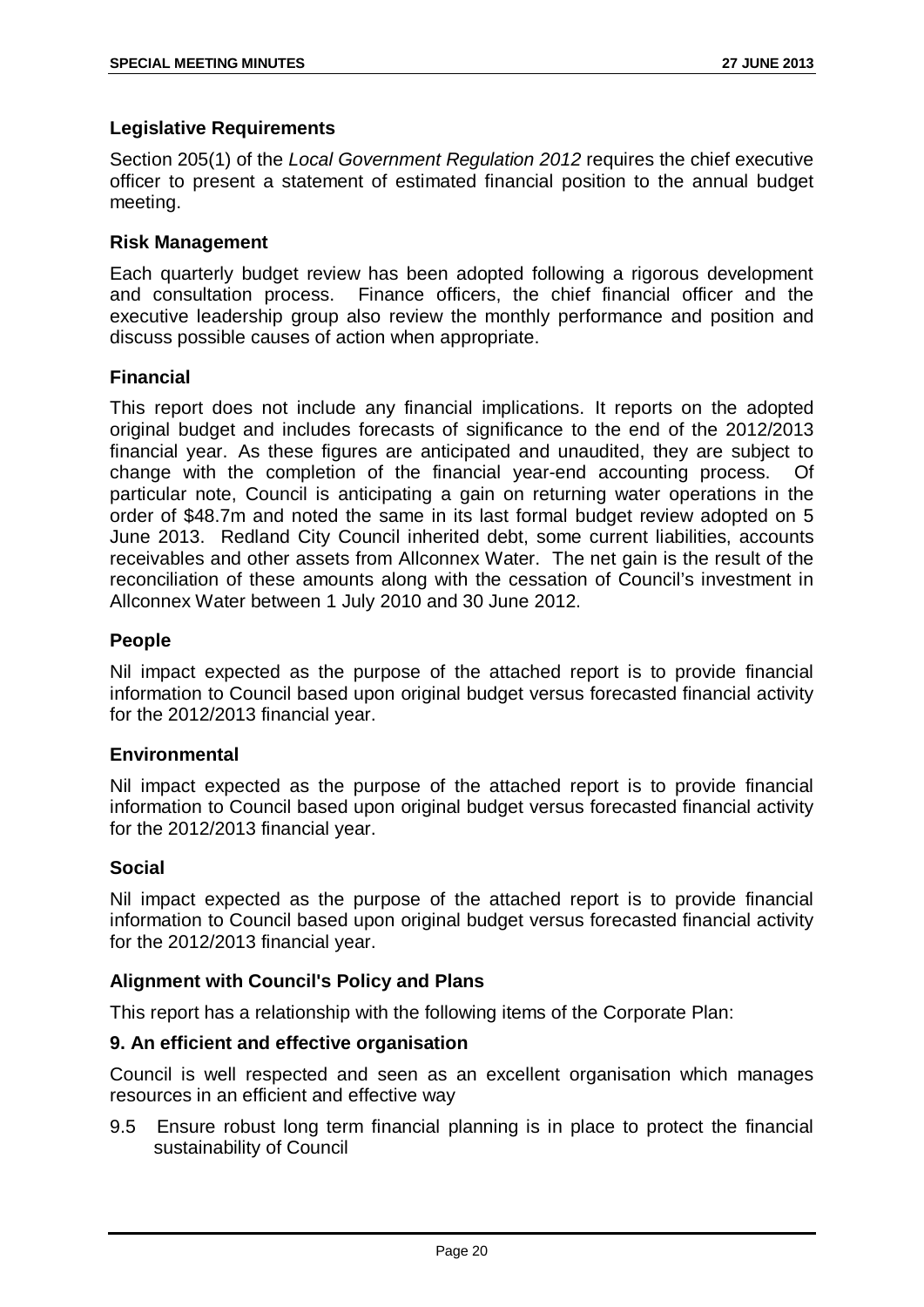- 9.6 Implement long term asset management planning that supports innovation and sustainability of service delivery, taking into account the community's aspirations and capacity to pay for desired service levels
- 9.7 Develop our procurement practices to increase value for money within an effective governance framework

# **CONSULTATION**

Financial Services Officers and the Chief Financial Officer have reviewed the attached information and confirm the information is provided in accordance with legislative requirements.

# **OFFICER'S RECOMMENDATION/ COUNCIL RESOLUTION**

| Moved by:    | <b>Cr M Edwards</b> |
|--------------|---------------------|
| Seconded by: | <b>Cr A Beard</b>   |

**That Council resolve that the information with respect to Council's estimated financial position for the 2012/2013 financial year, in accordance with section 205(1) of the** *Local Government Regulation 2012***, as presented in the attached financial report be noted.**

# **CARRIED** (en bloc) 6/5

Crs Boglary, Ogilvie, Hewlett, Elliott and Bishop voted against the Council resolution.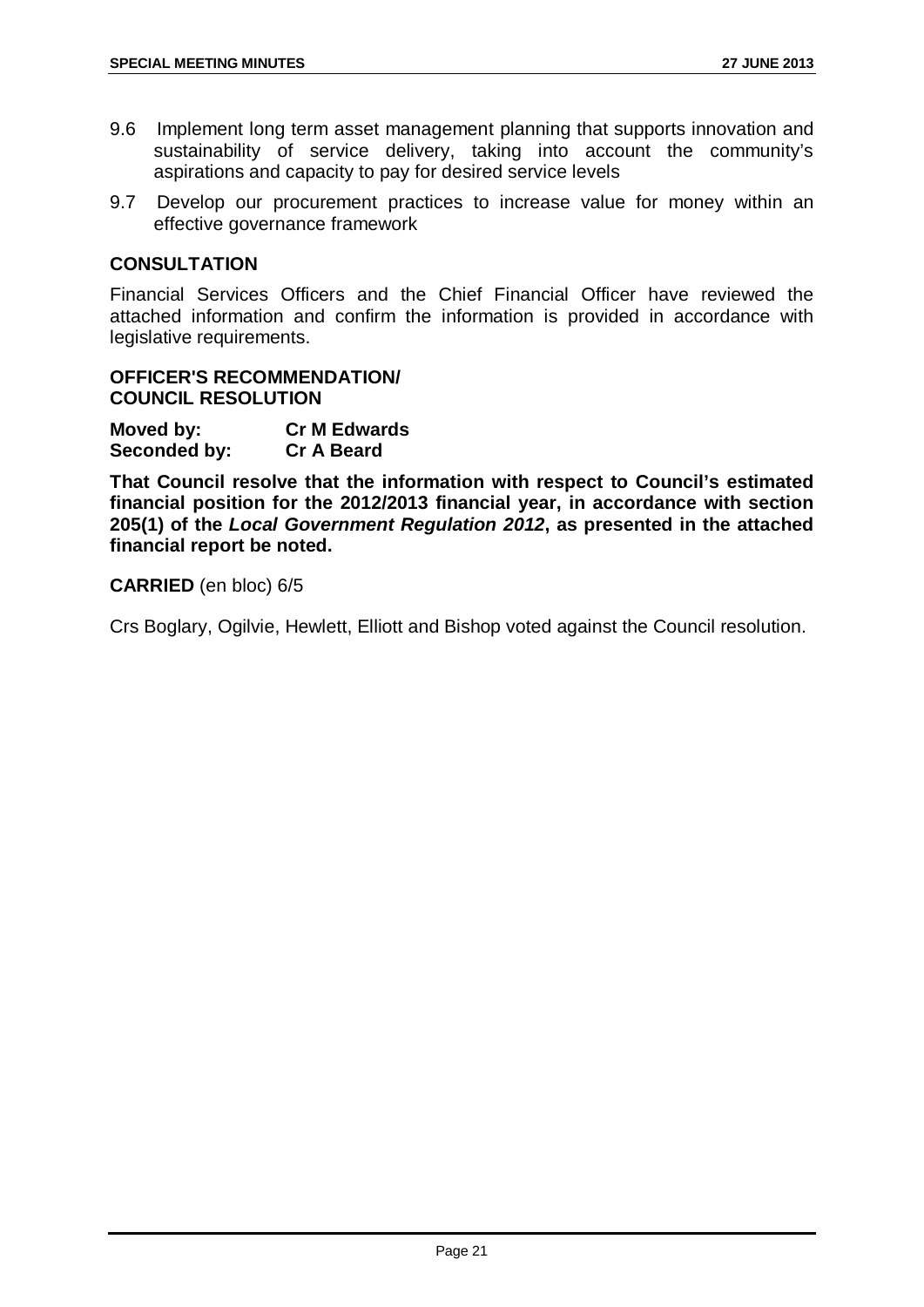# <span id="page-22-0"></span>**5.3.2 NATIONAL COMPETITION POLICY REQUIREMENTS FOR SIGNIFICANT AND OTHER BUSINESS ACTIVITIES IN 2013/2014**

| <b>Dataworks Filename:</b>  | <b>FM Corporate Budget</b>                                                                      |
|-----------------------------|-------------------------------------------------------------------------------------------------|
| <b>Authorising Officer:</b> |                                                                                                 |
|                             | <b>Bill Lyon</b><br><b>Chief Executive Officer</b>                                              |
| <b>Responsible Officer:</b> | <b>Gavin Holdway</b><br><b>Chief Financial Officer</b>                                          |
| Author:                     | <b>Deborah Corbett-Hall</b><br><b>Service Manager Business and Commercial</b><br><b>Finance</b> |

# **PURPOSE**

The purpose of this report is to identify activities that are business activities for 2013/2014 based on the current financial forecasts for 2012/2013 financial year and to review the application of the Code of Competitive Conduct (the Code) to business activities across Redland City Council. The financial statements containing the estimated costs of the significant business activity and other business activities will be included in the 2013/2014 Budget Publication for adoption at the Special Budget Meeting in June 2013.

# **BACKGROUND**

Section 47(7) of the *Local Government Act 2009* states a local government must decide each financial year, by resolution, whether or not to apply the code of competitive conduct to a business activity prescribed under a regulation.

Additionally, section 34(1) of the *Local Government Regulation 2012* requires that a Local Government's budget must contain an estimated activity statement for each business activity.

As part of the annual budget deliberations, Council considered the change to the threshold for prescribed business activities and also the desired focus on commercial opportunities.

# **ISSUES**

Redland City Council is required to consider the legislated financial thresholds to ascertain whether new business activities will be introduced for the 2013/2014 financial year in line with current legislative requirements. The Department of Local Government, Community Recovery and Resilience (The Department) provides an annual bulletin to update the thresholds.

The latest Departmental thresholds were published in October 2012 for the 2012/2013 financial year:

- for type one Activities:
	- o for water and sewerage combined activities \$42,640,000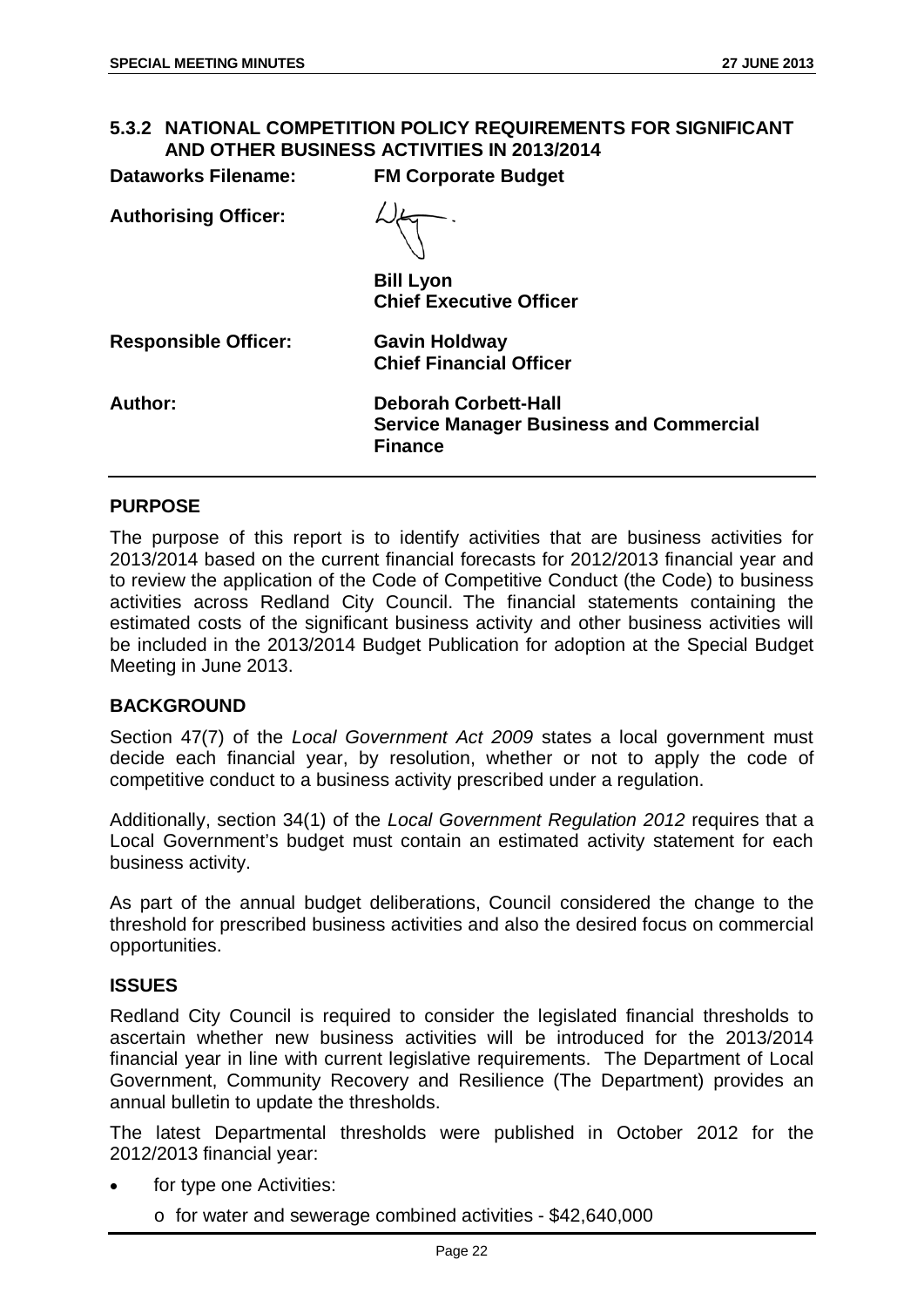- o for other activities \$25,540,000
- for type two activities:
	- o for water and sewerage combined activities \$12,770,000
	- $\circ$  for other activities \$8,550,000.

Of note, these thresholds are outlined at section 19 of the *Local Government Regulation 2012* and are anticipated to be indexed early in the 2013/2014 financial year.

In deciding whether an activity should be a new type 1 or type 2 business activity for the 2013/2014 financial year, local governments must consider the operating expenditure for the 2012/2013 financial year less any depreciation included therein and any expenditure included therein to achieve competitive neutrality which is not actually incurred by the local government plus any loan redemption payments in that year.

The following table provides a review of the threshold implications and provides recommendation regarding the applicability of the framework:

| <b>Activity</b>                       | <b>Classification</b>                                   | <b>Comments</b> |
|---------------------------------------|---------------------------------------------------------|-----------------|
|                                       | <b>Type 1 Significant</b>                               | No change from  |
| <b>Redland Water</b>                  | Business Activity that is commercialised                | 2012/2013       |
| Waste Operations & Type 2 Significant |                                                         | No change from  |
| Planning 'RedWaste' Business Activity |                                                         | 2012/2013       |
|                                       | Redland Performing Business Activity subject to the     | No change from  |
| <b>Arts Complex</b>                   | code of competitive conduct                             | 2012/2013       |
|                                       | Building Certification Business Activity subject to the | No change from  |
|                                       | code of competitive conduct                             | 2012/2013       |
| <b>Cemeteries</b>                     | Business Activity subject to the                        | No change from  |
| <b>Operations</b>                     | code of competitive conduct                             | 2012/2013       |
| <b>Redland Art Gallery</b>            | Business Activity subject to the                        | No change from  |
|                                       | code of competitive conduct                             | 2012/2013       |

During the budget deliberations for 2013/2014 financial year, Council determined to no longer classify Fleet and Plant Operations as a business activity subject to the code of competitive conduct as all transactions will be classified as internal. School Age Care and Caravan Parks were two activities that were handed back to be delivered by community organisations in the 2012/2013 year.

Finally, Marine Transport Operations was determined to no longer be considered as a business activity subject to the code of competitive conduct for the 2013/2014 financial year. In accordance with the legislative thresholds, Marine Transport would be a prescribed business activity as the anticipated expenditures would exceed \$300,000 although in July 2012 as part of a service level review; Council disbanded the City Enterprises Group and moved its focus to core services and away from commercial revenue opportunities.

# **STRATEGIC IMPLICATIONS**

An annual review of the Long Term Financial Strategy with Councillors and the Executive Leadership Group was conducted between October and December 2012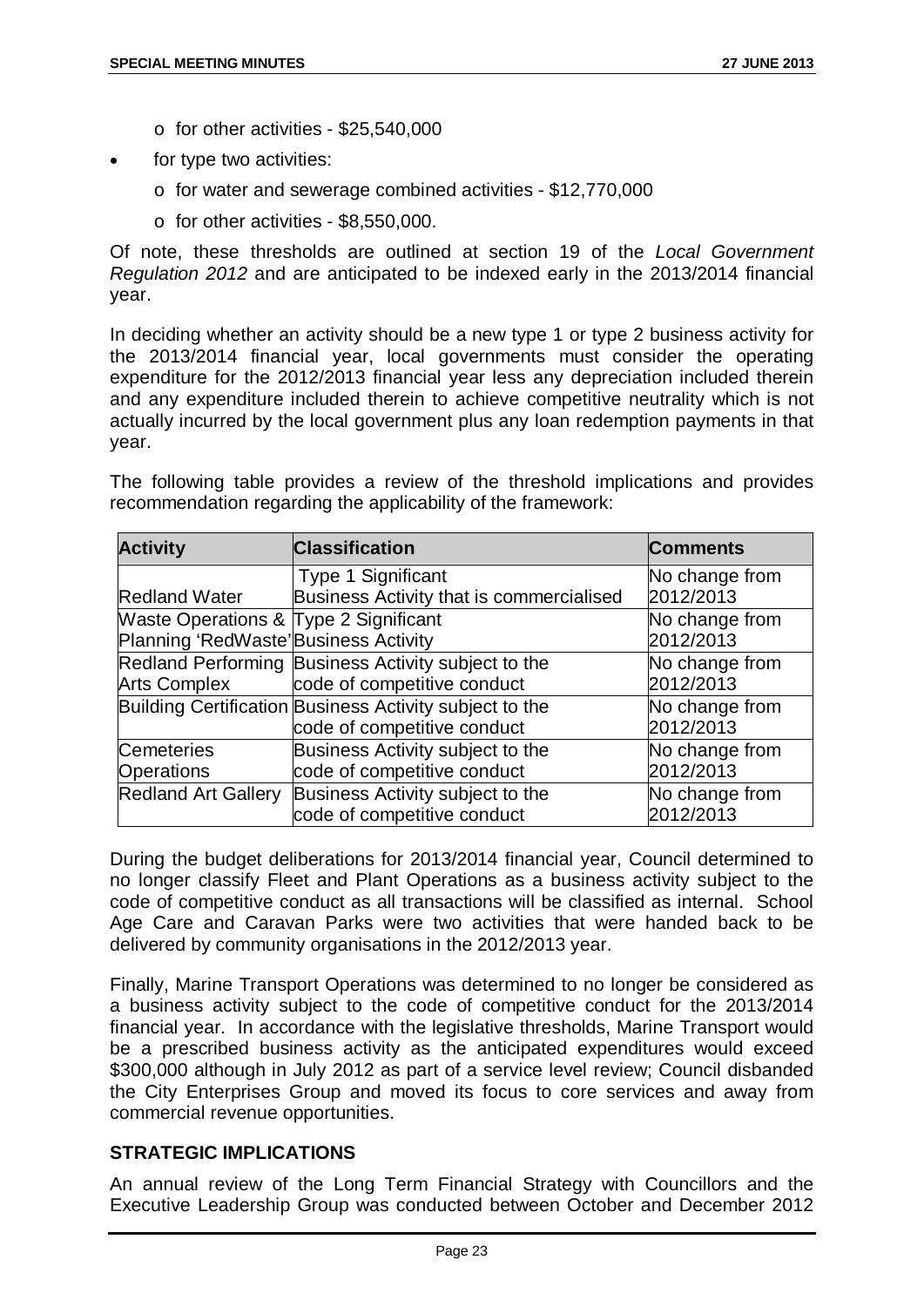and each group considered the parameters for commercial revenue and full cost recovery. The 2013 review is anticipated to be conducted between October and December of the 2013/2014 financial year.

# **Legislative Requirements**

Section 47(7) of the Local Government Act 2009 states a local government must decide each financial year, by resolution, whether or not to apply the code of competitive conduct to a business activity prescribed under a regulation. This report contains a proposal for the 2013/2014 financial year that will be reviewed on the completion of the 2012/2013 end of year financial statements.

# **Risk Management**

Risks and opportunities for business activities are discussed as part of both the annual review of the Long Term Financial Strategy and also the annual budget workshops.

# **Financial**

There are no financial implications impacting Council as a result of this report – all business activities are budgeted for and operating statements are provided in the budget publication.

#### **People**

Nil impact expected as the purpose of this document is to propose the business activities for the 2013/2014 financial year in accordance with the legislative requirements.

# **Environmental**

Nil impact expected as the purpose of this document is to propose the business activities for the 2013/2014 financial year in accordance with the legislative requirements.

# **Social**

Nil impact expected as the purpose of this document is to propose the business activities for the 2013/2014 financial year in accordance with the legislative requirements.

# **Alignment with Council's Policy and Plans**

This report has a relationship with the following items of the Corporate Plan:

# **9. An efficient and effective organisation**

Council is well respected and seen as an excellent organisation which manages resources in an efficient and effective way

- 9.5 Ensure robust long term financial planning is in place to protect the financial sustainability of Council
- 9.6 Implement long term asset management planning that supports innovation and sustainability of service delivery, taking into account the community's aspirations and capacity to pay for desired service levels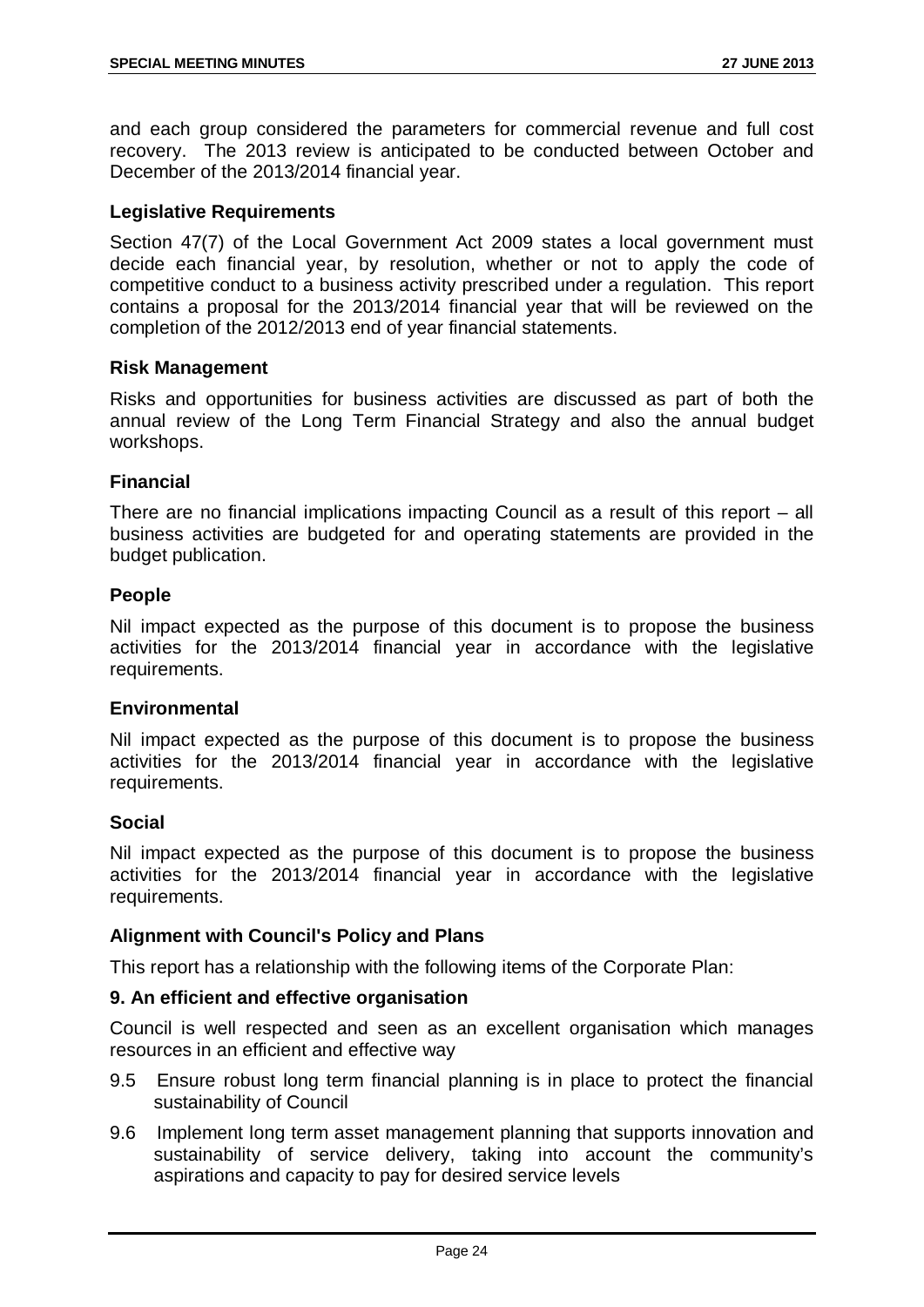- 9.7 Develop our procurement practices to increase value for money within an effective governance framework
- 9.8 Work 'smarter' across departments, in multi-disciplinary teams to achieve continuous improvement and effective co-ordination

# **CONSULTATION**

Finance Officers, the Chief Financial Officer and the Executive Leadership Group have reviewed the existing business activities during 2012 on a quarterly basis. As part of the annual budget development, Council discussed the business activities during a workshop held on 19 February 2013.

# **OPTIONS**

That Council resolve as follows:

- 1. That Redland Water continues to be classified as a Type One significant business activity to be run as a commercial business unit and Waste Operations & Planning (RedWaste) continues to be classified as a Type Two significant business activity; and
- 2. To apply the Code of Competitive Conduct to the following business activities:
	- Redland Performing Arts Centre;
	- Building Certification Services;
	- Cemeteries Operations; and
	- Redland Art Gallery.
- 3. That Council request further information or propose amendments to the proposed business activity listing above.

# **OFFICER'S RECOMMENDATION/ COUNCIL RESOLUTION**

| Moved by:    | <b>Cr M Edwards</b> |
|--------------|---------------------|
| Seconded by: | <b>Cr A Beard</b>   |

**That Council resolve as follows:**

- **1. That Redland Water continues to be classified as a Type One significant business activity to be run as a commercial business unit and Waste Operations & Planning (RedWaste) continues to be classified as a Type Two significant business activity; and**
- **2. To apply the Code of Competitive Conduct to the following business activities:**
	- **Redland Performing Arts Centre;**
	- **Building Certification Services;**
	- **Cemeteries Operations; and**
	- **Redland Art Gallery.**

# **CARRIED** (en bloc) 6/5

Crs Boglary, Ogilvie, Hewlett, Elliott and Bishop voted against the Council resolution.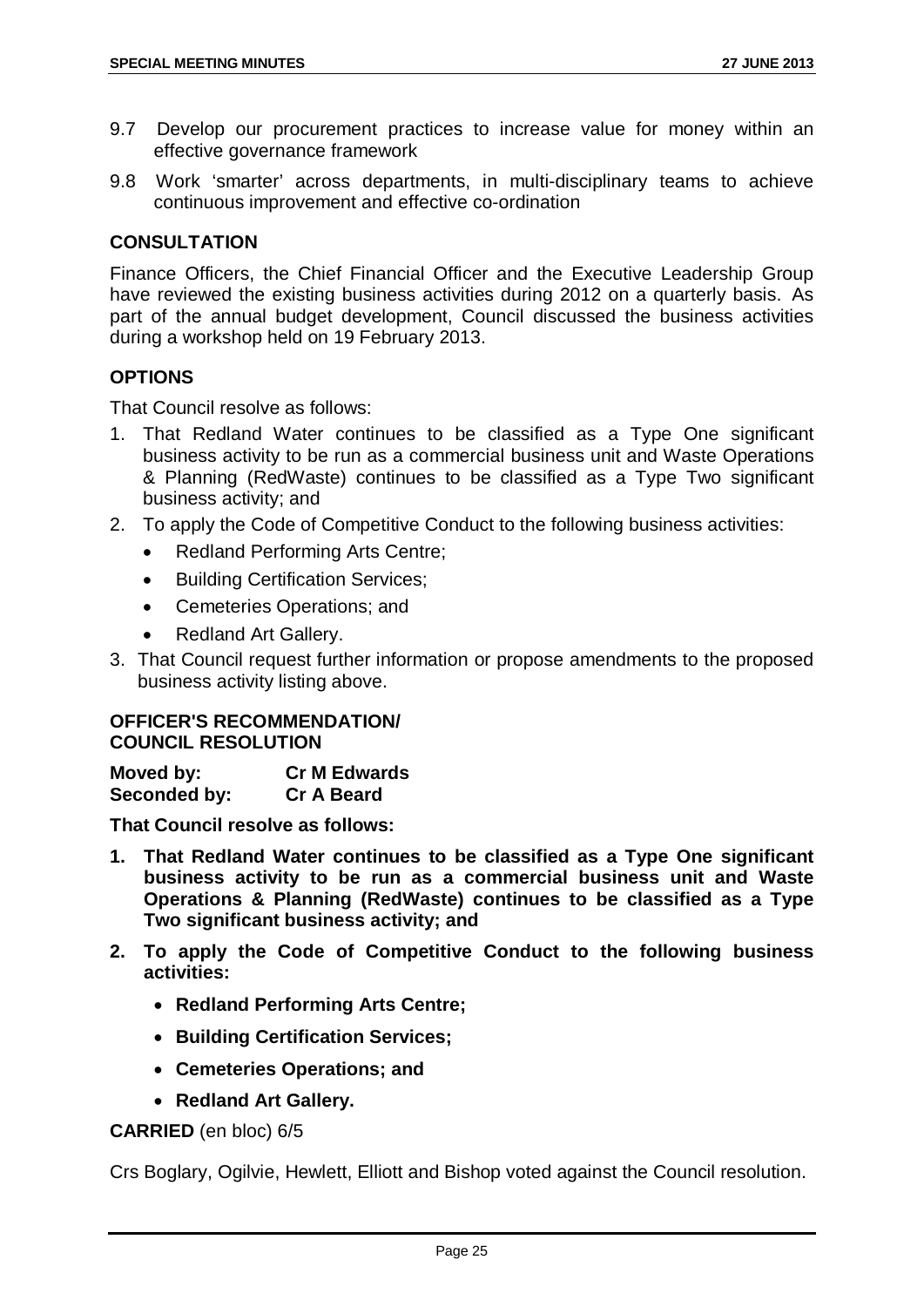<span id="page-26-0"></span>

| 5.3.3 ESTABLISHMENT OF RESERVE BALANCES AND TRANSFERS FOR<br>2013/2014 |                                                                                                 |  |
|------------------------------------------------------------------------|-------------------------------------------------------------------------------------------------|--|
| Dataworks Filename:                                                    | <b>FM Corporate Budget</b>                                                                      |  |
| <b>Attachment:</b>                                                     | <b>Reserve Transfers and Anticipated Reserve</b><br><b>Balances 2013/2014</b>                   |  |
| <b>Authorising Officer:</b>                                            |                                                                                                 |  |
|                                                                        | <b>Bill Lyon</b><br><b>Chief Executive Officer</b>                                              |  |
| <b>Responsible Officer:</b>                                            | <b>Gavin Holdway</b><br><b>Chief Financial Officer</b>                                          |  |
| <b>Author:</b>                                                         | <b>Deborah Corbett-Hall</b><br><b>Service Manager Business and Commercial</b><br><b>Finance</b> |  |

# **PURPOSE**

The purpose of this report is to provide details of Redland City Council reserve balances and transfers for the 2013/2014 financial year. Whilst this is no longer a requirement under the *Local Government Act 2009* or *Local Government Regulation 2012,* constrained reserves demonstrate to the community that funds are held for particular purposes.

# **BACKGROUND**

Each year Council develops and adopts a budget that includes forecasts for transfers to and from both operational and capital reserves. Each reserve holds funds for prescribed purposes and until December 2012, there was a legislative requirement to outline the forecasted reserve movements as part of budget adoption. As part of the 2013/2014 budget development process, a review was undertaken of Council's reserves to ensure for each reserve, the constrained cash amount and purpose is still relevant and in the interests of the community.

#### **ISSUES**

Redland City Council has established its reserves in the operating fund by including each reserve in its annual budget or by a separate resolution.

The attachment outlines the opening balance of reserves as at 1 July 2012, the anticipated closing balance of reserves as at 30 June 2013, and budgeted transfers and anticipated balances for 2013/2014.

# **STRATEGIC IMPLICATIONS**

Council reviews its budget on a monthly basis against actual performance and position and also formally revises its budget quarterly. Additionally, each year Council reviews its long term Financial Strategy and considers the constrained cash held as a subset of community equity, ensuring the constrained cash in the reserves is fully funded from cash and cash balances.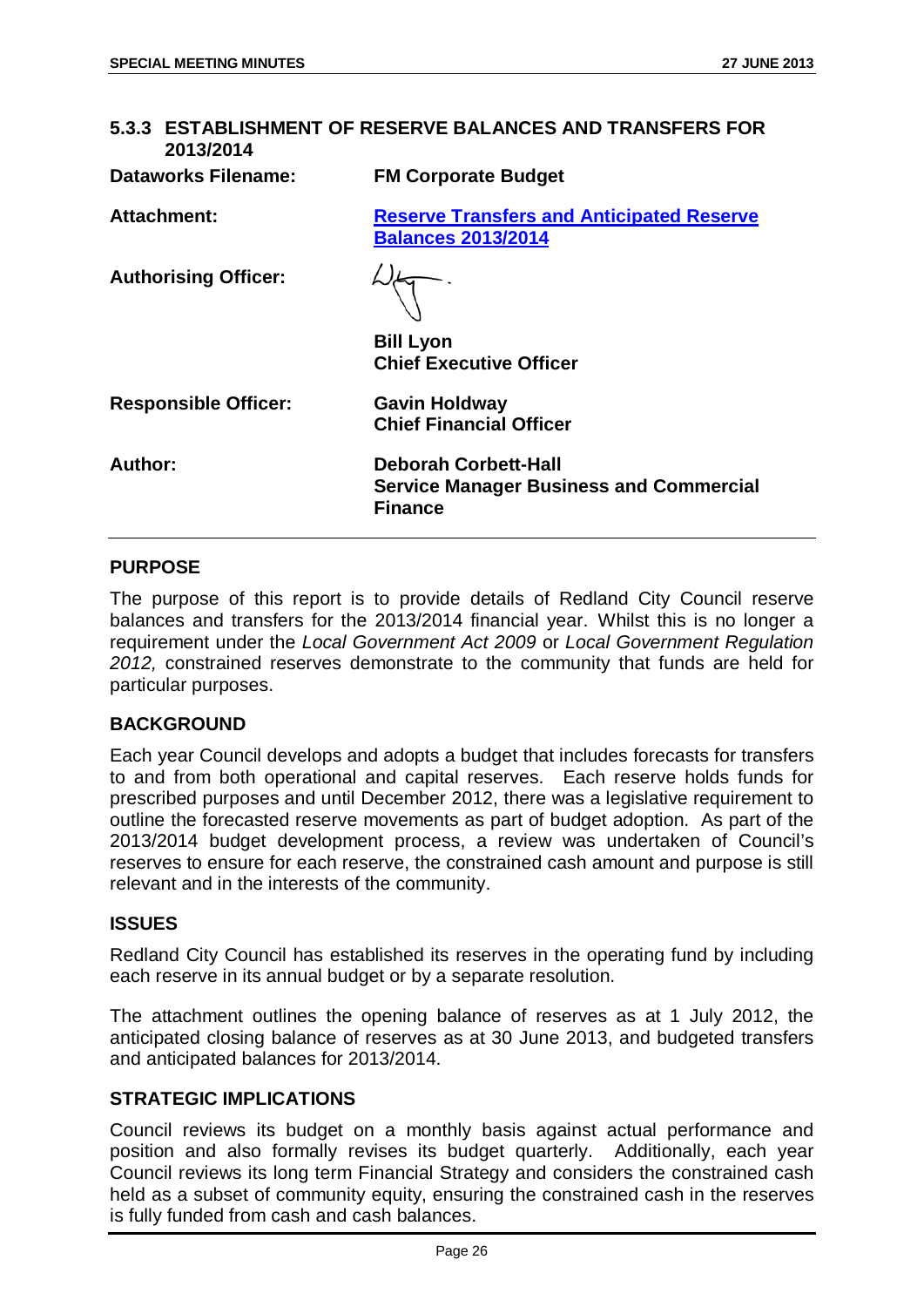# **Legislative Requirements**

From December 2012 there is no legal requirement under the *Local Government Act 2009* or *Local Government Regulation 2012* to adopt reserve movements at Council's annual budget meeting. In the interests of transparency, Council is keen to illustrate to the community its constrained cash balances as the funds are held for particular purposes.

# **Risk Management**

Reserve balances are reviewed on a monthly basis to ensure they are not overdrawn or exceed the 'cash and cash holdings' of Council.

# **Financial**

There are no direct financial impacts to Council resulting from this report – transfers to and from reserves are a movement in community equity and increases in reserves hold community funds for particular purposes.

# **People**

Nil impact expected as the purpose of the attached report is to provide an overview of the transfers to and from constrained reserves for the 2013/2014 financial year.

# **Environmental**

Nil impact expected as the purpose of the attached report is to provide an overview of the transfers to and from constrained reserves for the 2013/2014 financial year.

# **Social**

Nil impact expected as the purpose of the attached report is to provide an overview of the transfers to and from constrained reserves for the 2013/2014 financial year.

# **Alignment with Council's Policy and Plans**

This report has a relationship with the following items of the Corporate Plan:

# **9. An efficient and effective organisation**

Council is well respected and seen as an excellent organisation which manages resources in an efficient and effective way

9.5 Ensure robust long term financial planning is in place to protect the financial sustainability of Council

# **CONSULTATION**

The Executive Leadership Group and Councillors have been consulted as part of the recent budget workshops in relation use of reserves to fund operational and capital jobs in the 2013/2014 financial year. The transfers are identified as line items on the face of the Operating and Capital Funding Statements.

# **OPTIONS**

1. Council resolves to adopt the forecast reserve balances and transfers identified in the attachment as a result of the 2013/2014 budget workshops; or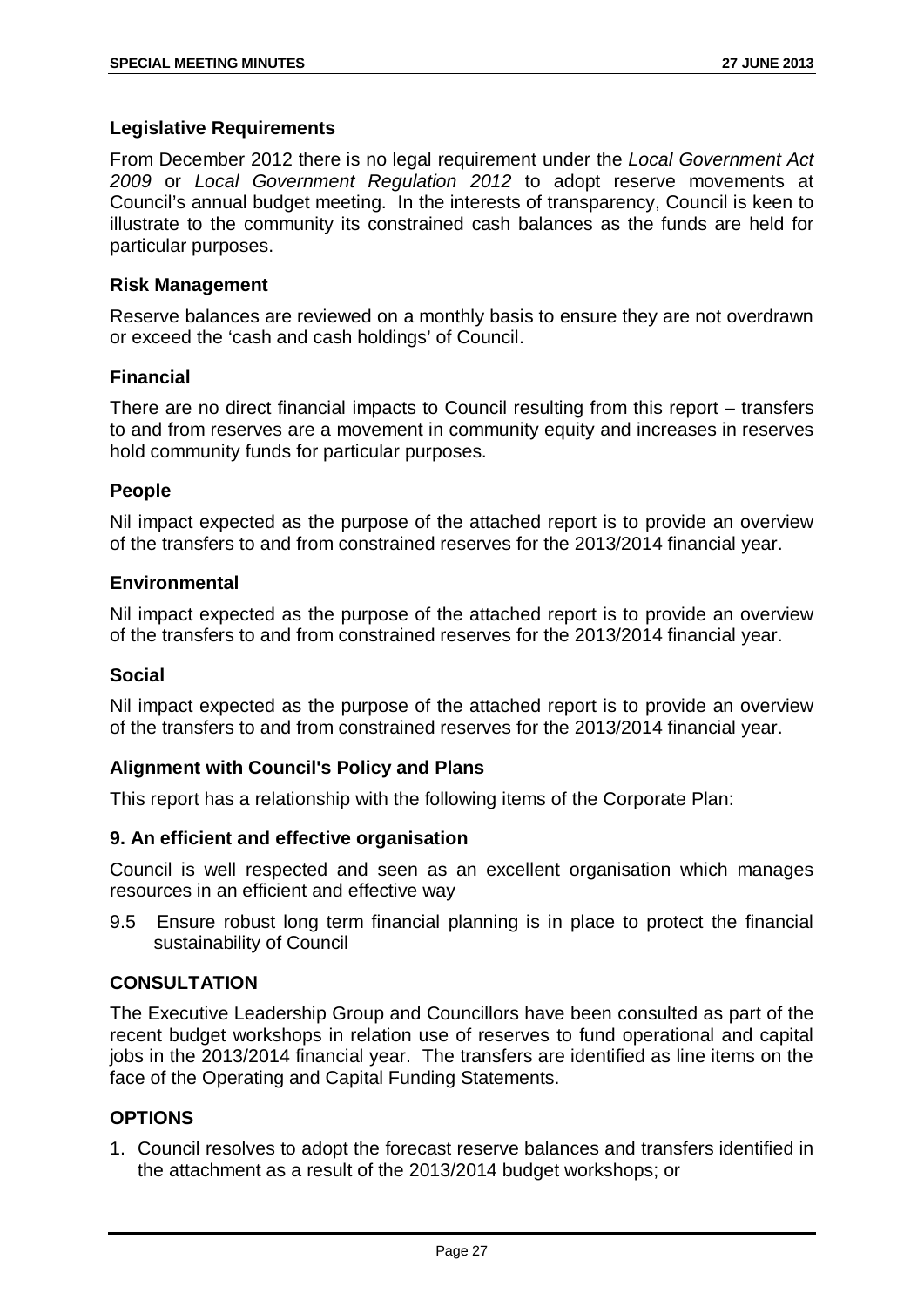2. Council amends some of the transfers to and from reserves – noting this will also result in a change to revenues or expenditures relating to particular jobs, projects or works programmes.

# **OFFICER'S RECOMMENDATION/ COUNCIL RESOLUTION**

**Moved by: Cr M Edwards Seconded by:** 

**That Council resolve to adopt the forecast reserve balances and transfers identified in the attachment as a result of the 2013/2014 budget workshops.**

# **CARRIED** (en bloc) 6/5

Crs Boglary, Ogilvie, Hewlett, Elliott and Bishop voted against the Council resolution.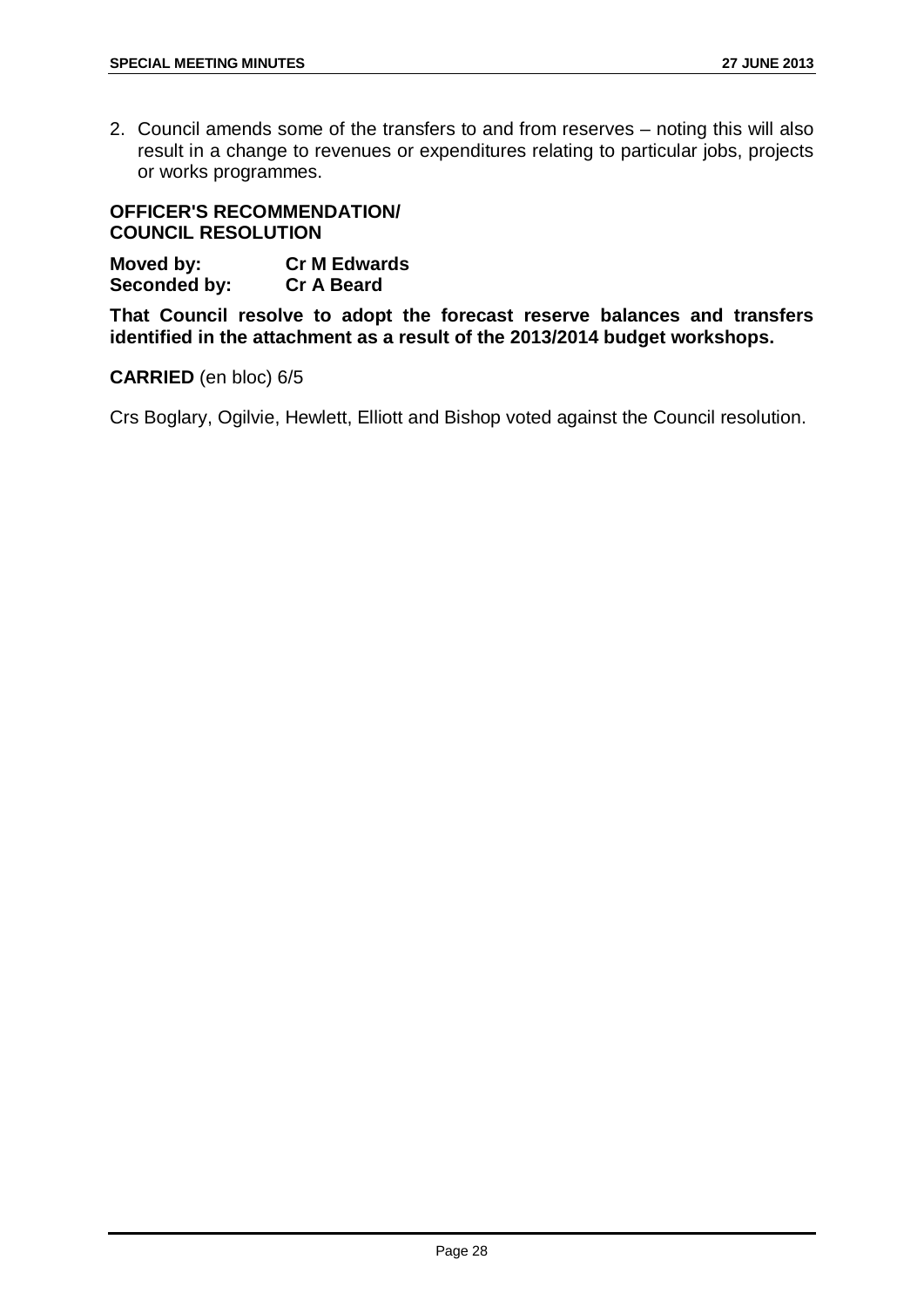# <span id="page-29-0"></span>**5.3.4 CITY CANALS SPECIAL CHARGE –ANNUAL IMPLEMENTATION PLAN 2013-2014 Dataworks Filename: RTT: Policy - City Canals & Lake Special Charge Attachments: City Canals Annual Implementation Plan 2013- 2014 Map RBC-3-v.2 Map APC-3-v.3** BUSK **Authorising Officer: Gary Soutar General Manager Infrastructure & Operations Responsible Officer: Murray Erbs Group Manager City Infrastructure Authors: Rodney Powell Senior Adviser Marine Infrastructure Planning Noela Barton Service Manager Revenue & Cash Management**

# **PURPOSE**

This report presents the annual implementation plan for 2013-2014 for the City Canals Special Charge referenced as Benefited Area Maps APC-3-v.3, RBC-3-v.2, RBC-3-1 for Council adoption.

# **BACKGROUND**

12 July 2000 – Overall Plan adopted for Shire Canals Special Charge. An Annual Implementation Plan for the City Canals Special Charge has been adopted each financial year.

28 June 2011 – Council determined after community consultation that it would continue with the Overall Plan, but would not raise any additional revenue through the City Canals Special Charge and no levy would apply for the financial year 2011- 2012. An Annual Implementation Plan for the City Canals Special Charge was adopted.

12 July 2012 - Council determined that it would continue with the Overall Plan, but would not raise any additional revenue through the City Canals Special Charge and no levy would apply for the financial year 2012-2013. An Annual Implementation Plan for the City Canals Special Charge was adopted.

# **ISSUES**

Anticipated closing balance 30 June 2013 of the Reserve accounts for funds collected under the Overall Plan adopted 12 July 2000 are:

| Raby Bay Reserve               | \$3.65       |
|--------------------------------|--------------|
| Aquatic Paradise Canal Reserve | \$493,192.98 |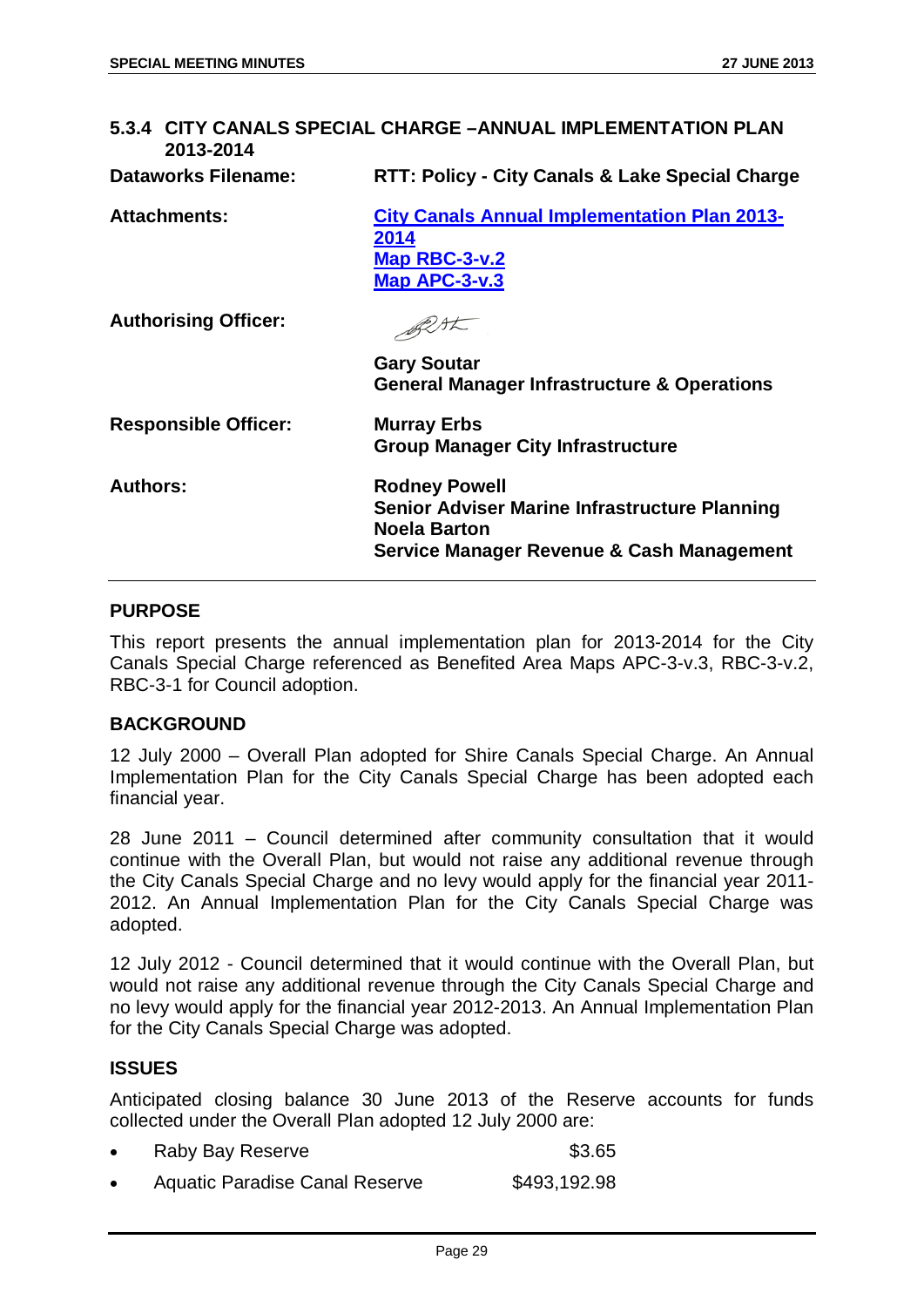Council has determined for the financial year 2013-2014 that it will continue with the Overall Plan adopted 12 July 2000, but it will not raise any additional revenue through the City Canals Special Charge and no levy will apply for the financial year 2013-2014.

An Annual Implementation Plan for the City Canals Special Charge is attached and put forward for adoption.

# **STRATEGIC IMPLICATIONS**

# **Legislative Requirements**

Section 94(2) of the *Local Government Regulation 2012* (Regulation) requires a local government's resolution to levy special rates or charges must identify the rateable land to which the special rates or charges apply and the overall plan for the service, facility or activity to which the special rates or charges apply.

Section 94(3) of the *Regulation* lists the information that must be included in an overall plan.

Section 94(4) of the *Regulation* requires the local government must adopt the overall plan before, or at the same time as, the local government first resolves to levy the special rates or charges.

Section 94(6) of the *Regulation* requires that if an overall plan is for more than 1 year, the local government must also adopt an annual implementation plan for each year.

Section 94(7) of the *Regulation* sets out the information that must be included in an annual implementation plan adopted each financial year.

Section 94(9) of the *Regulation* enables that a local government may at any time, by resolution, amend an overall plan or annual implementation plan.

#### **Risk Management**

Not applicable.

# **Financial**

Council has determined for the financial year 2013-2014 that it will continue with the Overall Plan adopted 12 July 2000, but it will not raise any additional revenue through the City Canals Special Charge and no levy will apply for the financial year 2013-2014.

# **People**

There is no expected impact of adopting this Annual Implementation Plan.

# **Environmental**

There are no environmental implications expected.

# **Social**

There are no social implications with this report.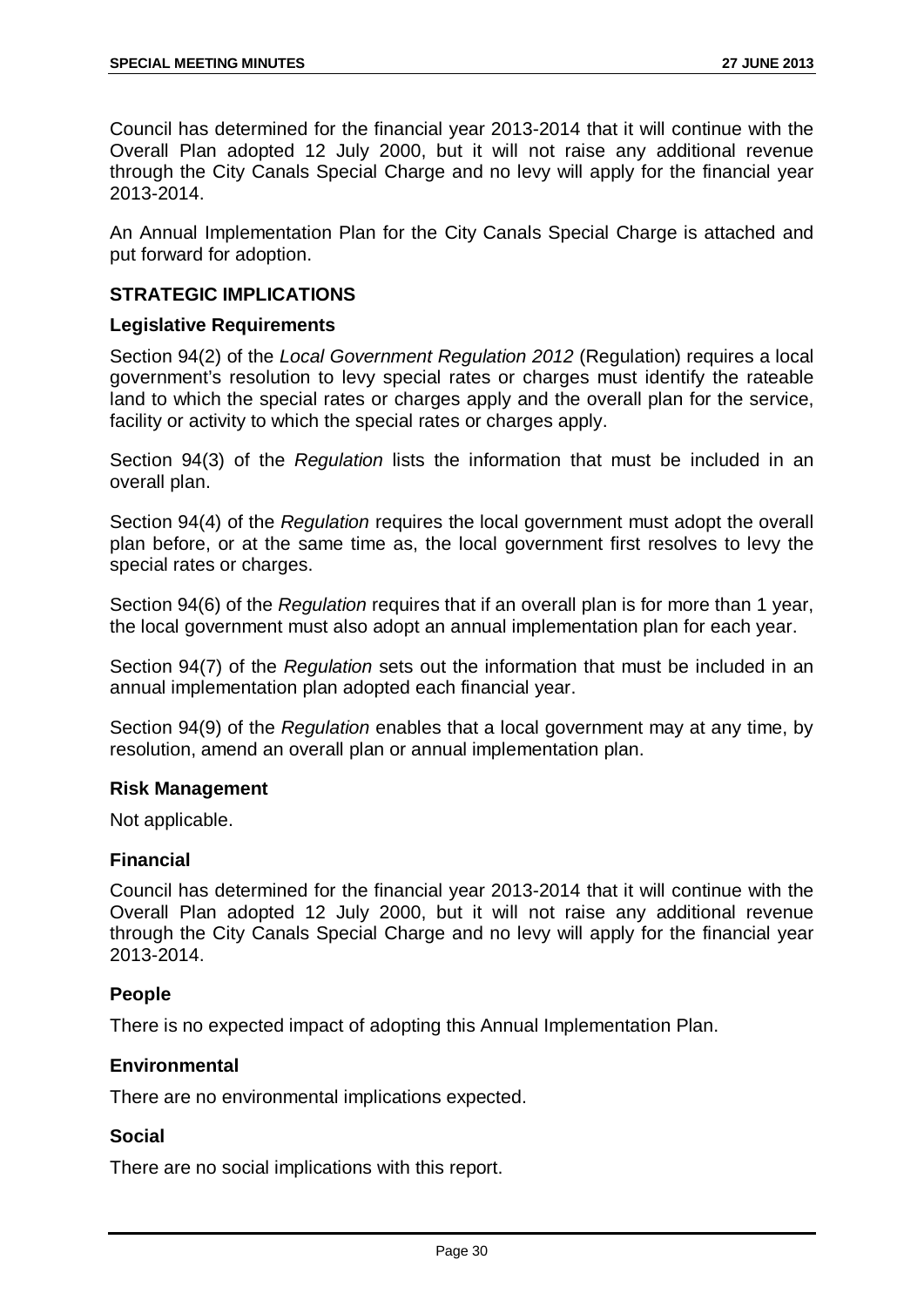# **Alignment with Council's Policy and Plans**

This proposal supports Council's back to basics policy Objective -

3. Council must continually review its priorities for providing services and facilities and that it is necessary from time to time to rationalise service levels, delivery mode and/or allocation of resources.

# **CONSULTATION**

Consultation has been held with the Councillors, the Executive Leadership Group, senior management of City Infrastructure and Financial Services, and General Counsel.

# **OPTIONS**

# **Option 1**

- 1. Adopt the Annual Implementation Plan for the City Canal Special Charge; and
- 2. Note that no levy will be raised for the 2013-2014 financial year for the City Canal Special Charge.

# **Option 2**

That Council resolve to not adopt the officer's recommendation.

**OFFICER'S RECOMMENDATION/ COUNCIL RESOLUTION**

**Moved by: Cr M Edwards Seconded by: Cr A Beard**

**That Council resolve to:**

- **1. Adopt the Annual Implementation Plan for the City Canal Special Charge; and**
- **2. Note that no levy will be raised for the 2013-2014 financial year for the City Canal Special Charge.**

# **CARRIED** (en bloc) 6/5

Crs Boglary, Ogilvie, Hewlett, Elliott and Bishop voted against the Council resolution.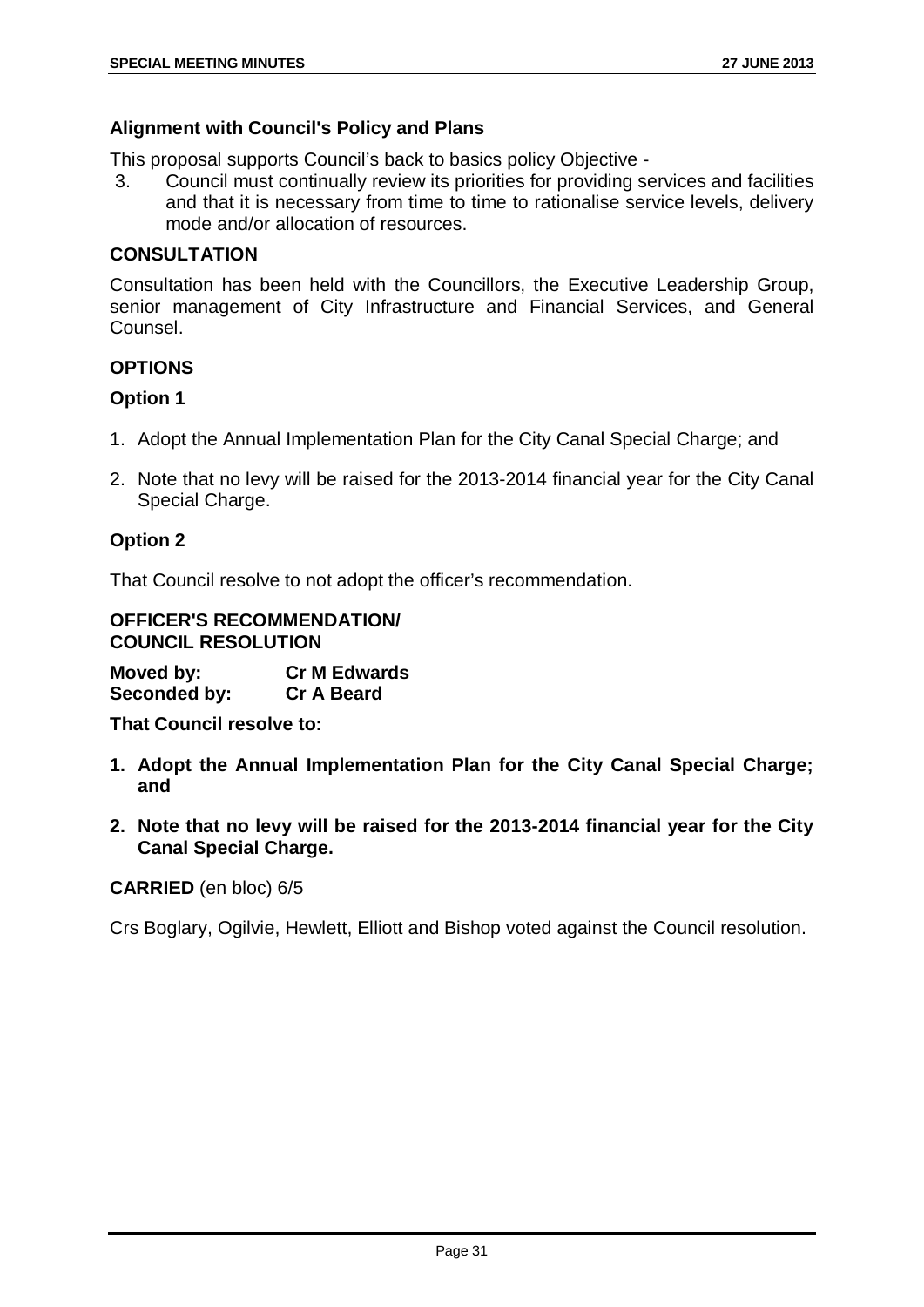# <span id="page-32-0"></span>**5.3.5 SOVEREIGN WATERS LAKE LEVY**

| <b>Dataworks Filename:</b> | <b>RTT: Policy - City Canals &amp; Lake Special Charge</b> |
|----------------------------|------------------------------------------------------------|
|                            |                                                            |

| <b>Attachments:</b>         | Sovereign Waters Lake Special Charge Overall<br><b>Plan 2013-14</b><br><b>Sovereign Waters Annual Implementation Plan</b><br><b>Map SWL-1-v3</b> |
|-----------------------------|--------------------------------------------------------------------------------------------------------------------------------------------------|
| <b>Authorising Officer:</b> |                                                                                                                                                  |
|                             | <b>Gary Soutar</b><br><b>General Manager Infrastructure &amp; Operations</b>                                                                     |
| <b>Responsible Officer:</b> | <b>Murray Erbs</b><br><b>Group Manager City Infrastructure</b>                                                                                   |
| <b>Authors:</b>             | <b>Rodney Powell</b><br><b>Senior Adviser Marine Infrastructure Planning</b><br><b>Noela Barton</b><br>Service Manager Revenue & Cash Management |

# **PURPOSE**

This report presents the Annual Implementation Plan for 2013-2014 for the Sovereign Waters Lake Special Charge for the benefited area referenced as Benefited Area Map SWL-1-v3 for Council adoption.

# **BACKGROUND**

12 July 2000 ― The Overall Plan and an Annual Implementation Plan adopted for the Sovereign Waters Lake Special Charge at Council's Special Budget meeting.

An Annual Implementation Plan was adopted each subsequent financial year since 2000.

In 2011-2012 a new methodology was introduced at the Sovereign Waters Lake Estate. This methodology suspended the special charge and at the same time introduced a new rating category that was applied to the properties in the benefited area.

As a part of the consideration by Council of rate reform matters along with considering special charges for 2013-2014, it was recommended the previous structure of having a special charge for Sovereign Waters be re-established, thus providing transparency for affected residents.

# **ISSUES**

#### Overall Plan

The Overall Plan presented for adoption with this report sets out the Service, Facility or Activity as, "dredging, water quality monitoring, maintenance and cleaning works of the lake, wetlands, perimeter walls, pollution control devices and tide exchange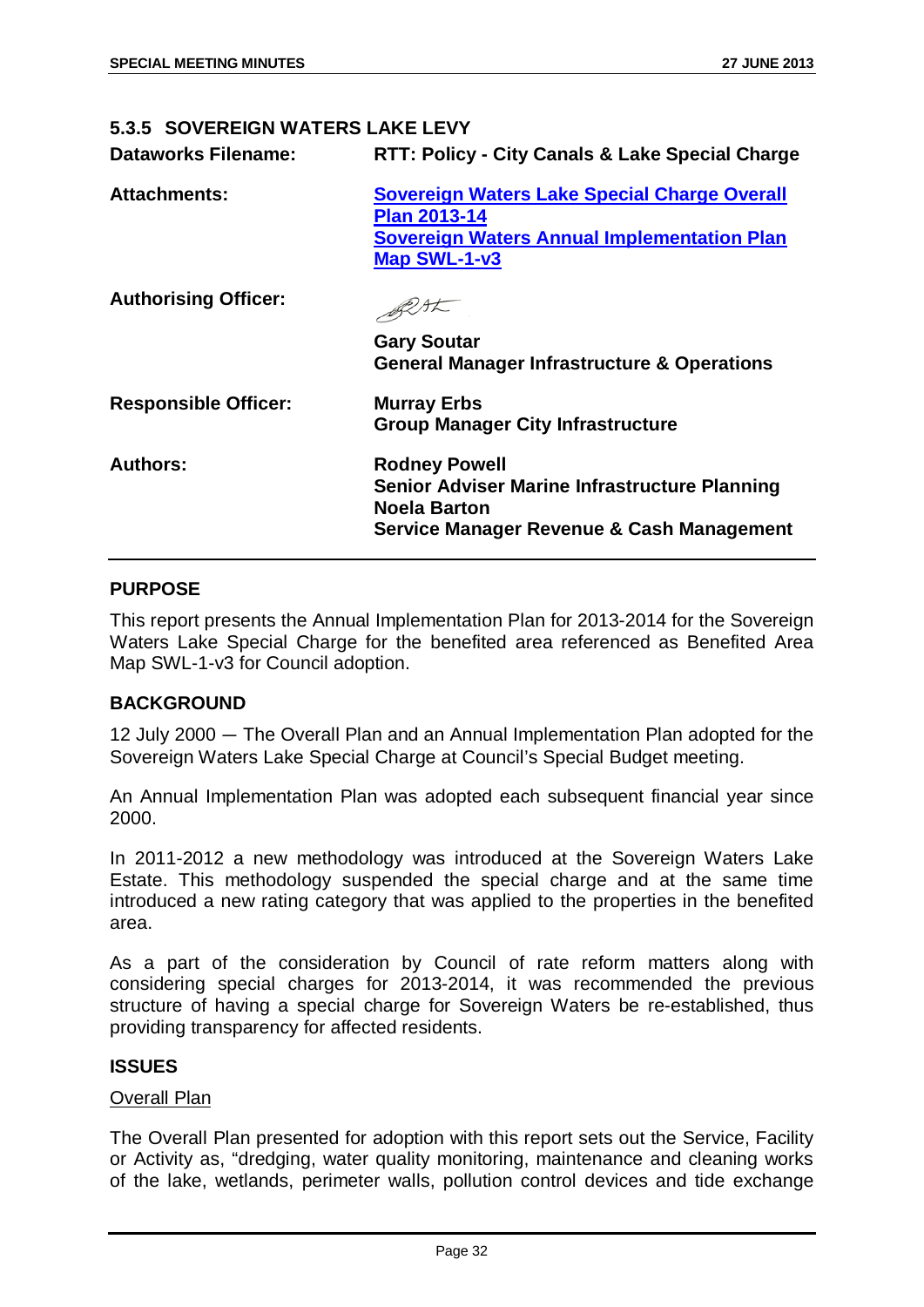system located at Sovereign Waters identified within the Benefited Area Map referenced as SWL-1-v3:

- Dredge and Disposal Planning
- Monitoring, Cleaning and Maintenance

The Service, Facility or Activity that will be provided under special charges levied under this Overall Plan has a special relationship to the land that will be the subject of the special charges (Benefited Land), as that land or its occupants specially benefits from the Service, Facility or Activity, and contributes to the need for the Service, Facility or Activity, because the Service, Facility or Activity provides:

- The dredging of the lake and wetland zones maintains the lake amenity and water quality within the benefited area
- Maintaining the perimeter wall assists in retaining all land within the benefited area
- Monitoring the lake water level, water quality and perimeter walls to assist in planning maintenance;
- Cleaning the lake to maintain the overall amenity of the benefited area and the functionality of the water treatment systems;
- The land and its occupiers receive a special benefit from proximity to the lake and associated special amenity from the lakes structural, recreational, social, health and visual elements

The estimated cost of carrying out the overall plan will be established on an annual basis taking into consideration the required annual works as described above.

The overall plan is anticipated to be ongoing to ensure the function and amenity of the canal.

An annual Maintenance Works Plan associated with the Benefited area will be produced on an annual basis along with an Annual Implementation Plan that will identify the costs and timing of the works.

The Overall Plan is estimated to be ongoing to maintain the function and amenity of the canal.

# Annual Implementation Plan

The Annual Implementation Plan for 2013-2014 is attached. Revenue raised under the Sovereign Waters Lake Special Charge for 2013-2014 will be reserved to fund the 10 year Sovereign Lakes canal special charge works plan.

It is proposed the 2013-2014 Special Charge for Aquatic Paradise is set at \$640.00 for a standard lot. It is also proposed that the Council contribution will be \$13,714.00, which is 30% of the total revenue raised. A further proposal is to reduce the Council contribution from 30% to 10% in a phased approach over 5 years.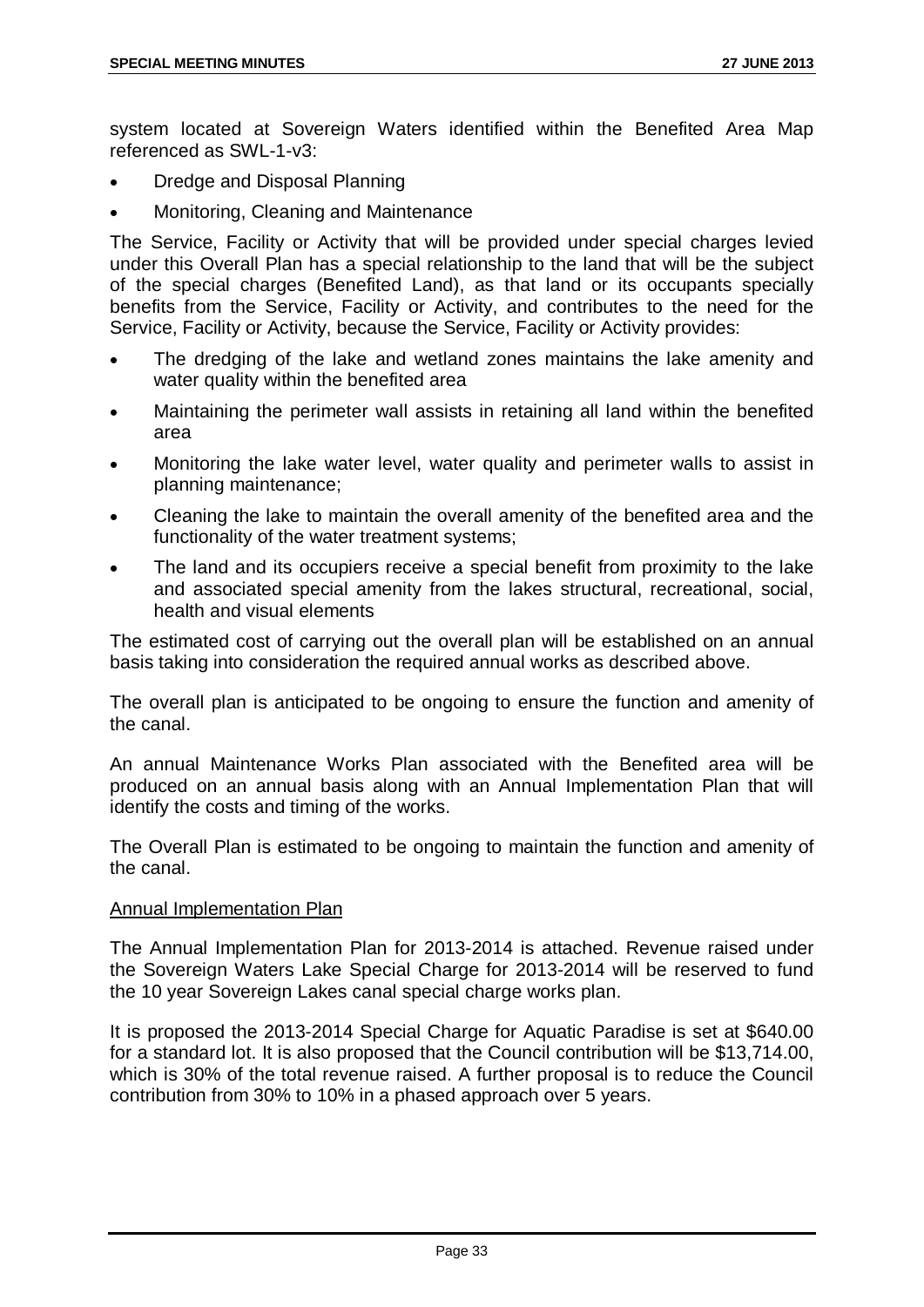# **STRATEGIC IMPLICATIONS**

# **Legislative Requirements**

Section 94(2) of the *Local Government Regulation 2012* (Regulation) requires a local government's resolution to levy special rates or charges must identify the rateable land to which the special rates or charges apply and the overall plan for the service, facility or activity to which the special rates or charges apply.

Section 94(3) of the *Regulation* lists the information that must be included in an overall plan.

Section 94(4) of the *Regulation* requires the local government must adopt the overall plan before, or at the same time as, the local government first resolves to levy the special rates or charges.

Section 94(6) of the *Regulation* requires that if an overall plan is for more than 1 year, the local government must also adopt an annual implementation plan for each year.

Section 94(7) of the *Regulation* sets out the information that must be included in an annual implementation plan adopted each financial year.

Section 94(9) of the *Regulation* enables that a local government may at any time, by resolution, amend an overall plan or annual implementation plan.

#### **Risk Management**

For the period 1 July 2011 to 30 June 2013 no levy was raised under the Overall Plan adopted 12 July 2000, however an Annual Implementation Plan was adopted each financial year.

The expenditure for the service, facility or activity for which the Overall Plan was adopted was quarantined in the differential general rate revenue raised from the Sovereign Waters rating categories and allocated to the reserve account from the general fund. Council has determined this method does not have the transparency of a Special Charge and from 1 July 2013 the expenditure for the service, facility or activity for which the Overall Plan was adopted will be levied under the Sovereign Waters Lake Special Charge.

# **Financial**

It is proposed that the 2013-2014 Special Charge for Sovereign Waters be \$640.00 for a standard lot.

The total expenditure under the Annual Implementation Plan is \$85,679.00.

# **People**

Altering the method of collection of revenue to fund the Annual Implementation Plan is anticipated to reduce the administrative coordination of this activity for the City Infrastructure and the Financial Services Groups.

# **Environmental**

There are no foreseeable environmental implications in applying this special charge.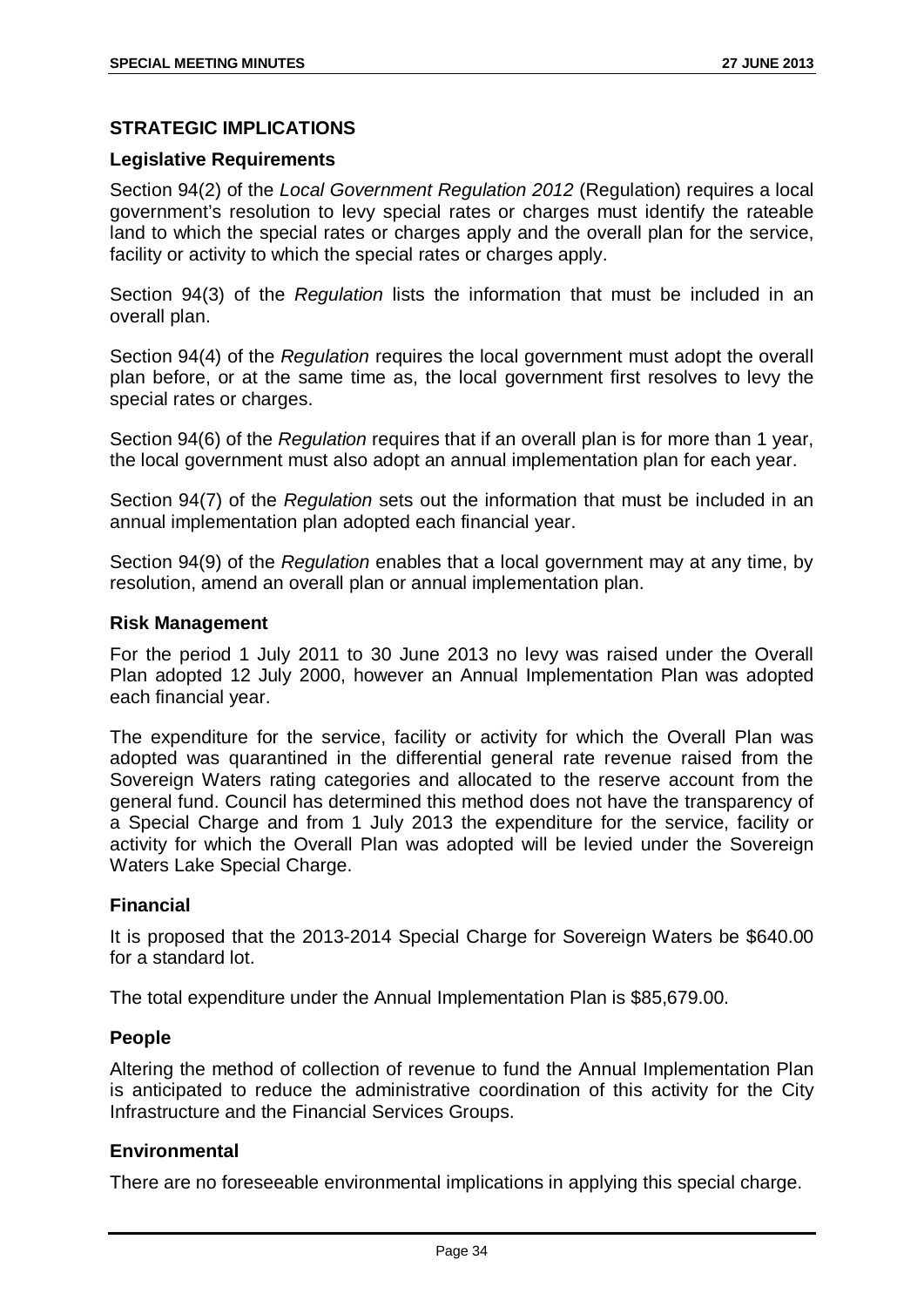# **Social**

There are no foreseeable social implications with applying this special charge.

# **Alignment with Council's Policy and Plans**

This proposal supports Council's Back to Basics Policy Objective -

"3. Council must continually review its priorities for providing services and facilities and that it is necessary from time to time to rationalise service levels, delivery mode and/or allocation of resources."

# **CONSULTATION**

- The residents of Sovereign Waters were consulted during the review of the Lake Management Plan;
- The Financial Services Group and General Counsel Group were consulted in the preparation of this report.

# **OPTIONS**

# **Option 1**

- 1. Adopt the amended Overall Plan as attached;
- 2. Apply a Council Contribution of 30 percent towards the cost of the Annual Implementation Plan for the 2013-14 financial year; and
- 3. Adopt the Annual Implementation Plan for the 2013-2014 financial year as attached.

# **Option 2**

That Council resolve to not adopt the officer's recommendation.

# **OFFICER'S RECOMMENDATION/ COUNCIL RESOLUTION**

**Moved by: Cr M Edwards Seconded by: Cr A Beard**

**That Council resolve to:**

- **1. Adopt the amended Overall Plan as attached;**
- **2. Apply a Council Contribution of 30 percent towards the cost of the Annual Implementation Plan for the 2013-14 financial year; and**
- **3. Adopt the Annual Implementation Plan for the 2013-2014 financial year as attached.**

# **CARRIED** (en bloc) 6/5

Crs Boglary, Ogilvie, Hewlett, Elliott and Bishop voted against the Council resolution.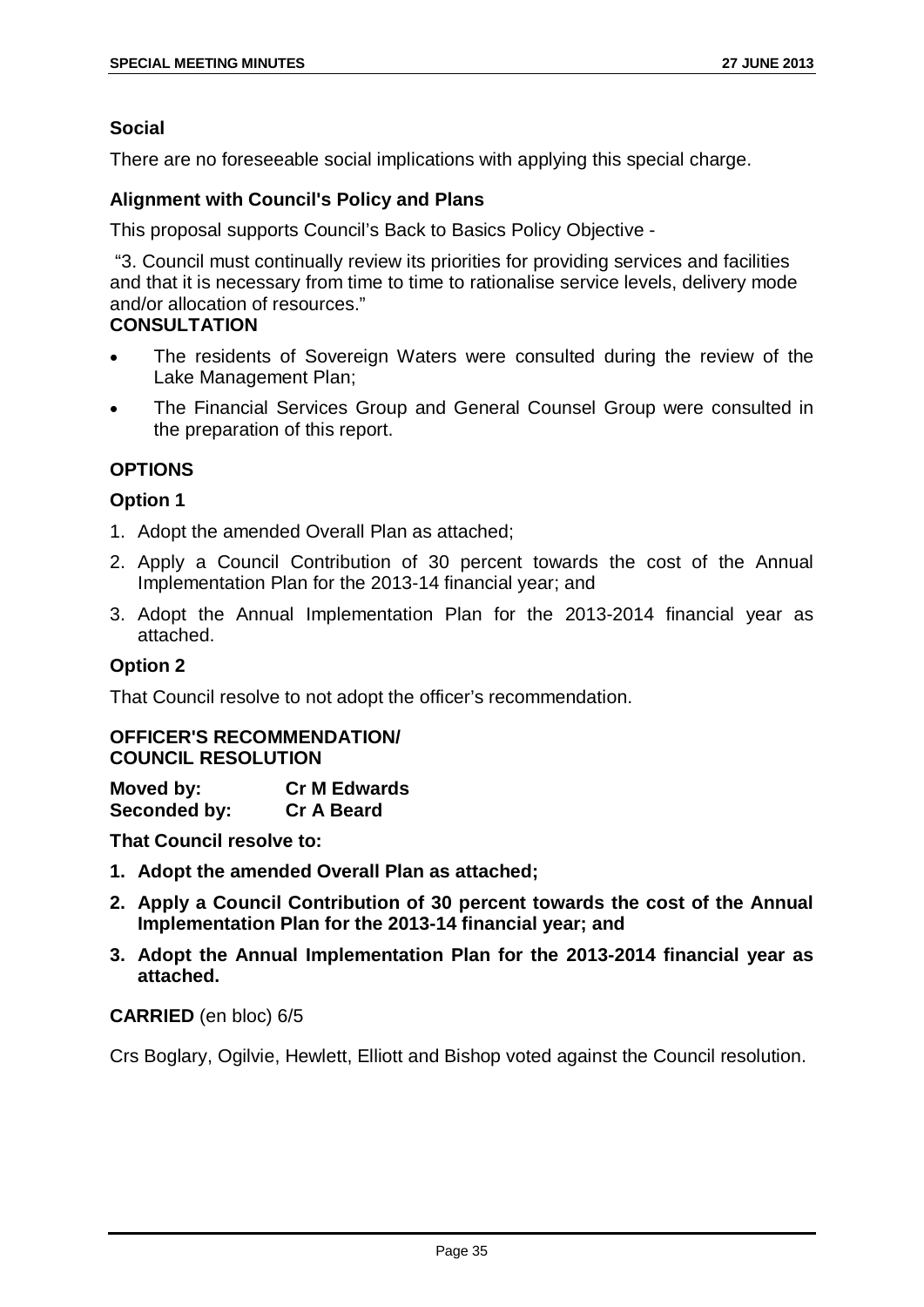## **5.3.6 AQUATIC PARADISE MARINA SPECIAL CHARGE**

| <b>Dataworks Filename:</b> | <b>RTT: Policy - City Canals &amp; Lake Special Charge</b> |
|----------------------------|------------------------------------------------------------|
|----------------------------|------------------------------------------------------------|

| <b>Attachments:</b>         | <b>Aquatic Paradise Marina Special Charge Overall</b><br><b>Plan 2013-14</b><br><b>Aquatic Paradise Marina Annual Implementation</b><br><b>Plan</b><br>Map APC-4-v3 |
|-----------------------------|---------------------------------------------------------------------------------------------------------------------------------------------------------------------|
| <b>Authorising Officer:</b> | <b>Gary Soutar</b>                                                                                                                                                  |
|                             | <b>General Manager Infrastructure &amp; Operations</b>                                                                                                              |
| <b>Responsible Officer:</b> | <b>Murray Erbs</b><br><b>Group Manager City Infrastructure</b>                                                                                                      |
| <b>Authors:</b>             | <b>Rodney Powell</b><br><b>Senior Adviser Marine Infrastructure Planning</b><br><b>Noela Barton</b><br>Service Manager Revenue & Cash Management                    |

## **PURPOSE**

This report presents the amended Overall Plan and Annual Implementation Plan for the Aquatic Paradise Marina Special Charge for the Benefited Area Map reference number APC-4-v3 for the 2013-2014 financial year for Council adoption.

#### **BACKGROUND**

28 June 2011 – The Overall Plan was adopted for the Aquatic Paradise Marina Special Charge at Council Special Budget meeting 28 June 2011.

28 June 2011 and 12 July 2012 - An Annual Implementation Plan for the Aquatic Paradise Marina Special charge adopted.

#### **ISSUES**

#### Overall plan

The overall plan adopted on 28 June 2011 describes the Service, Facility or Activity for which the special charge is levied as, "for the service and activity of dredging, maintenance and cleaning works of the canal and its revetments, improvements and navigational aids located at Aquatic Paradise identified within the Benefited Area Map APC-4 comprising:

- Dredging as required
- Planning (Dredge and Disposal Options Report) as required
- Silt Bag Trial (final report) as required
- Canal Maintenance as required
- Navigational Beacon Pile Maintenance as required."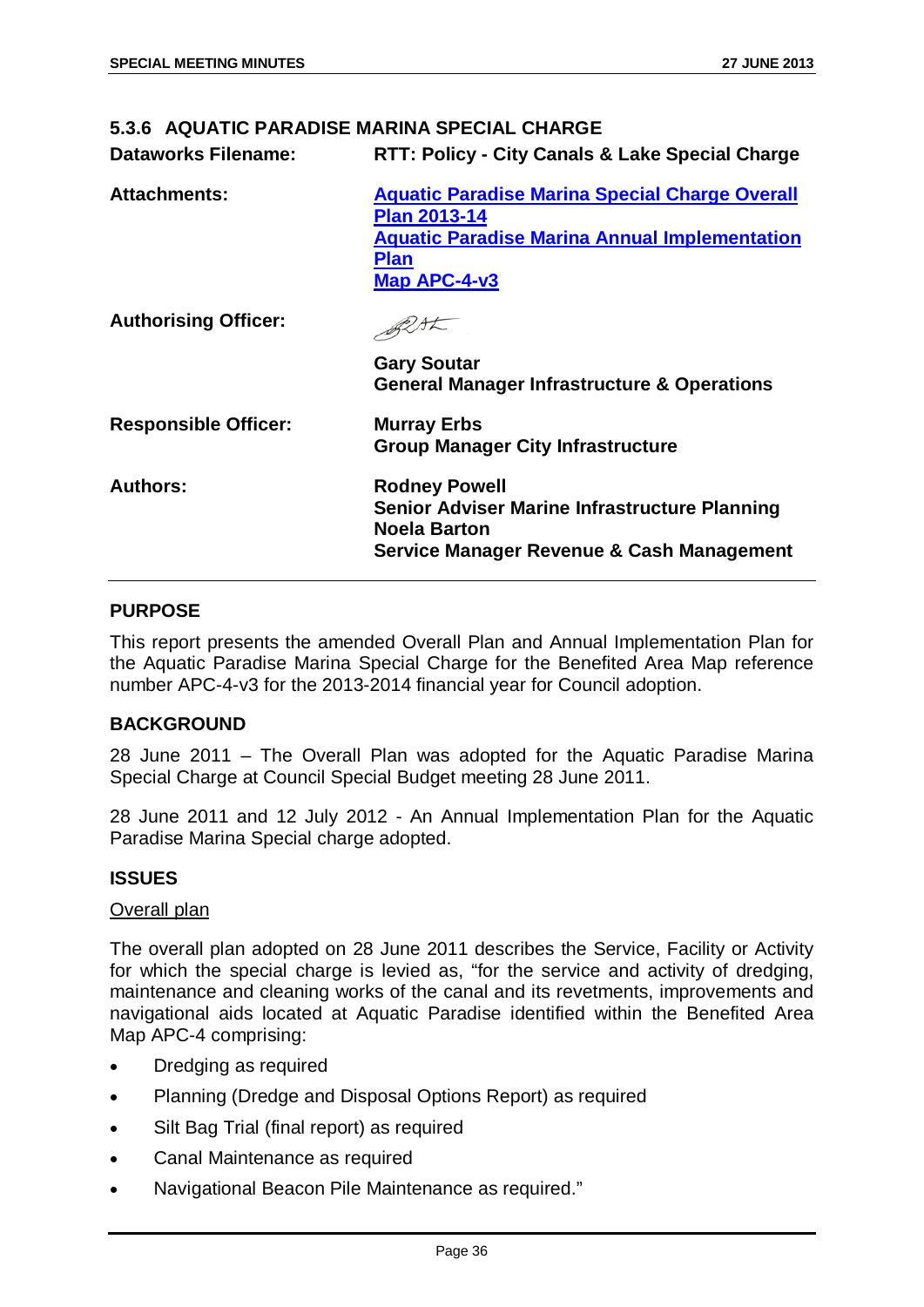The amended overall plan this report presents to Council for adoption includes an updated Benefited Area Map reference number and a change to the description of the service and activity in so far as the amended overall plan describes the Service, Facility or Activity as, "for the service and activity of dredging, maintenance and cleaning works of the canal and its revetments, improvements and navigational aids located at Aquatic Paradise identified with the Benefited Area Map APC-4-v3 comprising:

- Dredging as required
- Planning as required
- Canal maintenance as required
- Navigational Beacon Pile Maintenance as required."

#### Annual Implementation Plan

It is proposed the Aquatic Paradise Marina Special Charge for 2013-214 will be set at \$1,433.66 per marina berth.

The Council contribution will be \$9,831.00, which is 30% of the total revenue raised. Note: It is proposed to reduce the Council contribution from 30% to 10% over a phased in period of 5 years.

The works programmed for the 2013-2014 financial year are set out in the table below:

|                                                                 | Expenditure |
|-----------------------------------------------------------------|-------------|
| <b>Particulars</b>                                              |             |
| 30448 - Aquatic Paradise Dredging                               | \$3,135.00  |
| 30367 - Canal Maintenance                                       | \$2,161.00  |
| 10246 - Aquatic Paradise ERA                                    | \$242.00    |
| 30041 - Aquatic Paradise Dredge Planning                        | \$7,974.00  |
| 70479 - Aquatic Paradise Canal Maintenance (Navigation Beacons) | \$1,890.00  |
| 30015 - Hydro Graphic Survey                                    | \$2,400.00  |
| Total                                                           | \$17,802.00 |

#### **STRATEGIC IMPLICATIONS**

#### **Legislative Requirements**

Section 94(2) of the *Local Government Regulation 2012* (Regulation) requires that a local government's resolution to levy special rates or charges must identify the rateable land to which the special rates or charges apply and the overall plan for the service, facility or activity to which the special rates or charges apply.

Section 94(3) of the *Regulation* lists the information that must be included in an overall plan.

Section 94(4) of the *Regulation* requires the local government to adopt the overall plan before, or at the same time as, the local government first resolves to levy the special rates or charges.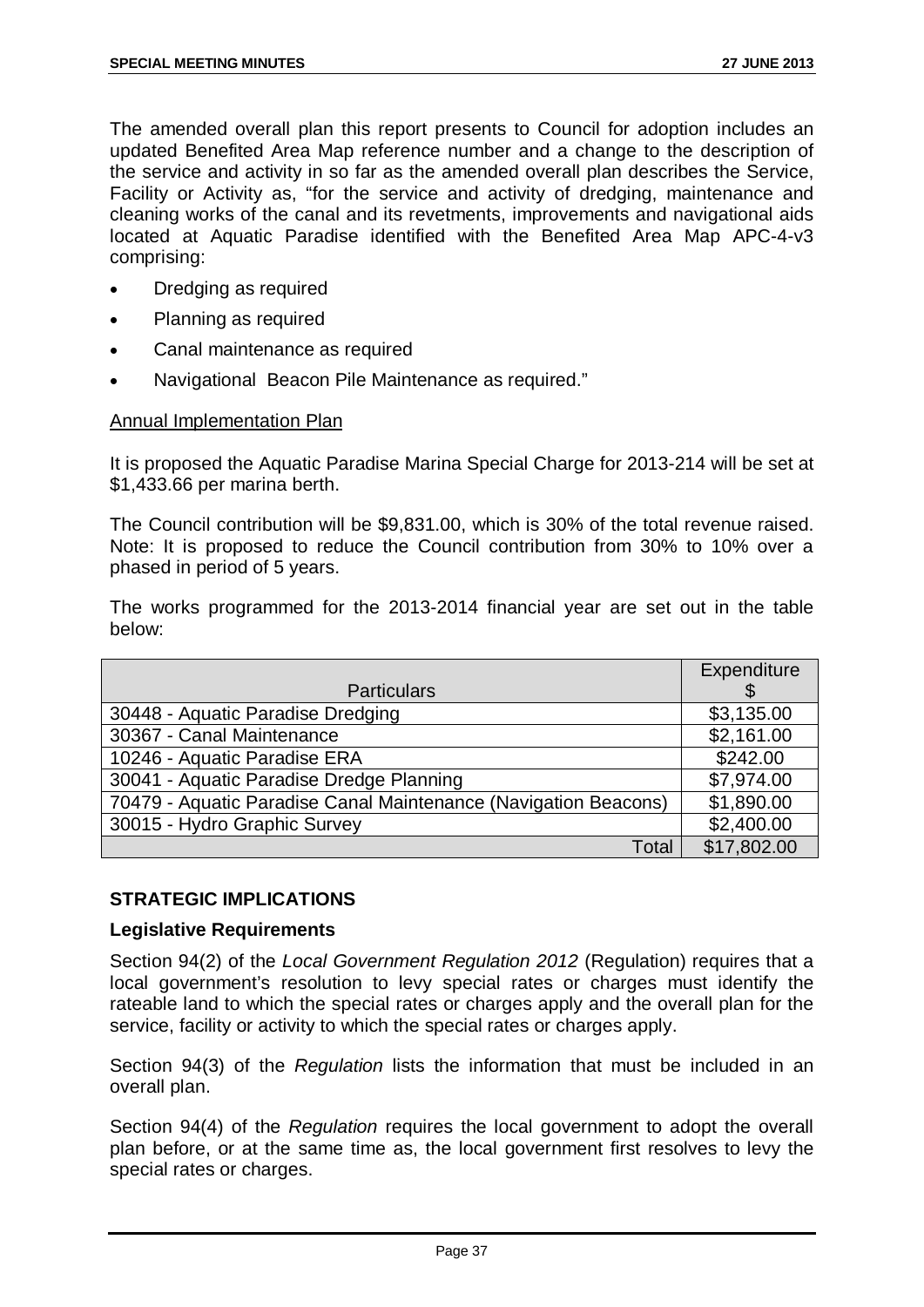Section 94(6) of the *Regulation* requires that if an overall plan is for more than 1 year, the local government must also adopt an annual implementation plan for each year.

Section 94(7) of the *Regulation* sets out the information that must be included in an annual implementation plan adopted each financial year.

Section 94(9) of the *Regulation* enables that a local government may at any time, by resolution, amend an overall plan or annual implementation plan.

## **Risk Management**

The methodology used in calculating the Aquatic Paradise Special Charge (the Special Charge) amount has been amended for the 2013-2014 financial year. For the period 1 July 2011 to 30 June 2013 the calculation for the Special Charge did not include the maintenance component, rather this expenditure was calculated and quarantined in the differential general rate revenue raised from the Aquatic Paradise Estate rating categories and allocated to the reserve account from the general fund. From 1 July 2013 the Special Charge will include the maintenance component within the calculation.

The alteration of the calculation has no impact on the overall plan adopted 28 June 2011.

This change will improve the transparency of the Special Charge for the ratepayer and the efficiency of Council by reducing the administrative burden.

#### **Financial**

It is proposed that the Aquatic Paradise Marina Special Charge for 2013-2014 be set at \$1,433.66 per marina berth. Total expenditure under the Annual Implementation Plan is \$17,802.00.

## **People**

Altering the method of collection of revenue to fund the Annual Implementation Plan is anticipated to reduce the administrative coordination of this activity for the City Infrastructure and the Financial Services Groups.

#### **Environmental**

There are no foreseeable environmental implications in applying this special charge.

#### **Social**

There are no foreseeable social implications with applying this special charge.

#### **Alignment with Council's Policy and Plans**

This proposal supports Council's Back to Basics Policy Objective:

"3. Council must continually review its priorities for providing services and facilities and that it is necessary from time to time to rationalise service levels, delivery mode and/or allocation of resources."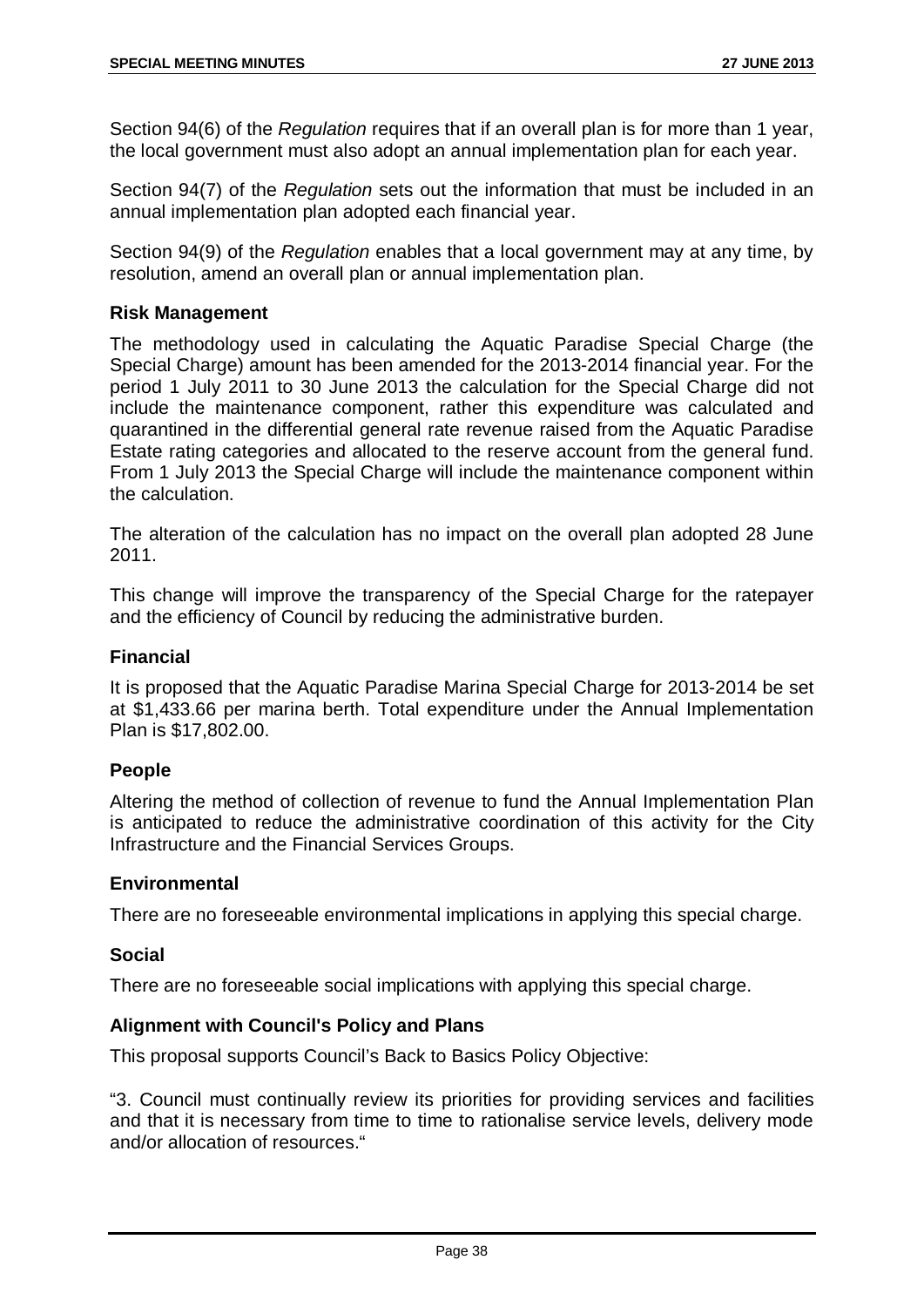## **CONSULTATION**

Consultation has been held with the residents of Aquatic Paradise through the Aquatic Paradise Ratepayers Association, Councillors, the Executive Leadership Group, senior management of City Infrastructure and Financial Services, and General Counsel.

## **OPTIONS**

## **Option1**

- 1. Adopt the amended Overall Plan as attached;
- 2. Apply a Council contribution of 30 percent toward the cost of the Annual Implementation Plan for the 2013-2014 financial year;
- 3. Adopt the Annual Implementation Plan for the 2013-2014 financial year as attached.

## **Option 2**

That Council resolve to not adopt the officer's recommendation.

## **OFFICER'S RECOMMENDATION/ COUNCIL RESOLUTION**

**Moved by: Cr M Edwards Seconded by: Cr A Beard**

**That Council resolve to:**

- **1. Adopt the amended Overall Plan as attached;**
- **2. Apply a Council contribution of 30 percent toward the cost of the Annual Implementation Plan for the 2013-2014 financial year; and**
- **3. Adopt the Annual Implementation Plan for the 2013-2014 financial year as attached.**

#### **CARRIED** (en bloc) 6/5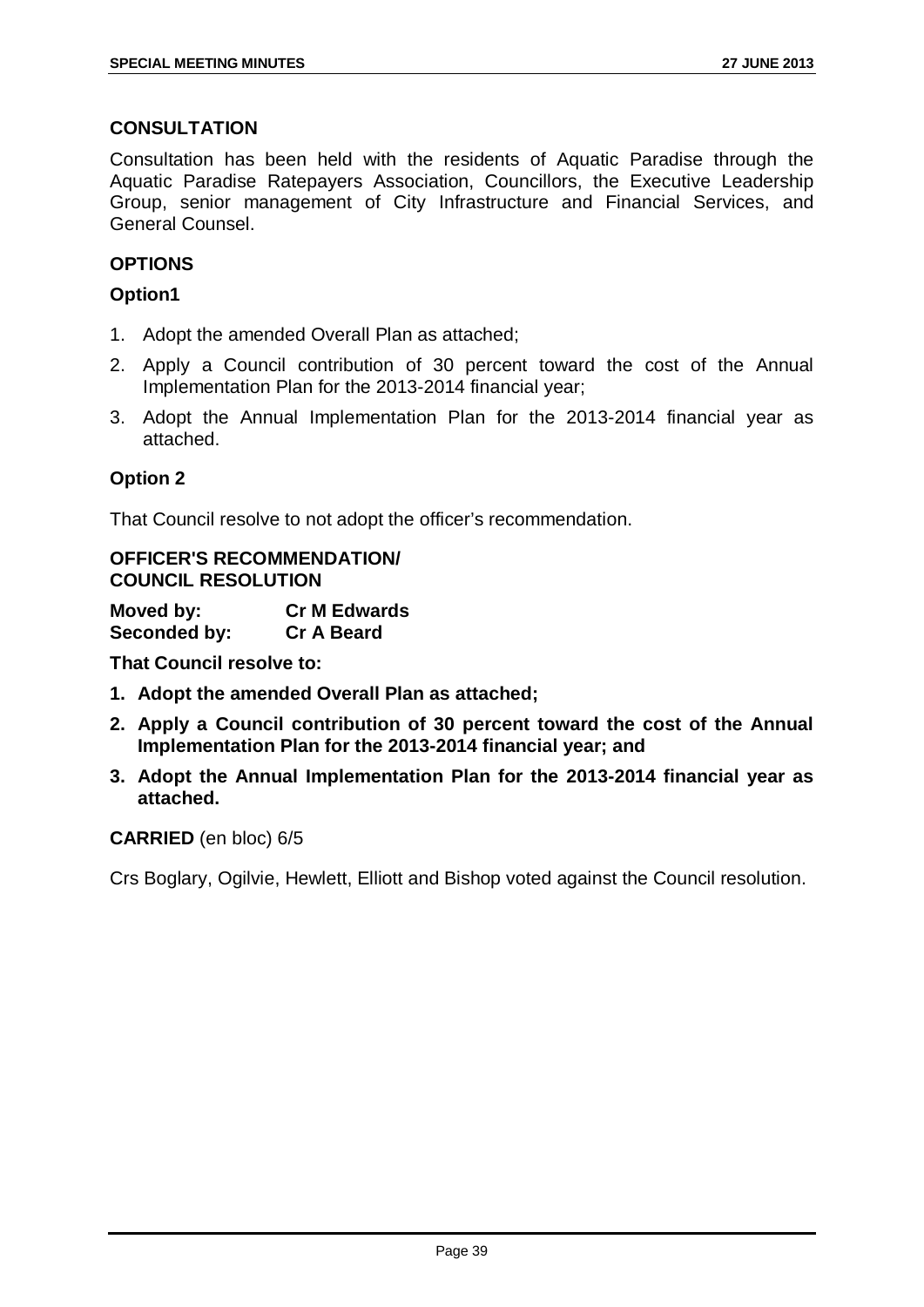## **5.3.7 AQUATIC PARADISE SPECIAL CHARGE**

| <b>Dataworks Filename:</b> | <b>RTT: Policy - City Canals &amp; Lake Special Charge</b> |
|----------------------------|------------------------------------------------------------|
|                            |                                                            |

| <b>Attachments:</b>         | <b>Aquatic Paradise Special Charge Overall Plan</b><br>2013-14<br><b>Aquatic Paradise Property Annual</b><br><b>Implementation Plan</b><br>Map APC-3-v3 |  |
|-----------------------------|---------------------------------------------------------------------------------------------------------------------------------------------------------|--|
| <b>Authorising Officer:</b> |                                                                                                                                                         |  |
|                             | <b>Gary Soutar</b><br><b>General Manager Infrastructure &amp; Operations</b>                                                                            |  |
| <b>Responsible Officer:</b> | <b>Murray Erbs</b><br><b>Group Manager City Infrastructure</b>                                                                                          |  |
| <b>Authors:</b>             | <b>Rodney Powell</b><br><b>Senior Adviser Infrastructure Project</b><br><b>Noela Barton</b><br>Service Manager Revenue & Cash Management                |  |

## **PURPOSE**

This report presents the Overall Plan and Annual Implementation Plan for 2013-2014 for the Aquatic Paradise Special Charge referenced on the Benefited Area Map reference number APC-3-v3 for Council adoption.

#### **BACKGROUND**

Prior to 1 July 2011 a special charge was levied on Aquatic Paradise standard allotments under an Overall Plan adopted 12 July 2000. The special charge was known as the City Canals Special Charge. In 2011-12 a new methodology was introduced for the raising of revenue to cover expenditure of the canal maintenance at the Aquatic Paradise Estate. This methodology suspended the City Canals Special Charge and at the same time introduced a new rating category in the benefited area that included within the levied differential general rate a proportion of revenue that was transferred to the reserve account from the general fund for the funding of canal maintenance in the benefited area.

An Annual Implementation Plan continues to be adopted for the City Canals Special Charge on an annual basis.

In consideration for the levying of rates and charges for 2013-2014 Council has determined that for the 2013-2014 financial year the previously adopted methodology of raising revenue for the maintenance of the canals through the quarantining of funds raised through the differential general rate will be suspended in favour of the levying of a special charge in order to provide transparency to the affected ratepayers in the Benefited Area map reference APC-3-v3 (attachment 4).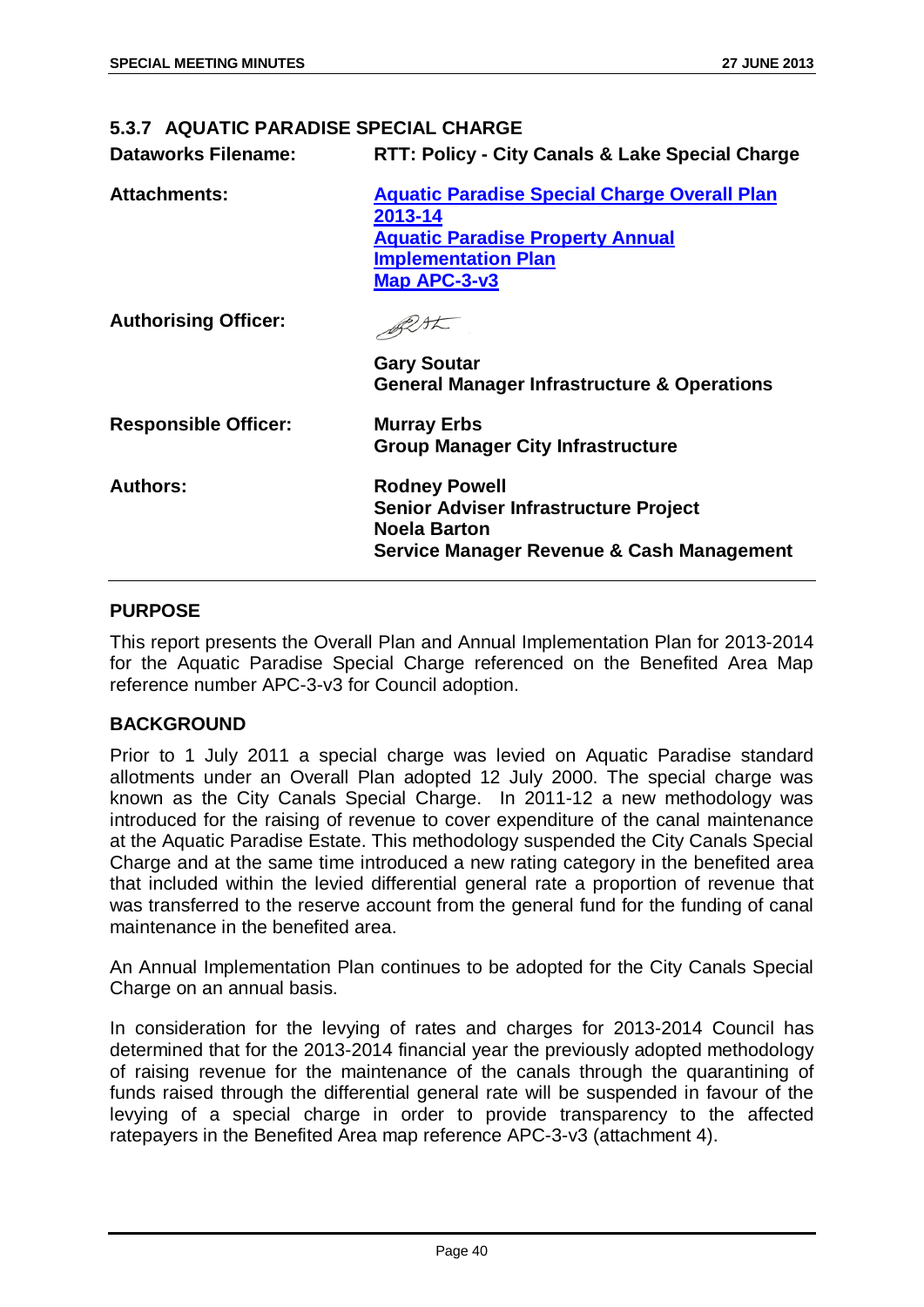## **ISSUES**

Overall Plan

The Overall Plan presented for adoption with this report sets out the service, facility or activity as, "dredging, maintenance and cleaning works of the canal and its revetments, improvements and navigational aids located at Aquatic Paradise identified within the Benefited Area Maps referenced as APC-3-v3 comprising:

- **Dredging**
- Planning
- Canal Maintenance
- Navigational Beacon Pile Maintenance

The Service, Facility or Activity that will be provided under special charges levied under this Overall Plan has a special relationship to the land that will be the subject of the special charges (Benefited Land), as that land or its occupants specially benefits from the Service, Facility or Activity, and contributes to the need for the Service, Facility or Activity, because the Service, Facility or Activity provides

- The dredging of the canals keeps the canals navigable within the benefited area
- Maintaining the revetments assists in retaining all land within the benefited area
- Monitoring the canal and revetments to assist in planning maintenance and dredging activities assists in keeping the canals navigable and assists in retaining all the land within the benefited area
- Cleaning the canal and navigational aids maintains the overall amenity of the benefited area and the functionality of the canals
- The land and its occupiers receive a special benefit from proximity to the canals and associated special amenity from the canals structural, recreational, social, health and visual elements

The estimated cost of carrying out the overall plan will be established on an annual basis taking into consideration the required annual works as described above.

The overall plan is anticipated to be ongoing to ensure the function and amenity of the canal.

An annual Maintenance Works Plan associated with the Benefited area will be produced on an annual basis along with an Annual Implementation Plan that will identify the costs and timing of the works.

The Overall Plan is estimated to be ongoing to maintain the function and amenity of the canal.

#### Annual Implementation Plan

The Annual Implementation Plan for 2013-2014 is attached. Revenue raised under the Aquatic Paradise Special Charge for 2013-2014 will be reserved to fund the 10 year Aquatic Paradise canal special charge works plan.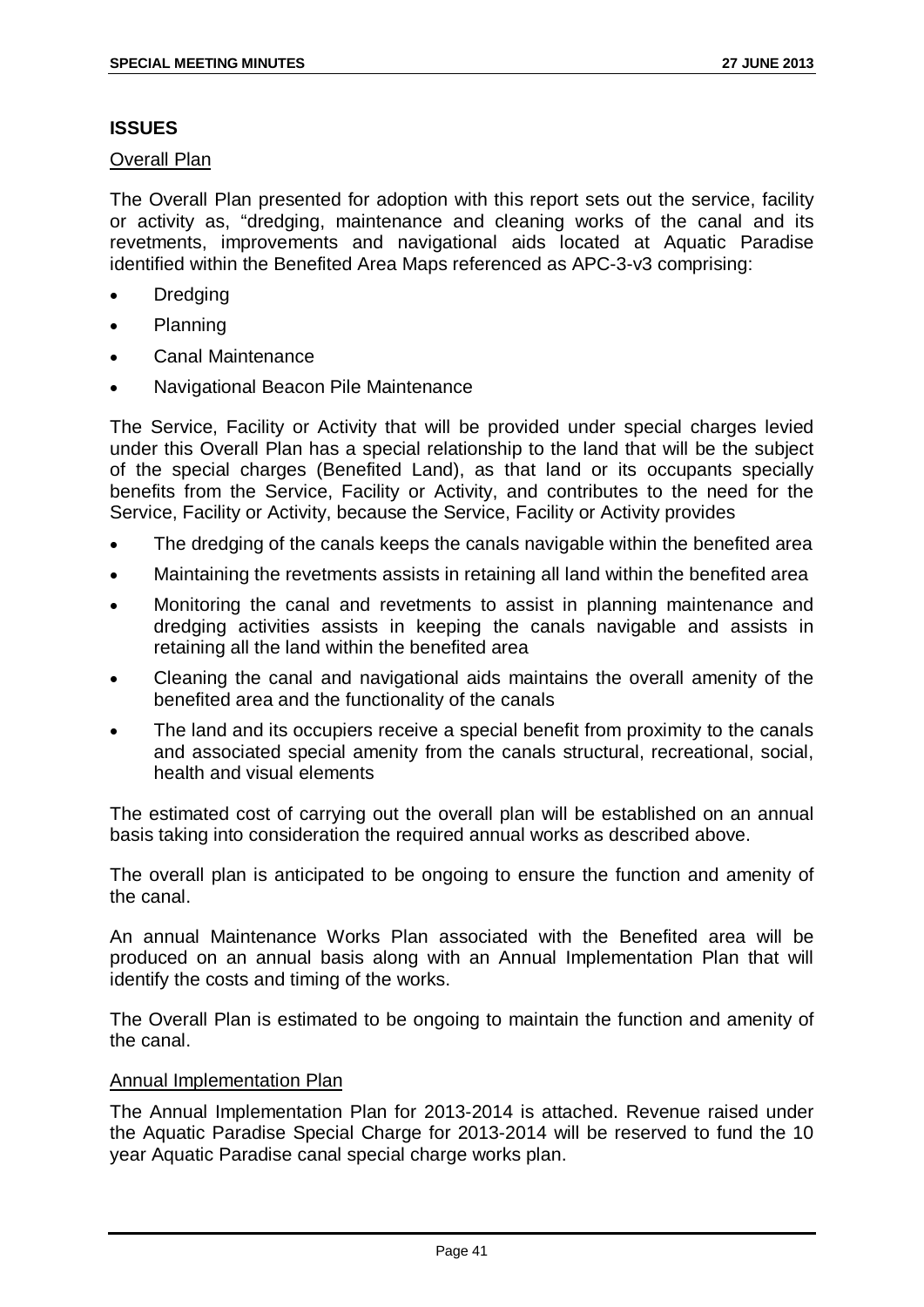It is proposed the 2013-2014 Special Charge for Aquatic Paradise is set at \$2,048.09 for a standard lot. It is also proposed that the Council contribution will be \$168,528.00, which is 30% of the total revenue raised. A further proposal is to reduce the Council contribution from 30% to 10% in a phased approach over 5 years.

## **STRATEGIC IMPLICATIONS**

## **Legislative Requirements**

Section 94(2) of the *Local Government Regulation 2012* (Regulation) requires a local government's resolution to levy special rates or charges must identify the rateable land to which the special rates or charges apply and the overall plan for the service, facility or activity to which the special rates or charges apply.

Section 94(3) of the *Regulation* lists the information that must be included in an overall plan.

Section 94(4) of the *Regulation* requires the local government must adopt the overall plan before, or at the same time as, the local government first resolves to levy the special rates or charges.

Section 94(5) of the *Local Government Regulation 2012* enables a Local Government to levy under an overall plan, special rates or charges for 1 or more years before any of the special rates or charges are spent in carrying out the overall plan.

Revenue raised under the Aquatic Paradise Special Charge for 2013-2014 will be reserved to fund the 10 year Aquatic Paradise canal special charge works plan.

Section 94(6) of the *Regulation* requires that if an overall plan is for more than 1 year, the local government must also adopt an annual implementation plan for each year.

Section 94(7) of the *Regulation* sets out the information that must be included in an annual implementation plan adopted each financial year.

Section 94(9) of the *Regulation* enables that a local government may at any time, by resolution, amend an overall plan or annual implementation plan.

#### **Risk Management**

Consultation has been held with the affected ratepayers through the Aquatic Paradise Ratepayers Association. The introduction of a Special Charge for ratepayers in the Benefited Area referenced as APC-3-v3 is considered to have greater transparency and increase efficiency in the management of the Annual Implementation Plan.

#### **Financial**

It is proposed the 2013-2014 Special Charge for Aquatic Paradise be \$2,048.09 for a standard lot. Total expenditure under the Annual Implementation Plan is \$278,905.

## **People**

It is anticipated the introduction of a special charge in the benefited area will reduce the administrative coordination of this activity for the City Infrastructure and the Financial Services Groups.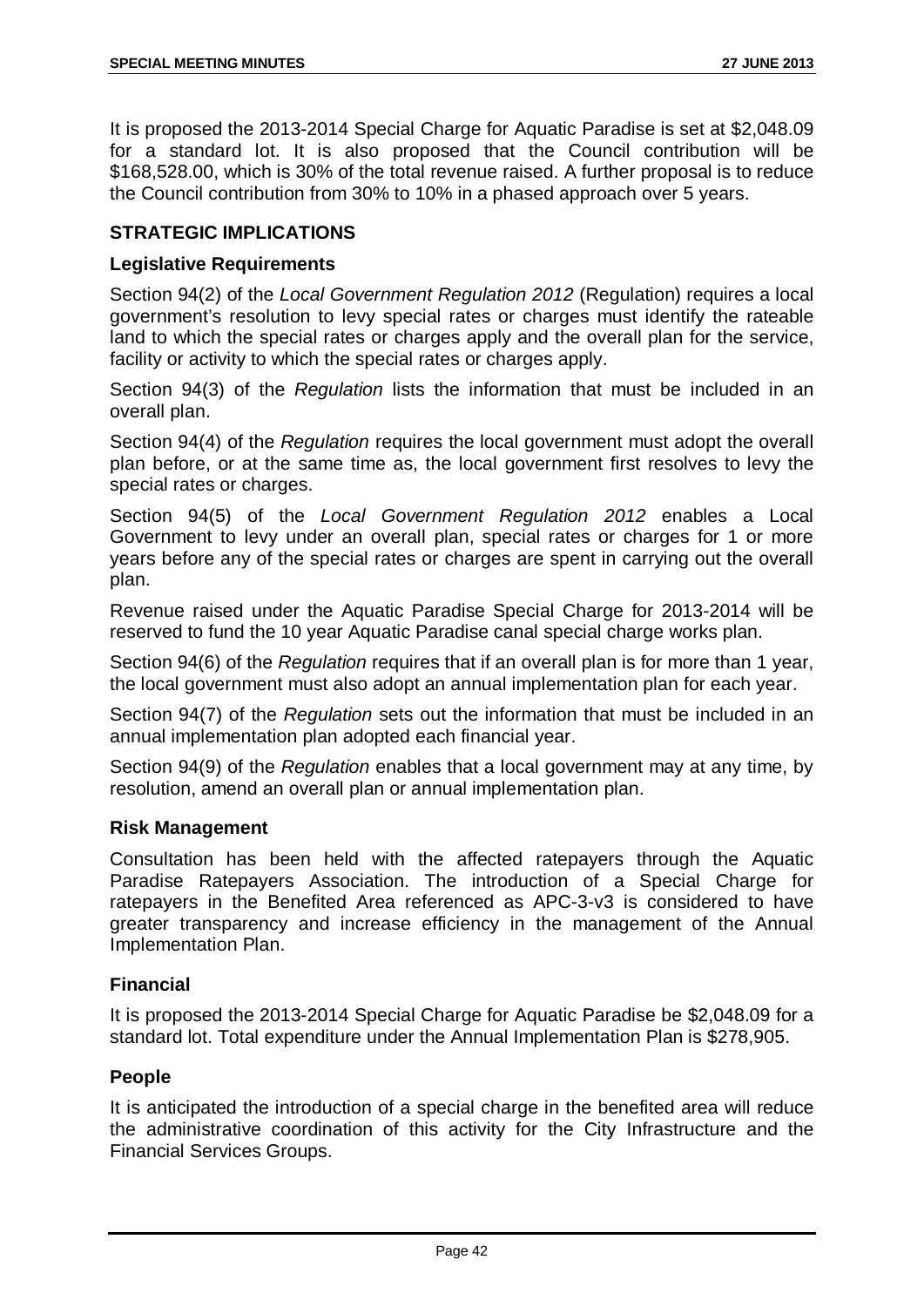## **Environmental**

There are no foreseeable environmental implications in applying this special charge.

## **Social**

There are no foreseeable social implications with applying this special charge.

## **Alignment with Council's Policy and Plans**

This proposal supports Council's Back to Basics Policy Objective:

"3. Council must continually review its priorities for providing services and facilities and that it is necessary from time to time to rationalise service levels, delivery mode and/or allocation of resources."

## **CONSULTATION**

Consultation has been held with the residents of Aquatic Paradise through the Aquatic Paradise Ratepayers Association, Councillors, the Executive Leadership Group, senior management of City Infrastructure and Financial Services, and General Counsel.

## **OPTIONS**

## **Option 1**

- 1. Adopt the Overall Plan identified as attachment 1 of this report titled Special Charge Overall Plan – Aquatic Paradise Special Charge;
- 2. Apply a Council contribution of 30 percent toward the cost of the Annual Implementation Plan for the 2013-2014 financial year; and
- 3. Adopt the Annual Implementation Plan identified as attachment 2 of this report for the 2013-2014 Financial Year.

## **Option 2**

To not adopt the officer's recommendation.

#### **OFFICER'S RECOMMENDATION/ COUNCIL RESOLUTION**

**Moved by: Cr M Edwards Seconded by: Cr A Beard**

**That Council resolve to:**

- **1. Adopt the Overall Plan identified as attachment 1 of this report titled Special Charge Overall Plan – Aquatic Paradise Special Charge;**
- **2. Apply a Council contribution of 30 percent toward the cost of the Annual Implementation Plan for the 2013-2014 financial year; and**
- **3. Adopt the Annual Implementation Plan identified as attachment 2 of this report for the 2013-2014 Financial Year.**

## **CARRIED** (en bloc) 6/5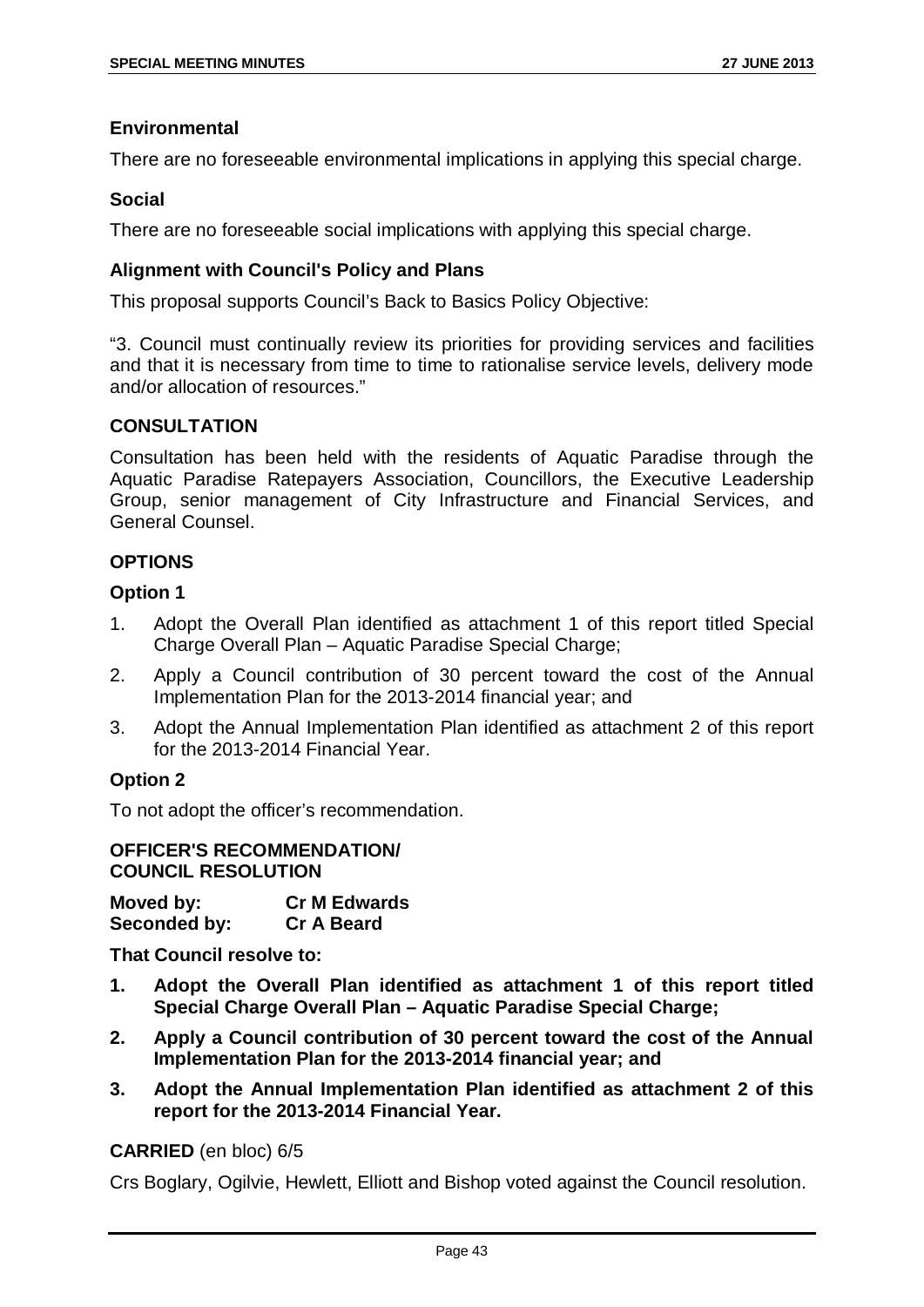## **5.3.8 RABY BAY MARINA SPECIAL CHARGE**

| <b>Dataworks Filename:</b>  | RTT: Policy - City Canals & Lake Special Charge                                                                                                  |
|-----------------------------|--------------------------------------------------------------------------------------------------------------------------------------------------|
| <b>Attachments:</b>         | <b>Raby Bay Marina Special Charge Overall Plan</b><br>2013 14<br><b>Raby Bay Marina Annual Implementation Plan</b><br>Map RBC-5-v3               |
| <b>Authorising Officer:</b> | <b>Gary Soutar</b><br><b>General Manager Infrastructure &amp; Operations</b>                                                                     |
| <b>Responsible Officer:</b> | <b>Murray Erbs</b><br><b>Group Manager City Infrastructure</b>                                                                                   |
| <b>Authors:</b>             | <b>Rodney Powell</b><br><b>Senior Adviser Marine Infrastructure Planning</b><br><b>Noela Barton</b><br>Service Manager Revenue & Cash Management |

## **PURPOSE**

This report presents the amended Overall Plan and Annual Implementation Plan for 2013-2014 for the Raby Bay Marina Special Charge for the benefited area referenced as Benefited Area Map RBC-5-v3 for Council adoption.

#### **BACKGROUND**

28 June 2011 – The Overall Plan was adopted for the Raby Bay Marina Special Charge at Council Special Budget meeting.

28 June 2011 and 12 July 2012 – An Annual Implementation Plan for the Raby Bay Marina Special Charge was adopted.

#### **ISSUES**

In 2011-2012 a new methodology was introduced for the raising of revenue to cover expenditure of the canal maintenance at the Raby Bay Estate. This methodology introduced a new rating category in the benefited area that included within the levied differential general rate a proportion of revenue that was transferred to the reserve account from the general fund for the funding of canal maintenance in the benefited area. The Special Charge adopted 28 June 2011 comprised expenditure for the revetment walls only.

In consideration for the levying of rates and charges for 2013-2014 Council has determined that for the 2013-2014 financial year the previously adopted methodology of raising revenue for the maintenance of the canals through the quarantining of funds raised through the differential general rate will be suspended in favour of the levying the full expenditure (revetment walls and canal maintenance) through the special charge in order to provide transparency to the affected ratepayers in the Benefited Area reference as Benefited Area map reference RBC-5-v3 (attachment 3).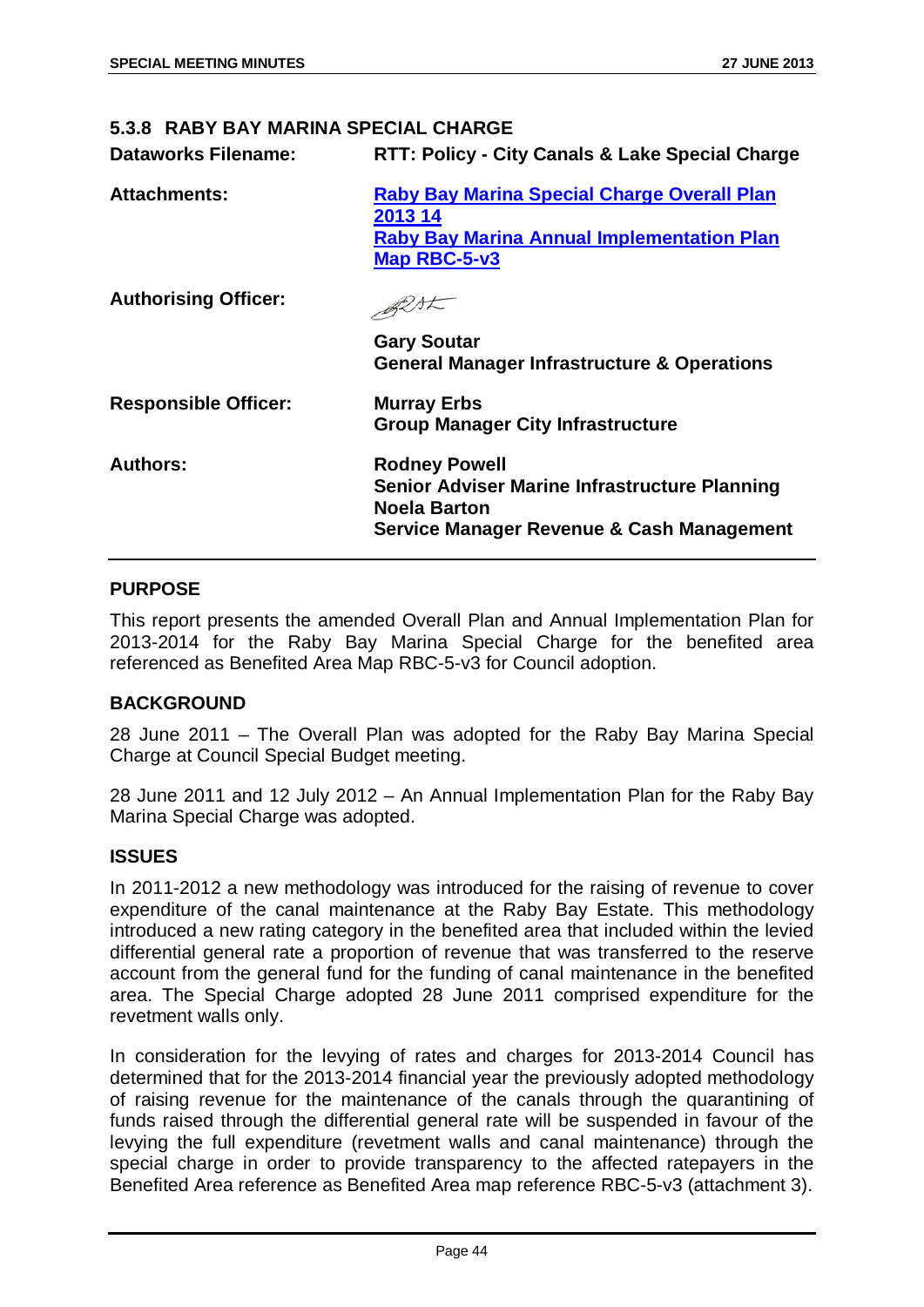## Overall Plan

The overall plan adopted 28 June 2011 described the Service, Facility or Activity as, "maintaining public facilities within the Raby Bay Marina precinct at Raby Bay Cleveland identified on Benefited Area Map RBC-5-v3 comprising: Revetment Walls as required".

The amended overall plan presented for adoption with this report describes the Service, Facility or Activity as, "dredging, maintenance and cleaning works of the canal and its revetments, improvements and navigation aids located at Raby Bay identified within the Benefited Area Map RBC-5-v3 comprising:

- Dredging as required
- Planning as required
- Canal Maintenance as required
- Navigational Beacon Pile Maintenance as required
- Revetment Walls as required."

#### Annual Implementation Plan

It is proposed the Raby Bay Marina Special Charge for 2013-2014 will be set at \$960.96 per marina berth.

The Council contribution will be \$24,264.00, which is 20% of the total revenue raised. Note: It is proposed to reduce the Council contribution from 20% to 10% over a phased in period of 5 years.

The works programmed for the 2013-2014 financial year are set out in the table below:

|                                               | Expenditure  |
|-----------------------------------------------|--------------|
| <b>Particulars</b>                            |              |
| 40420 - Voyagers Court                        | \$67,500.00  |
| 42092 - Mainroyal Crt                         | \$123,647.00 |
| 30394 - Raby Bay Canal Maintenance            | \$9,600.00   |
| 30399 - Monitoring Revetment Walls            | \$8,403.00   |
| 70833 - Raby Bay Canal Planning (consultants) | \$15,000.00  |
| Rock armour replacement                       | \$15,000.00  |
| Total                                         | \$239,150.00 |

#### **STRATEGIC IMPLICATIONS**

#### **Legislative Requirements**

Section 94(2) of the *Local Government Regulation 2012* (Regulation) requires a local government's resolution to levy special rates or charges must identify the rateable land to which the special rates or charges apply and the overall plan for the service, facility or activity to which the special rates or charges apply.

Section 94(3) of the *Regulation* lists the information that must be included in an overall plan.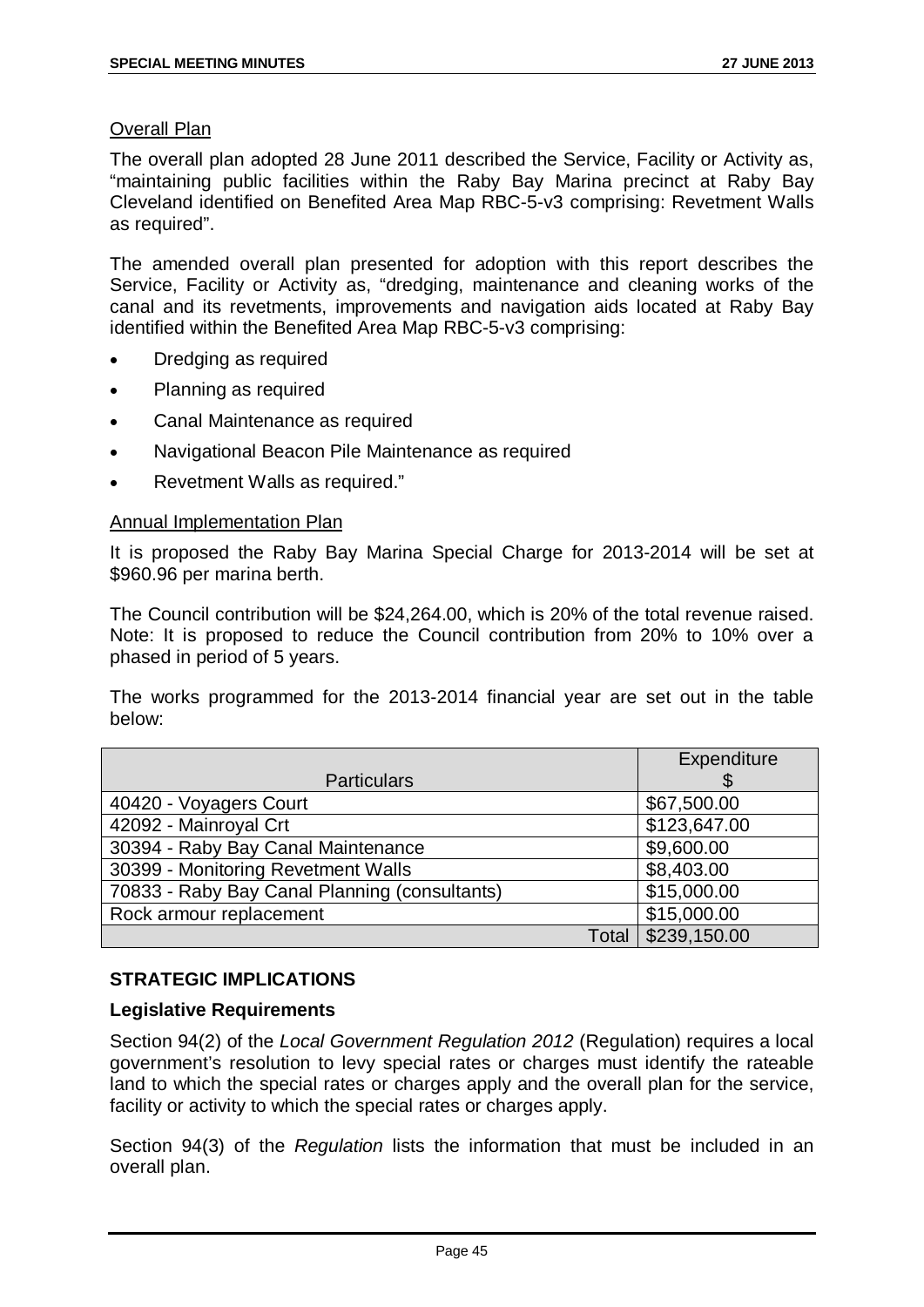Section 94(4) of the *Regulation* requires the local government must adopt the overall plan before, or at the same time as, the local government first resolves to levy the special rates or charges.

Section 94(6) of the *Regulation* requires that if an overall plan is for more than 1 year, the local government must also adopt an annual implementation plan for each year.

Section 94(7) of the *Regulation* sets out the information that must be included in an annual implementation plan adopted each financial year.

Section 94(9) of the *Regulation* enables that a local government may at any time, by resolution, amend an overall plan or annual implementation plan.

## **Risk Management**

The methodology used in calculating the Raby Bay Special Charge (the Special Charge) amount has been amended for the 2013-2014 financial year. For the period 1 July 2011 to 30 June 2013 the calculation for the Special Charge did not include the maintenance component, rather this expenditure was calculated and quarantined in the differential general rate revenue raised from the Raby Bay Estate rating categories and allocated to the reserve account from the general fund. From 1 July 2013 the Special Charge will include the maintenance component within the calculation.

The alteration of the calculation has required an amendment to the Overall Plan adopted 28 June 2011.

This change will improve the transparency of the Special Charge for the ratepayer and the efficiency of Council by reducing the administrative burden.

#### **Financial**

It is proposed the 2013-2014 Special Charge for Raby Bay is set at \$960.96 per marina berth. Total expenditure under the Annual Implementation Plan is \$239,150.00.

#### **People**

Altering the method of collection of revenue to fund the Annual Implementation Plan is anticipated to reduce the administrative coordination of this activity for the City Infrastructure and the Financial Services Groups.

#### **Environmental**

There are no foreseeable environmental implications in applying this special charge.

#### **Social**

There are no foreseeable social implications with applying this special charge.

#### **Alignment with Council's Policy and Plans**

This proposal supports Council's Back to Basics Policy Objective -

"3. Council must continually review its priorities for providing services and facilities and that it is necessary from time to time to rationalise service levels, delivery mode and/or allocation of resources."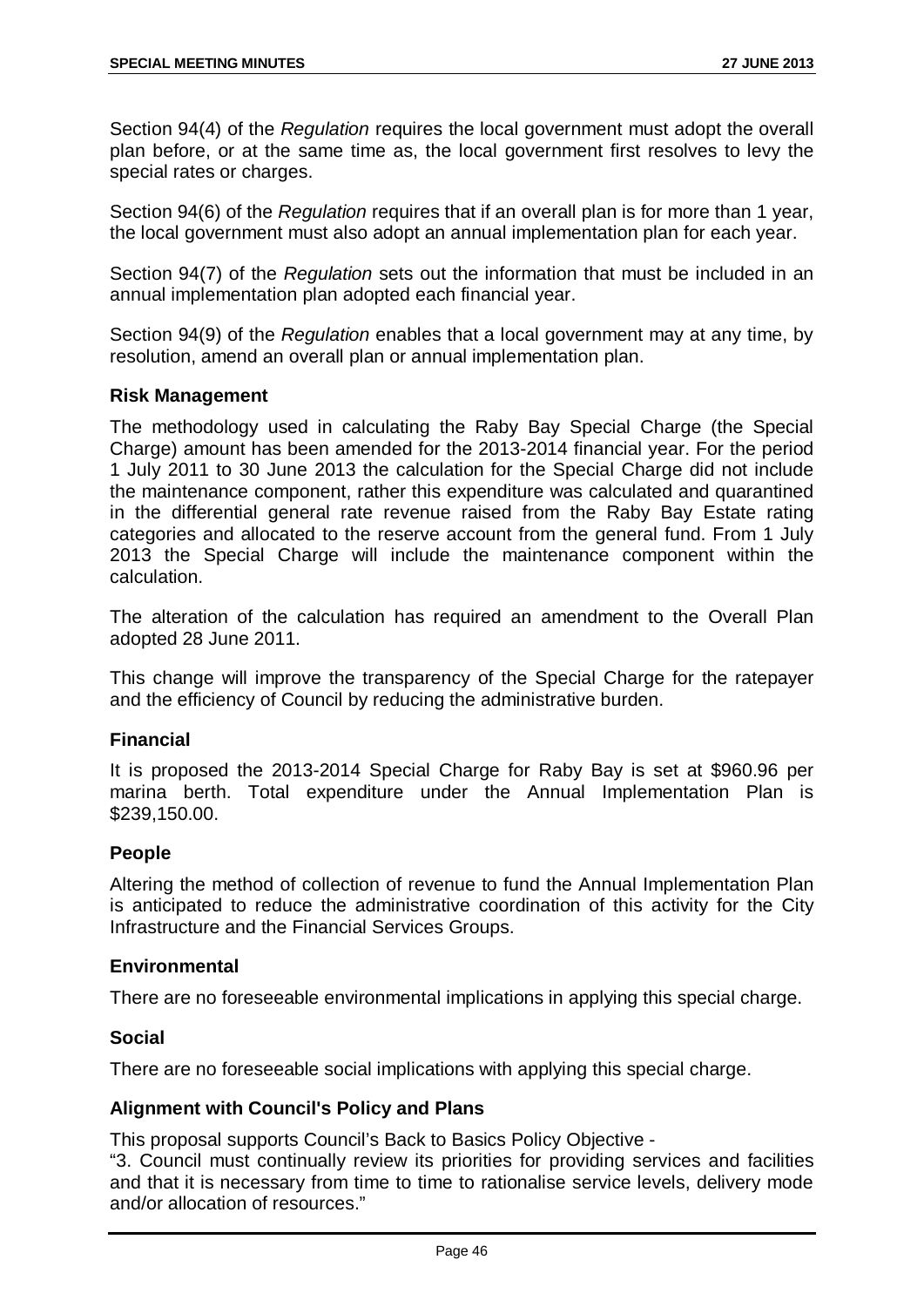## **CONSULTATION**

Consultation has been held with the residents of Raby Bay through the Raby Bay Ratepayers Association, Councillors, the Executive Leadership Group, senior management of City Infrastructure and Financial Services, and General Counsel.

## **OPTIONS**

## **Option 1**

- 1. Adopt the amended Overall Plan as attached;
- 2. Apply a Council contribution of 20 percent toward the cost of the Annual Implementation Plan for the 2013-2014 financial year;
- 3. Adopt the Annual Implementation Plan as attached for the 2013-2014 financial year.

## **Option 2**

That Council resolve to not adopt the officer's recommendation.

## **OFFICER'S RECOMMENDATION/ COUNCIL RESOLUTION**

**Moved by: Cr M Edwards Seconded by:** 

**That Council resolve to:**

- **1. Adopt the amended Overall Plan as attached;**
- **2. Apply a Council contribution of 20 percent toward the cost of the Annual Implementation Plan for the 2013-2014 financial year; and**
- **3. Adopt the Annual Implementation Plan as attached for the 2013-2014 financial year.**

#### **CARRIED** (en bloc) 6/5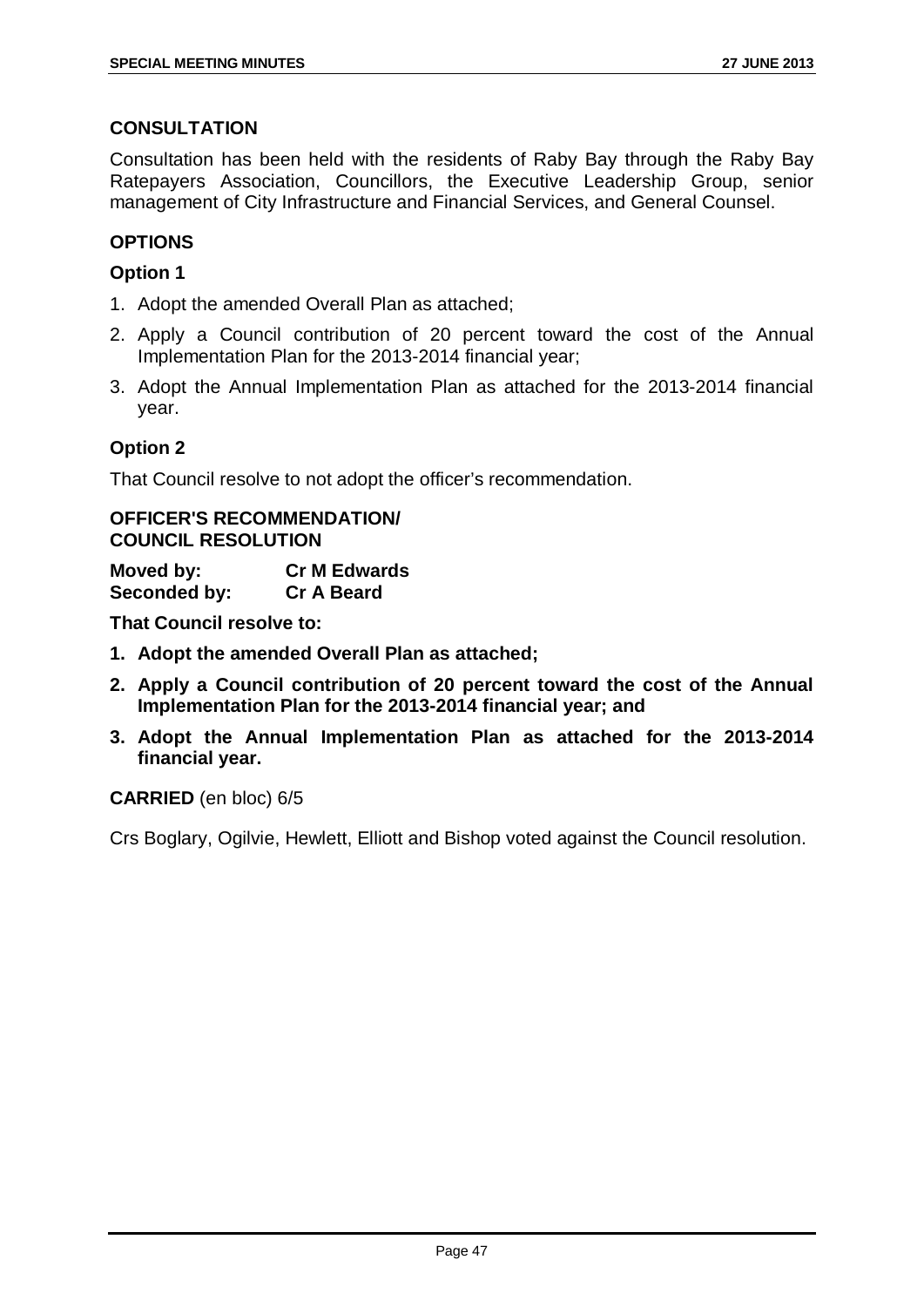| 5.3.9 RABY BAY TIDAL WORKS (COMMUNITY TITLE SCHEME) SPECIAL<br><b>CHARGE</b> |                                                                                                                                                   |  |
|------------------------------------------------------------------------------|---------------------------------------------------------------------------------------------------------------------------------------------------|--|
| <b>Dataworks Filename:</b>                                                   | RTT: Policy - City Canals & Lake Special Charge                                                                                                   |  |
| <b>Attachments:</b>                                                          | <b>Raby Bay Tidal Works (CTS) Special Charge</b><br><b>Overall Plan 2013-14</b><br><b>Raby Bay CTS Annual Implementation Plan</b><br>Map RBC-4-v3 |  |
| <b>Authorising Officer:</b>                                                  |                                                                                                                                                   |  |
|                                                                              | <b>Gary Soutar</b><br><b>General Manager Infrastructure &amp; Operations</b>                                                                      |  |
| <b>Responsible Officer:</b>                                                  | <b>Murray Erbs</b><br><b>Group Manager City Infrastructure</b>                                                                                    |  |
| <b>Authors:</b>                                                              | <b>Rodney Powell</b><br><b>Senior Adviser Marine Infrastructure Planning</b><br><b>Noela Barton</b><br>Service Manager Revenue & Cash Management  |  |

## **PURPOSE**

This report presents the amended Overall Plan and Annual Implementation Plan for 2013-2014 for the Raby Bay Tidal Works (Community Title Scheme) Special Charge for the benefited area referenced as Benefited Area Map RBC-4-v3 for Council adoption.

#### **BACKGROUND**

28 June 2011 – The Overall Plan was adopted for the Raby Bay (Community Title Scheme) Special Charge at Council Special Budget meeting.

28 June 2011 and 12 July 2012 – An Annual Implementation Plan for the Raby Bay (Community Title Scheme) Special Charge was adopted.

#### **ISSUES**

In 2011-2012 a new methodology was introduced for the raising of revenue to cover expenditure of the canal maintenance at the Raby Bay Estate. This methodology introduced a new rating category in the benefited area that included within the levied differential general rate a proportion of revenue that was transferred to the reserve account from the general fund for the funding of canal maintenance in the benefited area. The Special Charge adopted 28 June 2011 comprised expenditure for the revetment walls only.

In consideration for the levying of rates and charges for 2013-2014 Council has determined that for the 2013-2014 financial year the previously adopted methodology of raising revenue for the maintenance of the canals through the quarantining of funds raised through the differential general rate will be suspended in favour of the levying the full expenditure (revetment walls and canal maintenance) through the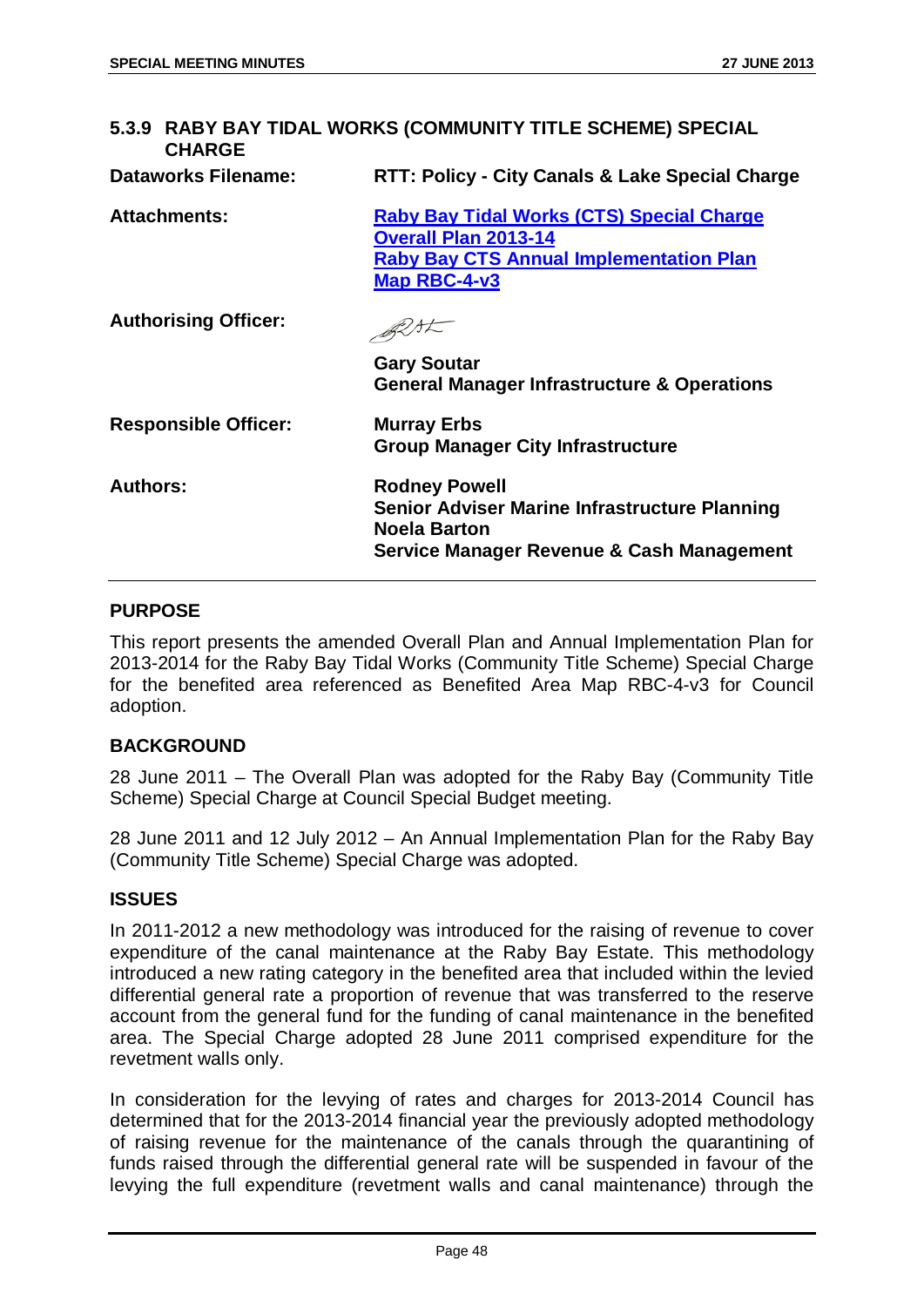special charge in order to provide transparency to the affected ratepayers in the Benefited Area reference as Benefited Area map reference RBC-4-v3 (attachment 3).

#### Overall Plan

The overall plan adopted 28 June 2011 described the Service, Facility or Activity as, "repair and replacement of revetment walls within the Raby Bay canal estate Cleveland identified on Map titled Benefited Area Map RBC-4-v3 comprising: Revetment Walls as required".

The amended overall plan presented for adoption with this report describes the Service, Facility or Activity as, "dredging, maintenance and cleaning works of the canal and its revetments, improvements and navigation aids located at Raby Bay identified within the Benefited Area Map RBC-4-v3 comprising:

- Dredging as required;
- Planning as required;
- Canal Maintenance as required;
- Navigational Beacon Pile Maintenance as required;
- Revetment Walls as required."

#### Annual Implementation Plan

It is proposed the Raby Bay Tidal Works (Community Title Scheme) Special Charge for 2013-2014 will be set at \$1,101.72 per unit.

The Council contribution will be \$33,052.00, which is 20% of the total revenue raised. Note: It is proposed to reduce the Council contribution from 20% to 10% over a phased in period of 5 years.

The works programmed for the 2013-2014 financial year are set out in the table below:

|                                               |              | Expenditure  |
|-----------------------------------------------|--------------|--------------|
| <b>Particulars</b>                            |              |              |
| 40420 - Voyagers Court                        |              | \$78,750.00  |
| 42092 - Mainroyal Crt                         |              | \$144,255.00 |
| 30394 - Raby Bay Canal Maintenance            |              | \$11,200.00  |
| 30399 - Monitoring Revetment Walls            |              | \$9,803.00   |
| 70833 - Raby Bay Canal Planning (consultants) |              | \$17,500.00  |
| Rock armour replacement                       |              | \$17,500.00  |
|                                               | <b>Total</b> | \$279,008.00 |

## **STRATEGIC IMPLICATIONS**

#### **Legislative Requirements**

Section 94(2) of the *Local Government Regulation 2012* (Regulation) requires a local government's resolution to levy special rates or charges must identify the rateable land to which the special rates or charges apply and the overall plan for the service, facility or activity to which the special rates or charges apply.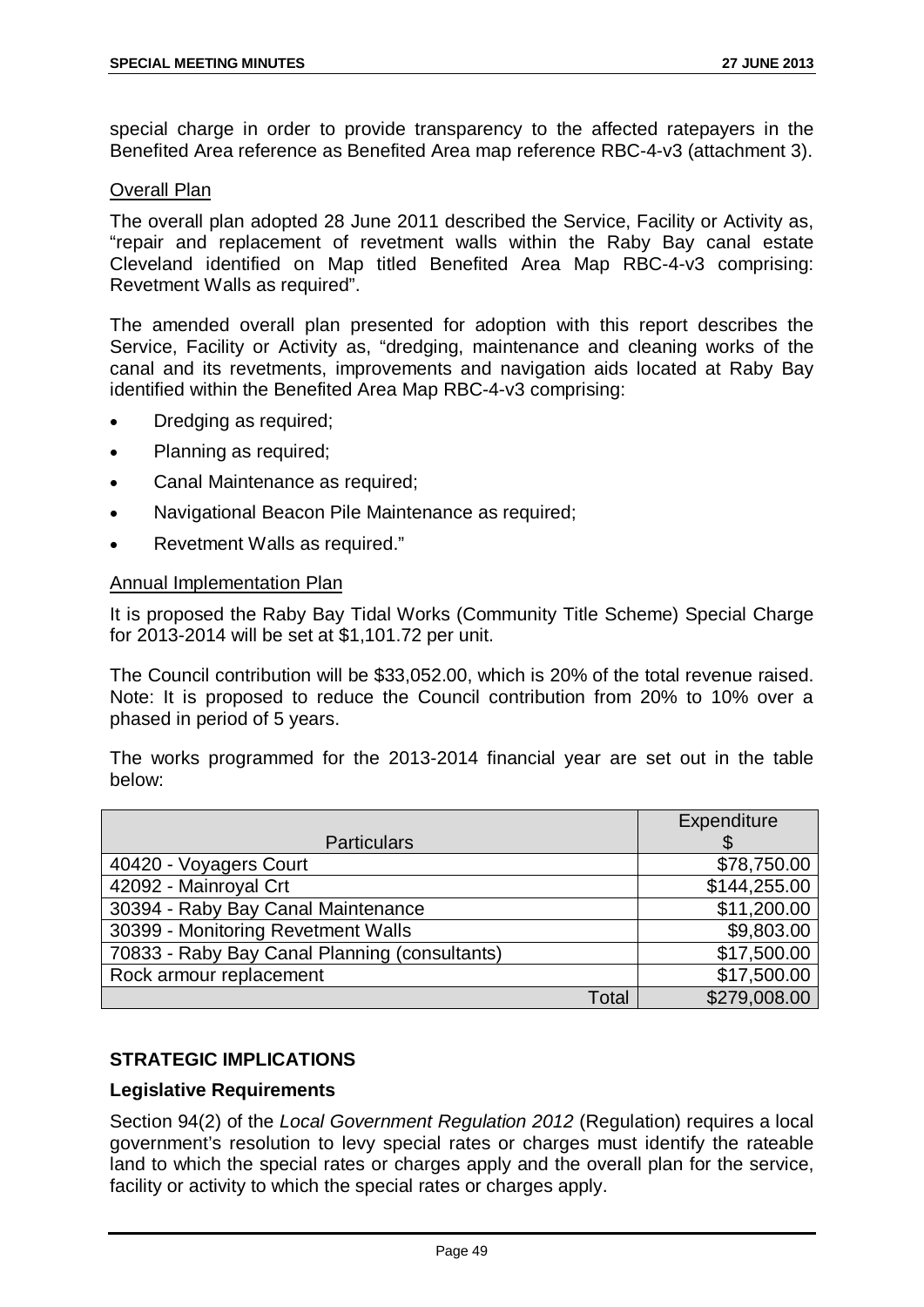Section 94(3) of the *Regulation* lists the information that must be included in an overall plan.

Section 94(4) of the *Regulation* requires the local government must adopt the overall plan before, or at the same time as, the local government first resolves to levy the special rates or charges.

Section 94(6) of the *Regulation* requires that if an overall plan is for more than 1 year, the local government must also adopt an annual implementation plan for each year.

Section 94(7) of the *Regulation* sets out the information that must be included in an annual implementation plan adopted each financial year.

Section 94(9) of the *Regulation* enables that a local government may at any time, by resolution, amend an overall plan or annual implementation plan.

#### **Risk Management**

The methodology used in calculating the Raby Bay Tidal Works (Community Title Scheme) Special Charge (the Special Charge) amount has been amended for the 2013-2014 financial year. For the period 1 July 2011 to 30 June 2013 the calculation for the Special Charge did not include the maintenance component, rather this expenditure was calculated and quarantined in the differential general rate revenue raised from the Raby Bay Estate rating categories and allocated to the reserve account from the general fund. From 1 July 2013 the Special Charge will include the maintenance component within the calculation.

The alteration of the calculation has required an amendment to the Overall Plan adopted 28 June 2011.

This change will improve the transparency of the Special Charge for the ratepayer and the efficiency of Council by reducing the administrative burden.

## **Financial**

It is proposed the Raby Bay Tidal Works (Community Title Scheme) Special charge is set at \$1,101.72 per unit. Total expenditure under the Annual Implementation Plan is \$279,008.00.

## **People**

Altering the method of collection of revenue to fund the Annual Implementation Plan is anticipated to reduce the administrative coordination of this activity for the City Infrastructure and the Financial Services Groups.

## **Environmental**

There are no foreseeable environmental implications in applying this special charge.

#### **Social**

There are no foreseeable social implications with applying this special charge.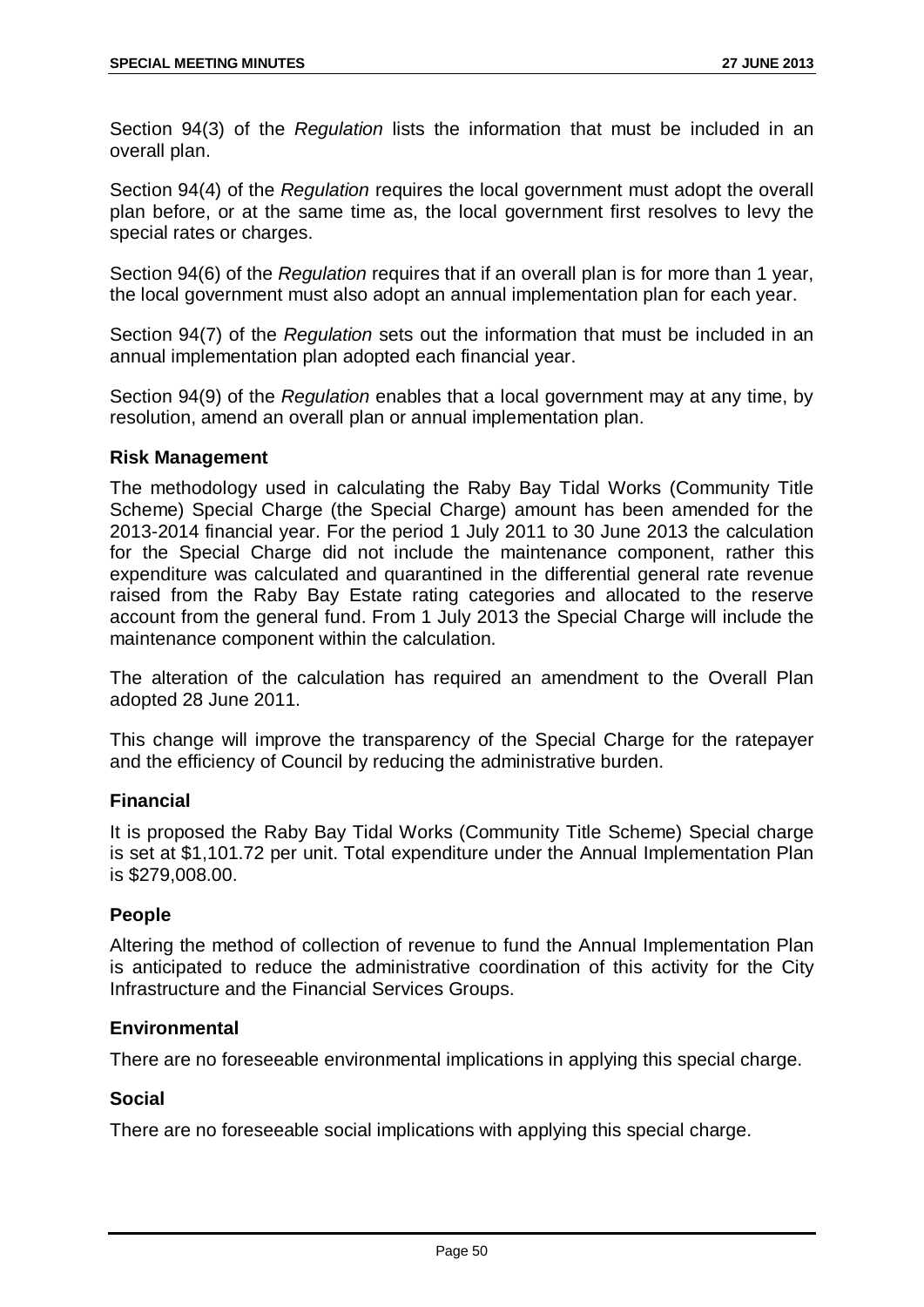## **Alignment with Council's Policy and Plans**

This proposal supports Council's Back to Basics Policy Objective:

"3. Council must continually review its priorities for providing services and facilities and that it is necessary from time to time to rationalise service levels, delivery mode and/or allocation of resources."

## **CONSULTATION**

Consultation has been held with the residents of Raby Bay through the Raby Bay Ratepayers Association, Councillors, the Executive Leadership Group, senior management of City Infrastructure and Financial Services, and General Counsel.

## **OPTIONS**

## **Option 1**

- 1. Adopt the amended Overall Plan as attached;
- 2. Apply a Council Contribution of 20 percent toward the cost of the Annual Implementation Plan for the 2013-2014 financial year;
- 3. Adopt the Annual Implementation Plan as attached for the 2013-2014 financial year.

# **Option 2**

That Council resolve to not adopt the officer's recommendation.

## **OFFICER'S RECOMMENDATION/ COUNCIL RESOLUTION**

| Moved by:    | <b>Cr M Edwards</b> |
|--------------|---------------------|
| Seconded by: | <b>Cr A Beard</b>   |

**That Council resolve to:**

- **1. Adopt the amended Overall Plan as attached;**
- **2. Apply a Council Contribution of 20 percent toward the cost of the Annual Implementation Plan for the 2013-2014 financial year; and**
- **3. Adopt the Annual Implementation Plan as attached for the 2013-2014 financial year.**

## **CARRIED** (en bloc) 6/5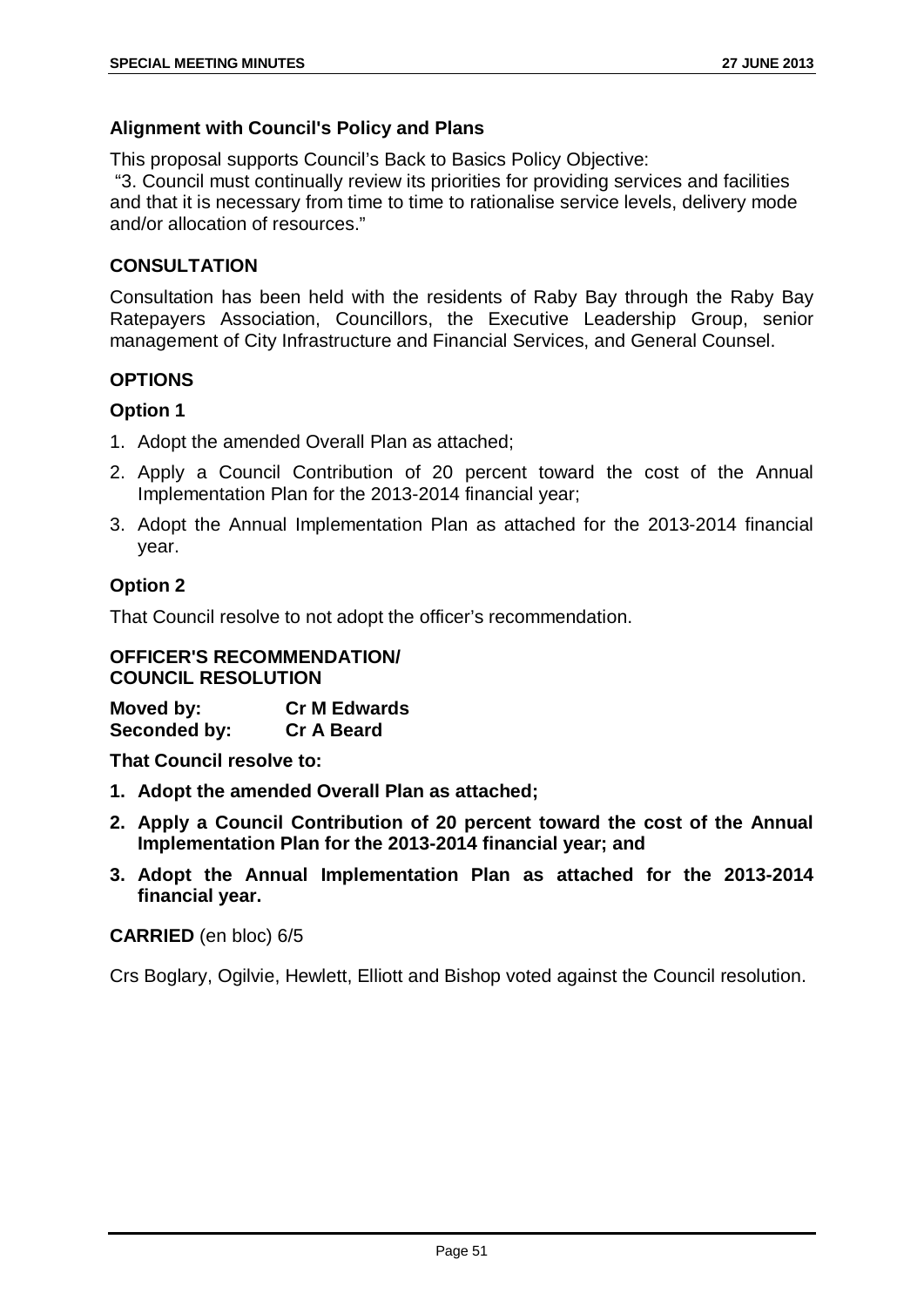| <b>CHARGE</b>               | 5.3.10 RABY BAY TIDAL WORKS (NON COMMUNITY TITLE SCHEME) SPECIAL                                                                                       |
|-----------------------------|--------------------------------------------------------------------------------------------------------------------------------------------------------|
| <b>Dataworks Filename:</b>  | RTT: Policy - City Canals & Lake Special Charge                                                                                                        |
| Attachments:                | <b>Raby Bay Tidal Works (NCTS) Special Charge</b><br><b>Overall Plan 2013-14</b><br><b>Raby Bay Non CTS Annual Implementation Plan</b><br>Map RBC-6-v3 |
| <b>Authorising Officer:</b> |                                                                                                                                                        |
|                             | <b>Gary Soutar</b><br><b>General Manager Infrastructure &amp; Operations</b>                                                                           |
| <b>Responsible Officer:</b> | <b>Murray Erbs</b><br><b>Group Manager City Infrastructure</b>                                                                                         |
| <b>Authors:</b>             | <b>Rodney Powell</b><br><b>Senior Adviser Marine Infrastructure Planning</b><br><b>Noela Barton</b><br>Service Manager Revenue & Cash Management       |

#### **PURPOSE**

This report presents the amended Overall Plan and Annual Implementation Plan for 2013-2014 for the Raby Bay Tidal Works (Non Community Title Scheme) Special Charge for the benefited area reference as Benefited Area Map RBC-6-v3 for Council adoption.

#### **BACKGROUND**

28 June 2011 – The Overall Plan was adopted for the Raby Bay (Non Community Title Scheme) Special Charge at Council Special Budget meeting.

28 June 2011 and 12 July 2012 – An Annual Implementation Plan for the Raby Bay (Non Community Title Scheme) Special Charge was adopted.

#### **ISSUES**

In 2011-2012 a new methodology was introduced for the raising of revenue to cover expenditure of the canal maintenance at the Raby Bay Estate. This methodology introduced a new rating category in the benefited area that included within the levied differential general rate a proportion of revenue that was transferred to the reserve account from the general fund for the funding of canal maintenance in the benefited area. The Special Charge adopted 28 June 2011 comprised expenditure for the revetment walls only.

In consideration for the levying of rates and charges for 2013-2014 Council has determined that for the 2013-2014 financial year the previously adopted methodology of raising revenue for the maintenance of the canals through the quarantining of funds raised through the differential general rate will be suspended in favour of the levying the full expenditure (revetment walls and canal maintenance) through the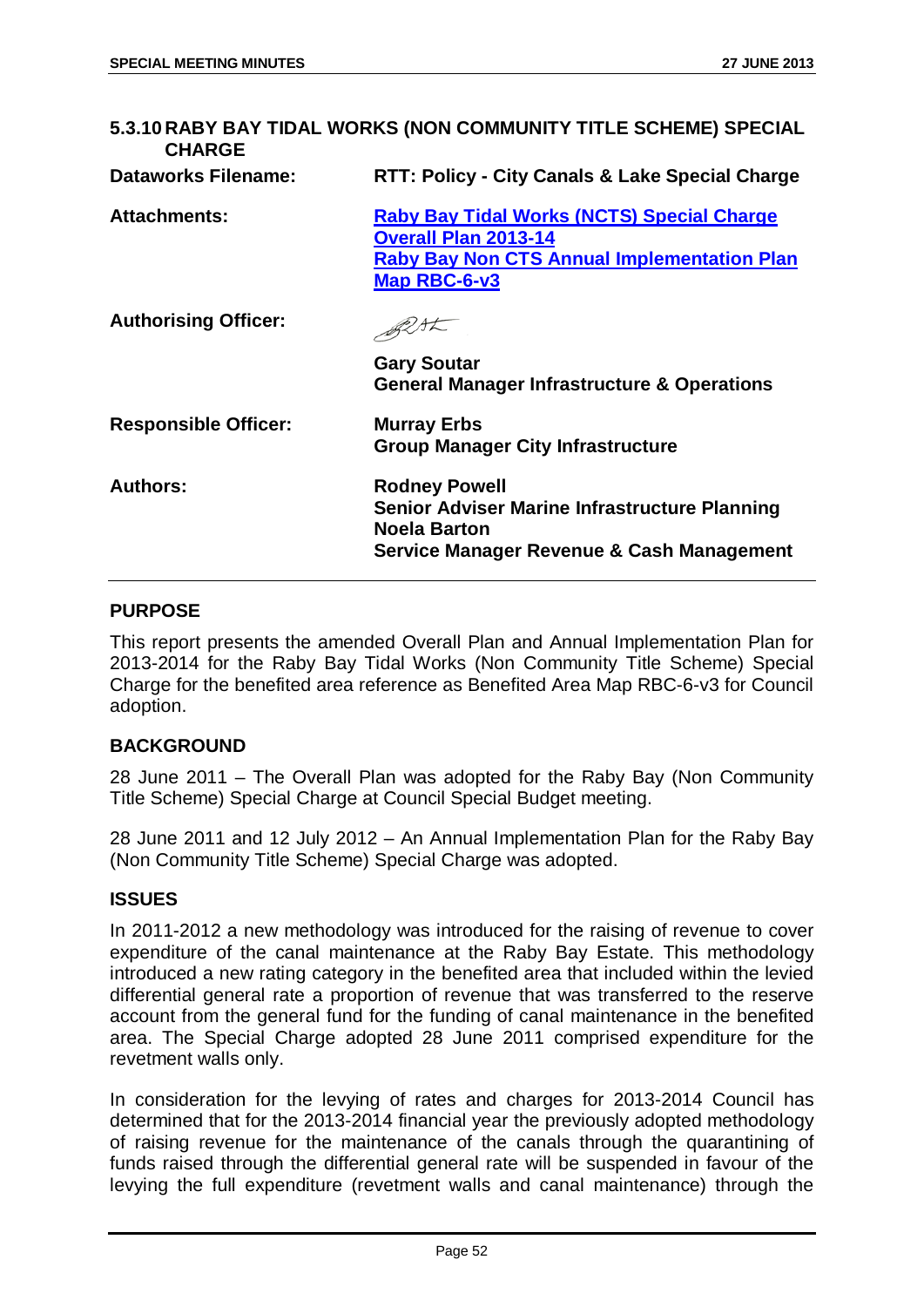special charge in order to provide transparency to the affected ratepayers in the Benefited Area reference as Benefited Area map reference RBC-6-v3 (attachment 3).

#### Overall Plan

The overall plan adopted 28 June 2011 described the Service, Facility or Activity as, "repair and replacement of revetment walls within the Raby Bay canal estate Cleveland identified on Map titled Benefited Area Map RBC-6-v3 comprising: Revetment Walls as required".

The amended overall plan presented for adoption with this report describes the Service, Facility or Activity as, "dredging, maintenance and cleaning works of the canal and its revetments, improvements and navigation aids located at Raby Bay identified within the Benefited Area Map RBC-6-v3 comprising:

- Dredging as required
- Planning as required
- Canal Maintenance as required
- Navigational Beacon Pile Maintenance as required
- Revetment Walls as required."

#### Annual Implementation Plan

It is proposed the Raby Bay Tidal Works (Non Community Title Scheme) Special Charge for 2013-2014 will be set at \$1,901.26 per lot.

The Council contribution will be \$384,055.00, which is 20% of the total revenue raised. Note: It is proposed to reduce the Council contribution from 20% to 10% over a phased in period of 5 years.

The works programmed for the 2013-2014 financial year are set out in the table below:

|                                               |       | Expenditure    |
|-----------------------------------------------|-------|----------------|
| <b>Particulars</b>                            |       |                |
| 40420 - Voyagers Court                        |       | \$978,750.00   |
| 42092 - Mainroyal Crt                         |       | \$1,792,885.00 |
| 30394 - Raby Bay Canal Maintenance            |       | \$139,200.00   |
| 30399 - Monitoring Revetment Walls            |       | \$121,840.00   |
| 70833 - Raby Bay Canal Planning (consultants) |       | \$217,500.00   |
| Rock armour replacement                       |       | \$217,500.00   |
|                                               | Total | \$3,467,675.00 |

## **STRATEGIC IMPLICATIONS**

#### **Legislative Requirements**

Section 94(2) of the *Local Government Regulation 2012* (Regulation) requires a local government's resolution to levy special rates or charges must identify the rateable land to which the special rates or charges apply and the overall plan for the service, facility or activity to which the special rates or charges apply.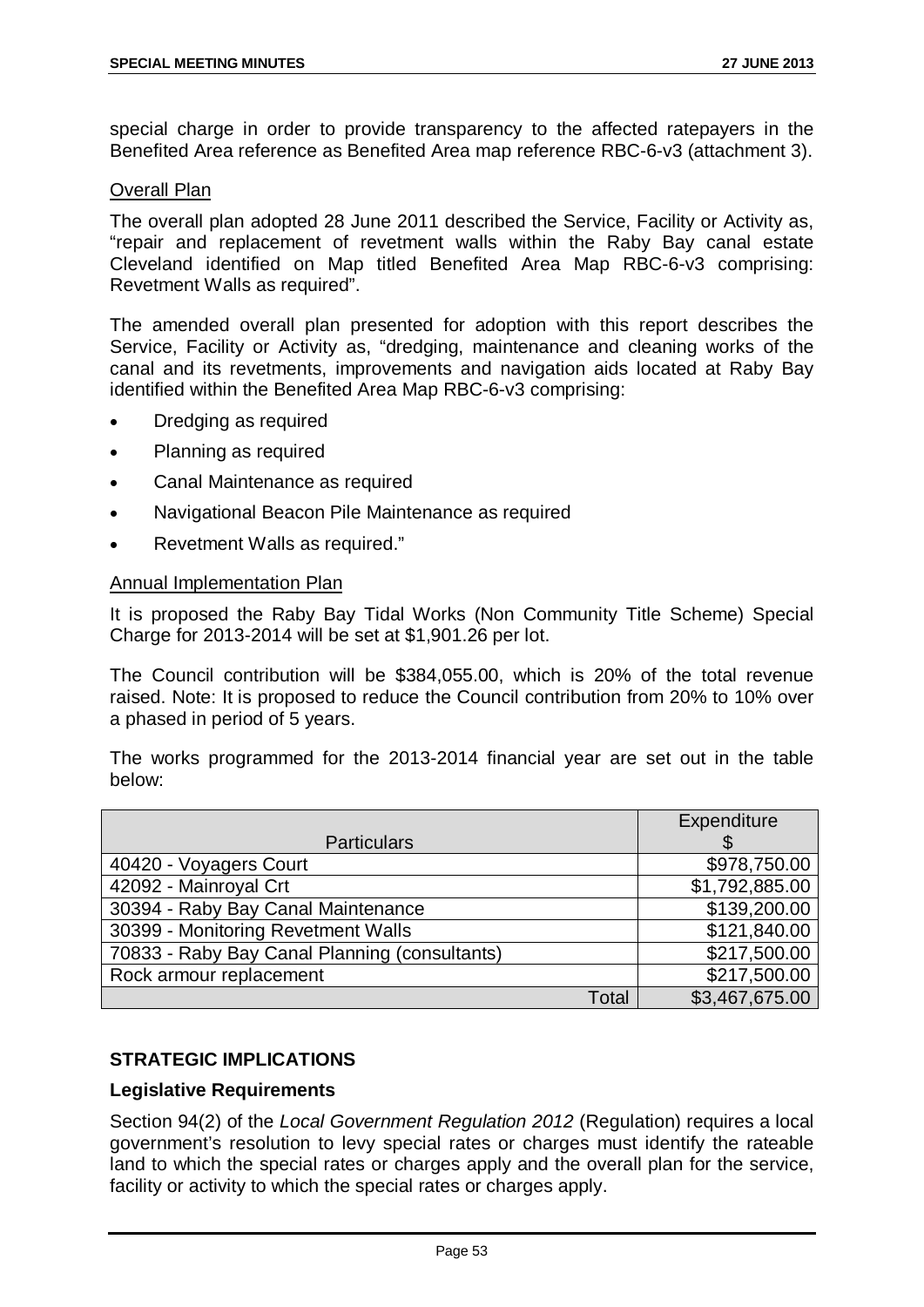Section 94(3) of the *Regulation* lists the information that must be included in an overall plan.

Section 94(4) of the *Regulation* requires the local government must adopt the overall plan before, or at the same time as, the local government first resolves to levy the special rates or charges.

Section 94(6) of the *Regulation* requires that if an overall plan is for more than 1 year, the local government must also adopt an annual implementation plan for each year.

Section 94(7) of the *Regulation* sets out the information that must be included in an annual implementation plan adopted each financial year.

Section 94(9) of the *Regulation* enables that a local government may at any time, by resolution, amend an overall plan or annual implementation plan.

#### **Risk Management**

The methodology used in calculating the Raby Bay Tidal Works (Non Community Title Scheme) Special Charge (the Special Charge) amount has been amended for the 2013-2014 financial year. For the period 1 July 2011 to 30 June 2013 the calculation for the Special Charge did not include the maintenance component, rather this expenditure was calculated and quarantined in the differential general rate revenue raised from the Raby Bay Estate rating categories and allocated to the reserve account from the general fund. From 1 July 2013 the Special Charge will also include the maintenance component within the calculation.

The alteration of the calculation has required an amendment to the Overall Plan adopted 28 June 2011.

This change will improve the transparency of the Special Charge for the ratepayer and the efficiency of Council by reducing the administrative burden.

## **Financial**

It is proposed the Raby Bay Tidal Works (Non Community Title Scheme) Special charge is set at \$1,901.26 per lot. Total expenditure under the Annual Implementation Plan is \$3,467,675.00.

## **People**

Altering the method of collection of revenue to fund the Annual Implementation Plan is anticipated to reduce the administrative coordination of this activity for the City Infrastructure and the Financial Services Groups.

## **Environmental**

There are no foreseeable environmental implications in applying this special charge.

#### **Social**

There are no foreseeable social implications with applying this special charge.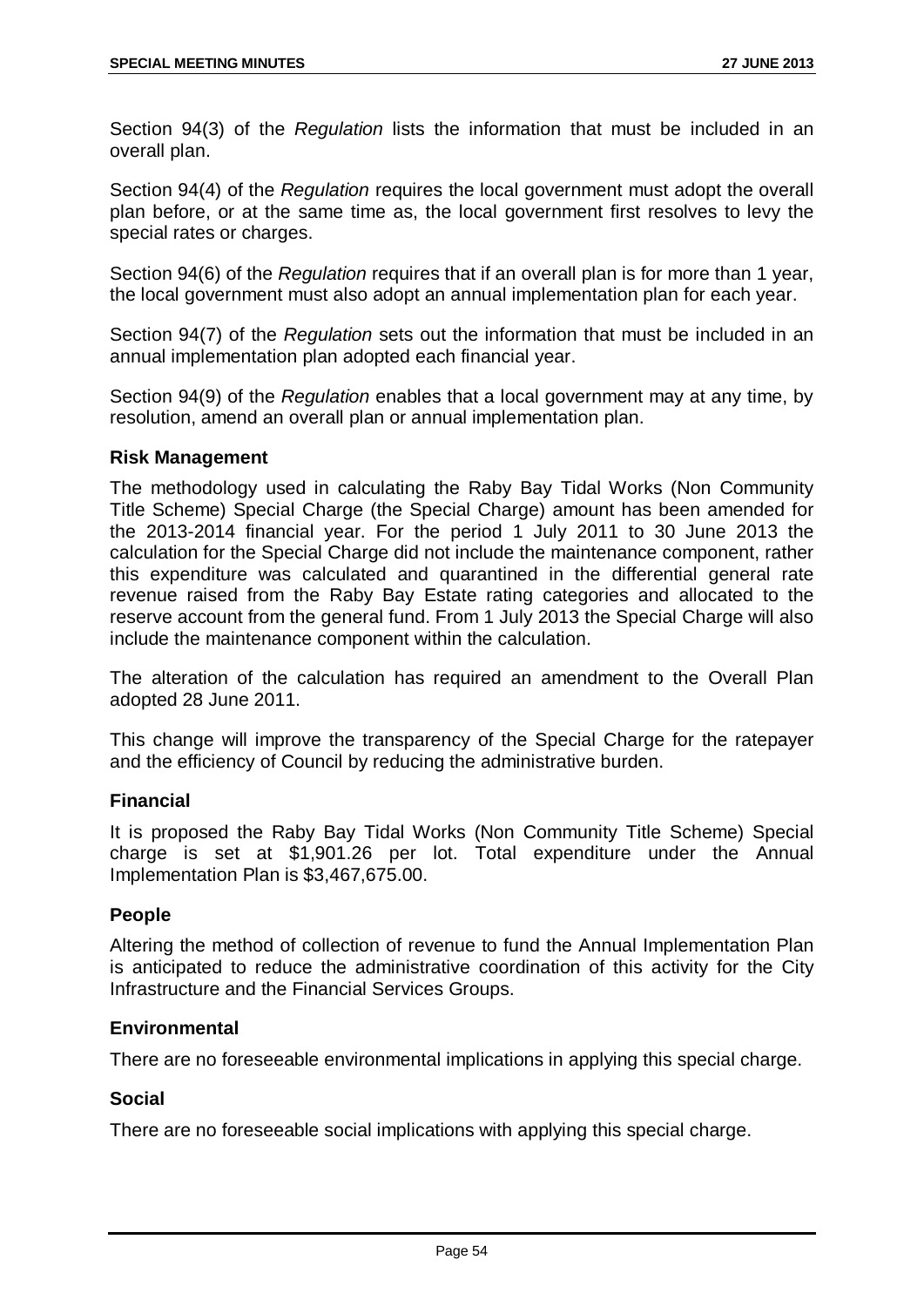## **Alignment with Council's Policy and Plans**

This proposal supports Council's Back to Basics Policy Objective:

"3. Council must continually review its priorities for providing services and facilities and that it is necessary from time to time to rationalise service levels, delivery mode and/or allocation of resources."

## **CONSULTATION**

Consultation has been held with the residents of Raby Bay through the Raby Bay Ratepayers Association, Councillors, the Executive Leadership Group, senior management of City Infrastructure and Financial Services, and General Counsel.

## **OPTIONS**

## **Option 1**

- 1. Adopt the amended Overall Plan as attached;
- 2. Apply a Council Contribution of 20 percent toward the cost of the Annual Implementation Plan for the 2013-2014 financial year;
- 3. Adopt the Annual Implementation Plan as attached for the 2013-2014 financial year.

## **Option 2**

That Council resolve to not adopt the officer's recommendation.

#### **OFFICER'S RECOMMENDATION/ COUNCIL RESOLUTION**

**Moved by: Cr M Edwards Seconded by: Cr A Beard**

**That Council resolve to:**

- **1. Adopt the amended Overall Plan as attached;**
- **2. Apply a Council Contribution of 20 percent toward the cost of the Annual Implementation Plan for the 2013-2014 financial year; and**
- **3. Adopt the Annual Implementation Plan as attached for the 2013-2014 financial year.**

#### **CARRIED** (en bloc) 6/5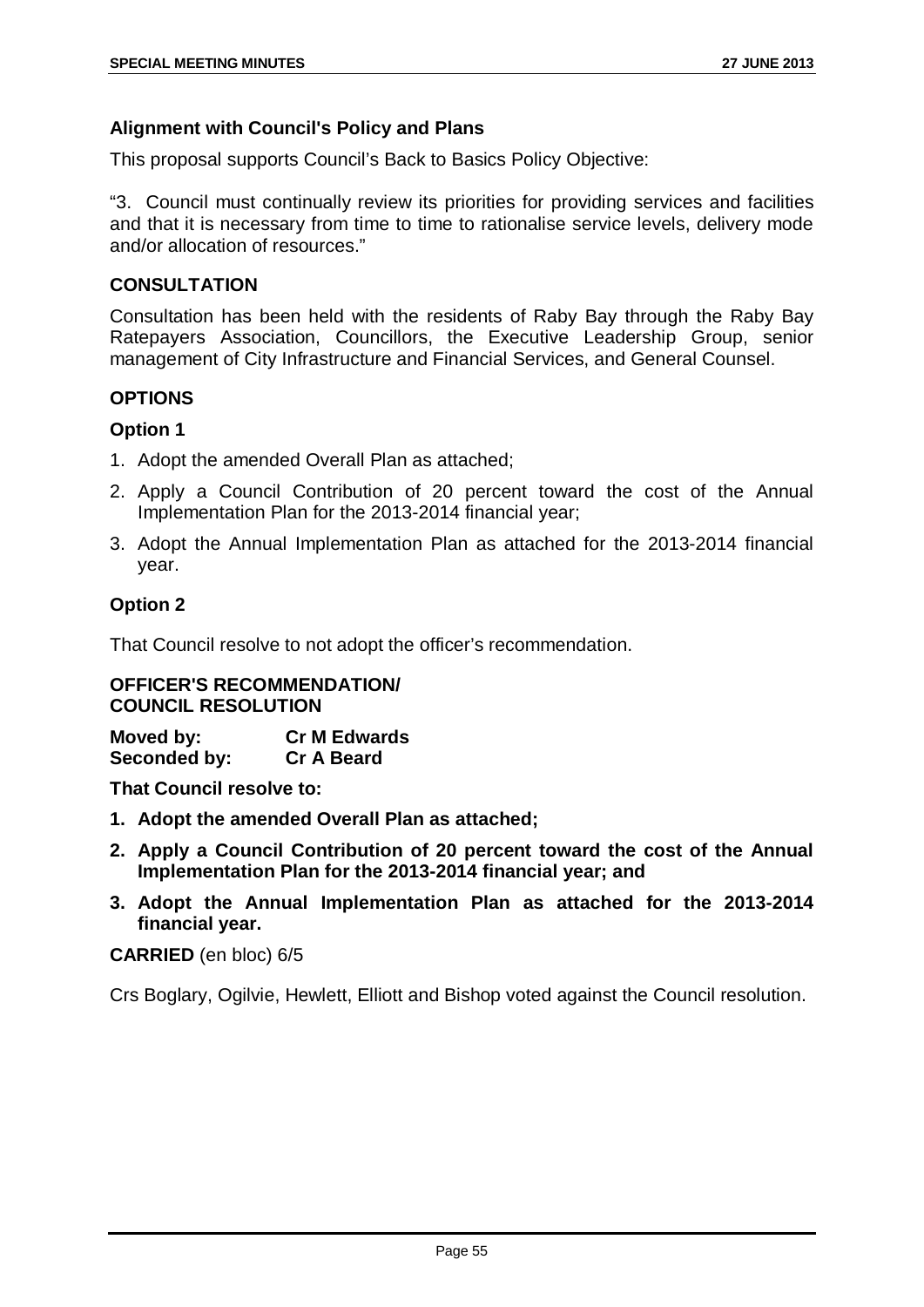# **5.3.11SOUTHERN MORETON BAY ISLANDS TRANSLINK OPERATIONS SPECIAL CHARGE - OVERALL PLAN AND ANNUAL IMPLEMENTATION PLAN Dataworks Filename: FM Corporate Budget Attachments: Overall Plan - SMBI TransLink Special Charge Annual Implementation Plan - SMBI TransLink Special Charge Authorising Officer: Bill Lyon Chief Executive Officer Responsible Officers: Gavin Holdway Chief Financial Officer Gary Soutar General Manager Infrastructure & Operations Murray Erbs Group Manager City Infrastructure Author: Noela Barton Service Manager Revenue and Recovery**

#### **PURPOSE**

This report presents the Overall Plan for the Southern Moreton Bay Islands TransLink Operations Special Charge and the Annual Implementation Plan for 2013-2014 for adoption.

#### **BACKGROUND**

Council resolved on 19 June 2013 to raise a special charge in the annual budget for 2013-2014 to fund the contribution agreed to under the Funding Agreement executed 18 December 2012 for ferry operations to the Southern Moreton Bay Islands between Redland City Council and the State of Queensland (acting through the Department of Transport and Main Roads).

#### **ISSUES**

The State of Queensland (the State) and Redland City Council (RCC) agree they wish to promote and improve public transport to all communities in Redland City. Both are committed to the staged extension of public transport services between Weinam Creek and the Southern Moreton Bay Islands to reduce the costs of living and broaden the economic benefits to these Islands.

On 18 December 2012, RCC entered into a funding agreement with the State for TransLink to provide ferry operations between Weinam Creek, Karragarra, Lamb, Macleay, Perulpa and Russell Islands for a trial period of 2½ years, which will be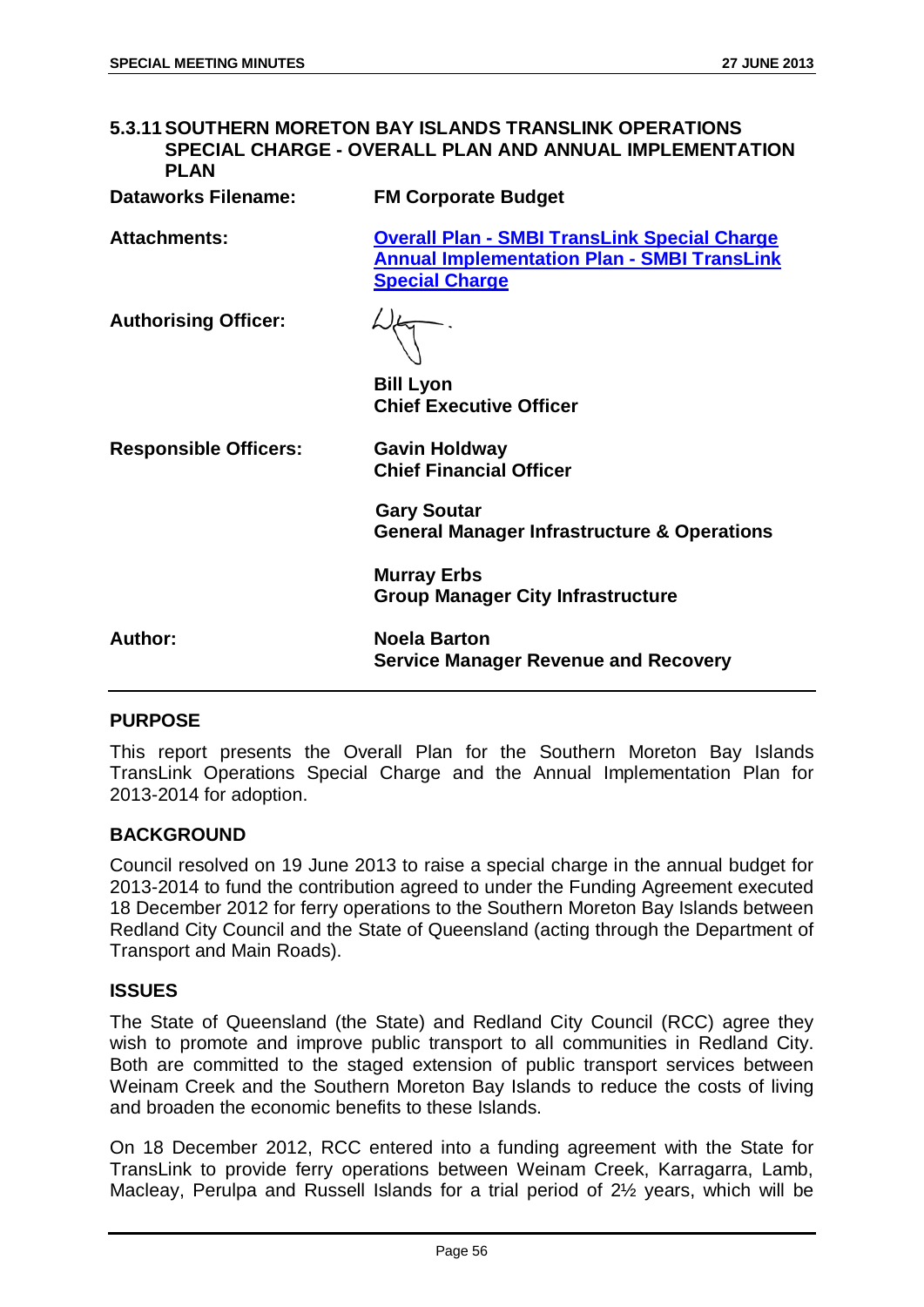referred to as the Southern Moreton Bay Islands Transport Operations trial which provides public transport services to the Benefited Land.

Special rates and charges are for services, facilities and activities that have a special association with particular land. Council has established the SMBI TransLink Operations Special Charge (SMBI TransLink Operations Special Charge) has a special association to the land identified because the land or its occupier will specially benefit from the service, facility or activity provided by the Southern Moreton Bay Islands Transport Operations trial through the extension of public transport services and the broadening of economic benefits this trial may bring to the Islands.

The land that would obtain a particular benefit from the service (Benefited Land) identified in the Overall Plan is all rateable properties on the Southern Moreton Bay Islands of Karragarra, Lamb, Macleay, Perulpa and Russell Islands, excluding land categorised for differential general rate purposes as rating category 10.

The State agrees that funds raised under the SMBI TransLink Operations Special Charge will be used only for the purpose of providing the State Services and the Ticketing Services identified in the Overall Plan.

The time period for the Southern Moreton Bay Islands Transport Operations trial is 1 July 2013 to 1 January 2016.

The Annual Implementation Plan for 2013-2014 is attached, and comprises the payment for \$920,000 (which excludes GST) of the special charges collected to the State of Queensland (acting through the Department of Transport and Main Roads) for the provision of the service.

## **STRATEGIC IMPLICATIONS**

## **Legislative Requirements**

Section 92(3) of the *Local Government Act 2009* (LGA) requires that for a special rate or charge to be levied the service, facility or activity has to have a special association with particular land.

Section 94(2) of the LGA requires the resolution to levy special rates or charges must identify the rateable land to which the special rates or charges apply and the overall plan for the service, facility or activity to which the special rates or charges apply.

Section 94(4) of the *Local Government Regulation 2012* (Regulation) requires the overall plan must be adopted before, or at the same time as the local government first resolves to levy the special rates or charges.

Section 94(6) of the *Regulation* requires an annual implementation plan to be adopted if the overall plan for the special charge is for more than 1 year.

Section 94(7) of the *Regulation* requires an annual implementation plan for a financial year to be a document that sets out the actions or processes that are to be carried out in the financial year for the service, facility or activity for which the special rates or charges apply.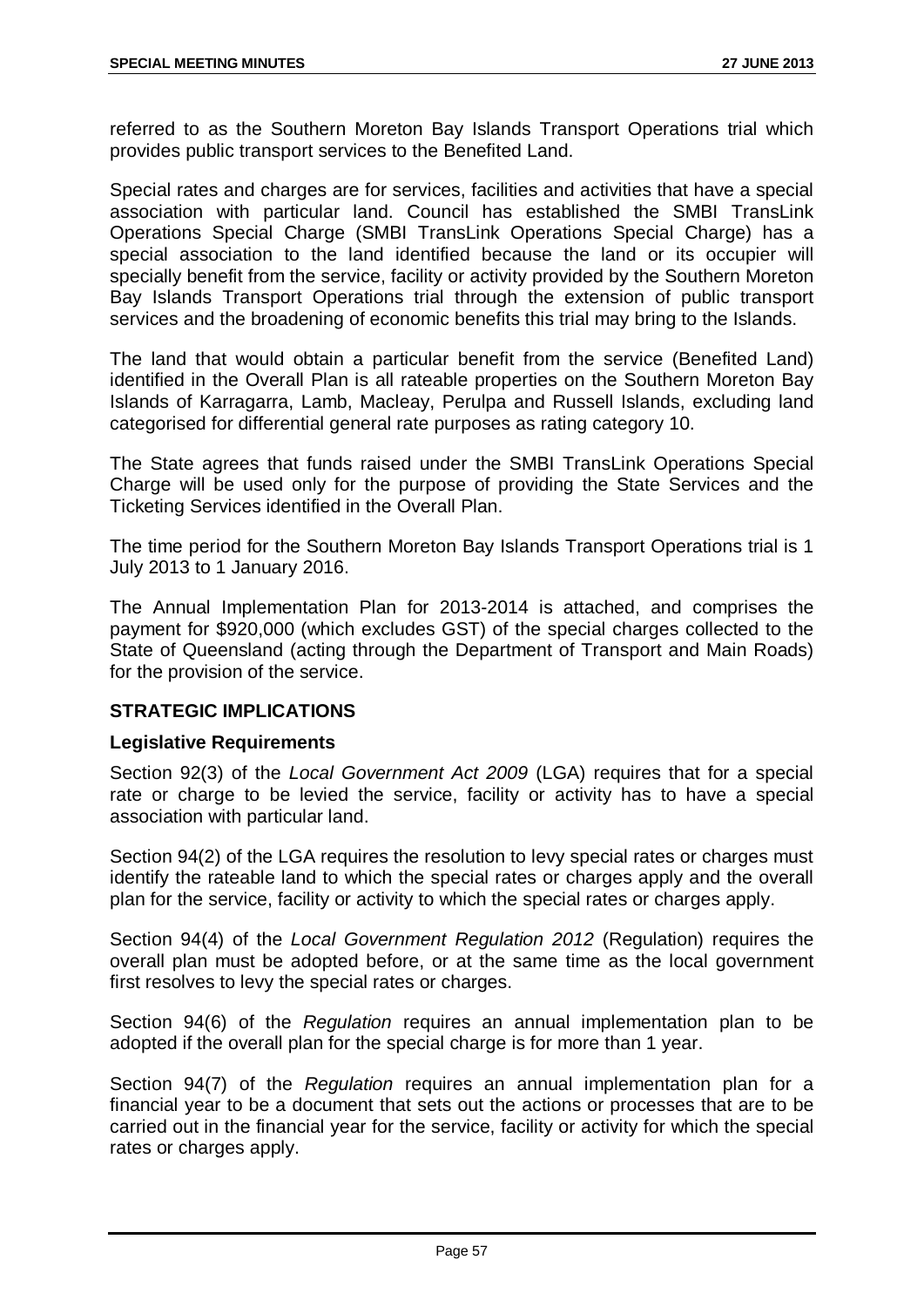Section 94(15) of the *Regulation* declares that a local government may make and levy a special rate or charge for a service, facility or activity whether or not the services is supplied or undertaken by the local government.

## **Risk Management**

The adoption of a special charge for the payment of the financial obligations under the funding agreement will provide transparency for the SMBI residents and ratepayers in the benefited area regarding the purpose of the funds collected.

## **Financial**

It is proposed the SMBI TransLink Operations Special Charge will be set at \$85.46 for 2013/2014 and raise \$920,000.

The amount of the SMBI TransLink Operations Special Charge has been determined by the SMBI Translink Special Charge modelling implementation by apportioning an equal share of the payment across the Southern Moreton Bay Island rateable properties excluding properties categorised for the purposes of the differential general rate as rating category 10.

The Annual Implementation Plan is the payment of the annual funding amount of the service pursuant to the agreement between the Council and the State of Queensland (acting through the Department of Transport and Main Roads) for the provision of the service. That amount for the 2013-2014 financial year is \$920,000.

## **People**

Not applicable.

## **Environmental**

Not applicable.

#### **Social**

Not applicable.

## **Alignment with Council's Policy and Plans**

- Redlands 2030 Community Plan:
	- o Wise Planning and Design Prioritising Public Infrastructure
		- Goal 11 Connections within and around the Redlands: In line with sustainability; new transit systems, improved roads, car parks and public transport options to keep pace with demand; and increase connectivity in and around the Redlands, and most notably with the Bay Islands, Brisbane and the Gold Coast.
- Redland City Council Corporate Plan 2010-2015
	- o 5. Wise Planning and Design
		- 5.8: Plan and advocate to connect the city's communities with improved public transport including a road, ferry, cycling and walking network that provides safe and efficient movement within the city and the region and supports physical activity; and promote efficient and environmentally responsible private transport.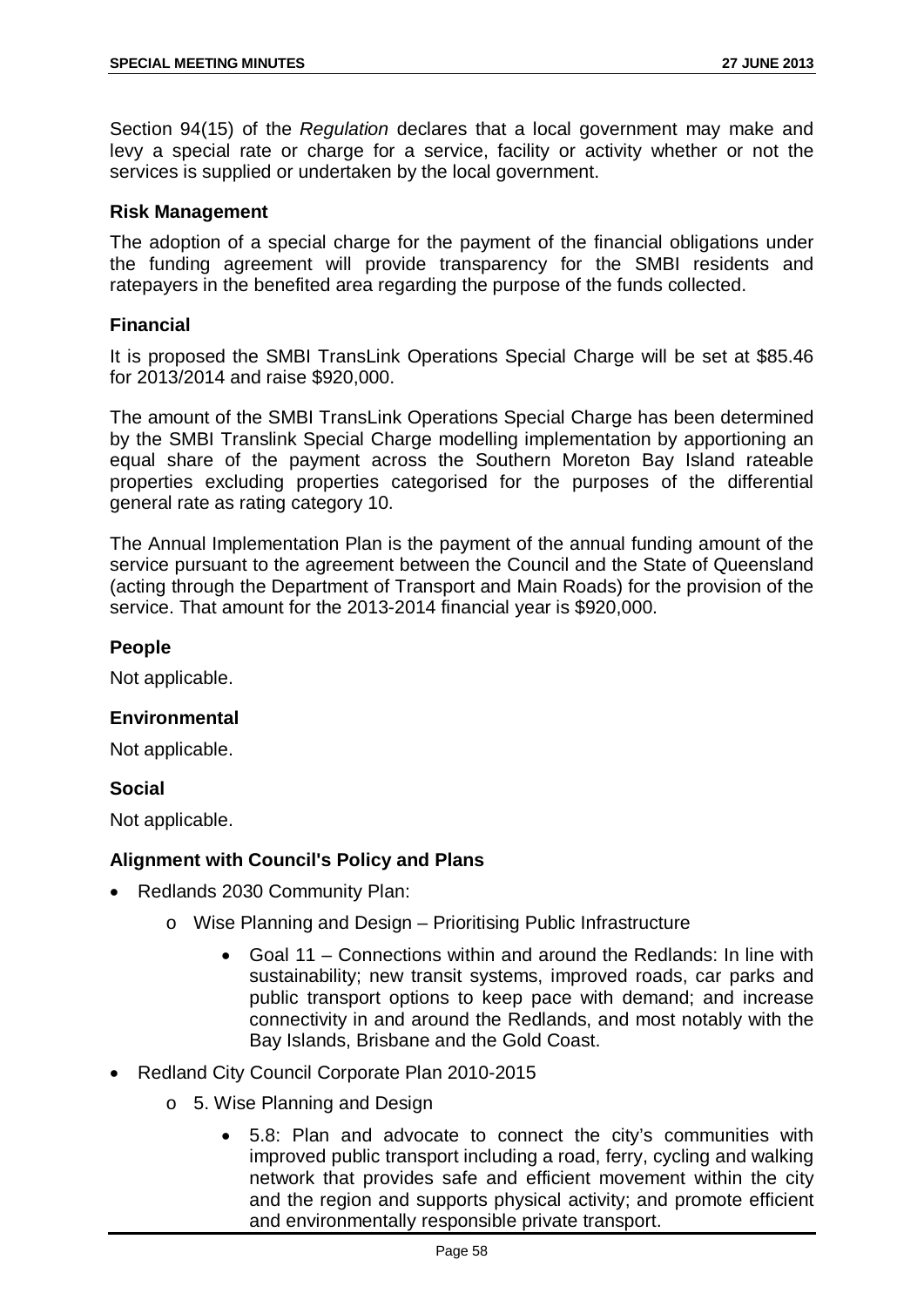## **CONSULTATION**

Consultation for the introduction of the Southern Moreton Bay Islands Transport Operations trial and the SMBI TransLink Operations Special Charge has been held with the Mayor and Councillors, the Executive Leadership Group, General Counsel, senior managers of the City Infrastructure Group and Financial Services.

# **OPTIONS**

## **Option One**

- 1. Levy the Southern Moreton Bay Islands TransLink Operations Special Charge for 2013-2014 financial year on the Benefited Land in accordance with the Southern Moreton Bay Islands TransLink Operations Special Charge Overall Plan; and
- 2. Adopt the attached Southern Moreton Bay Islands TransLink Operations Special Charge Overall Plan which is outlined in this report; and
- 3. Adopt the attached Southern Moreton Bay Islands Translink Operations Special Charge Annual Implementation Plan for 2013-2014 which is outlined in this report.

## **Option Two**

That Council resolve to not adopt the Officer's Recommendation.

**OFFICER'S RECOMMENDATION/ COUNCIL RESOLUTION**

**Moved by: Cr M Edwards Seconded by: Cr A Beard**

**That Council resolve to:**

- **1. Levy the Southern Moreton Bay Islands TransLink Operations Special Charge for 2013-2014 financial year on the Benefited Land in accordance with the Southern Moreton Bay Islands TransLink Operations Special Charge Overall Plan;**
- **2. Adopt the attached Southern Moreton Bay Islands TransLink Operations Special Charge Overall Plan which is outlined in this report; and**
- **3. Adopt the attached Southern Moreton Bay Islands Translink Operations Special Charge Annual Implementation Plan for 2013-2014 which is outlined in this report.**

**CARRIED** (en bloc) 6/5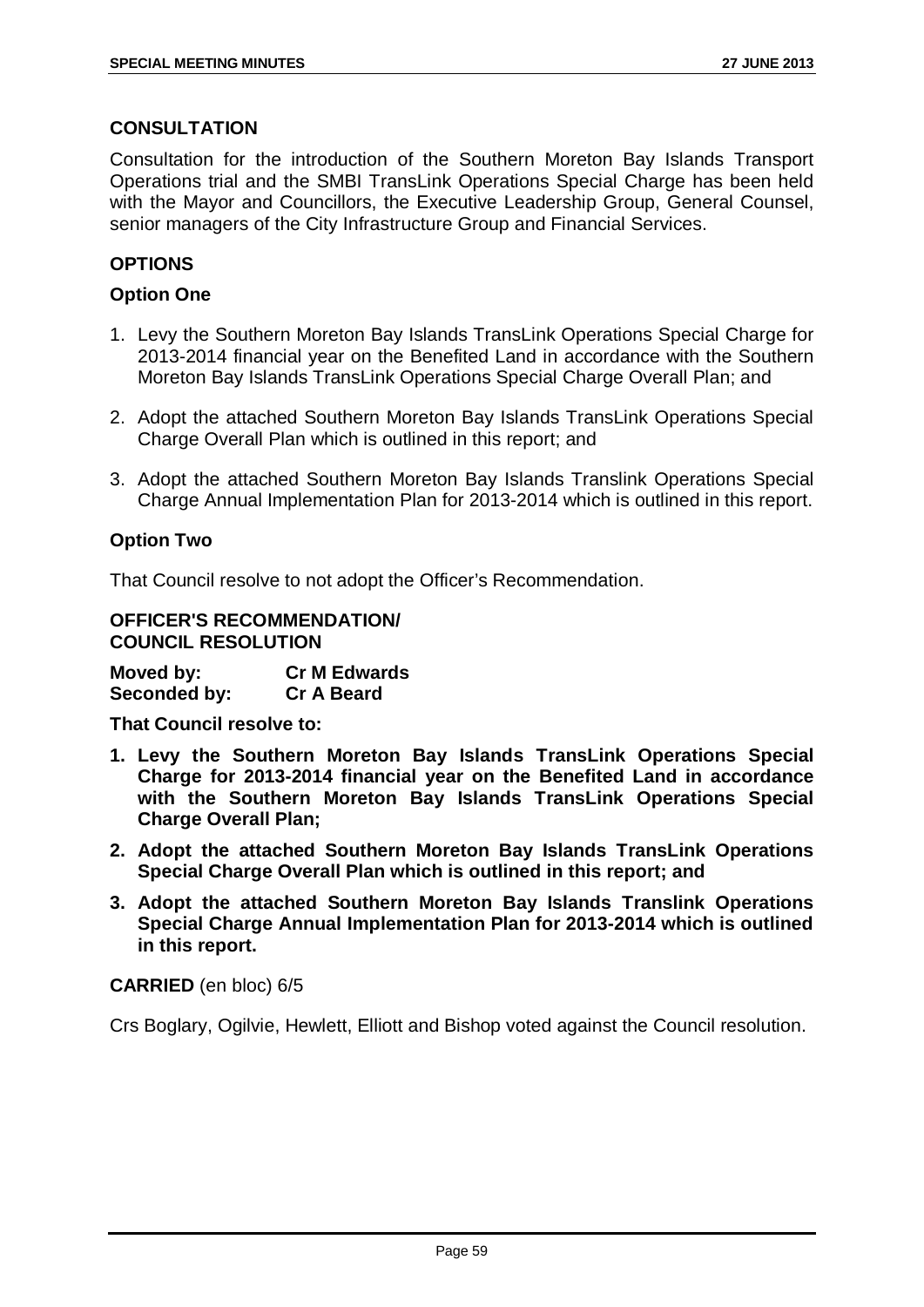| <b>CHARGE 2013-2014</b>     | 5.3.12 OVERALL PLAN - KARRAGARRA ISLAND RURAL FIRE LEVY SPECIAL           |
|-----------------------------|---------------------------------------------------------------------------|
| <b>Dataworks Filename:</b>  | <b>FM Corporate Budget</b>                                                |
| <b>Attachment:</b>          | <b>Rural Fire Brigade Budgets</b>                                         |
| <b>Authorising Officer:</b> | <b>Bill Lyon</b><br><b>Chief Executive Officer</b>                        |
| <b>Responsible Officer:</b> | <b>Gavin Holdway</b><br><b>Chief Financial Officer</b>                    |
| Author:                     | <b>Noela Barton</b><br><b>Service Manager Revenue and Cash Management</b> |

#### **PURPOSE**

To submit to Council for adoption the Karragarra Island Rural Fire Levy Special Charge overall plan for the 2013-2014 financial year.

#### **BACKGROUND**

Council has in previous financial years contributed to the Southern Moreton Bay Islands rural fire brigades through the raising of revenue from a Rural Fire Levy Special charge.

It is the practice of Council to adopt on an annual basis an overall plan for each rural fire brigade that covers a 12 month period. However, an overall plan will not be adopted for the Russell Island Rural Fire Brigade for 2013-2014 as the request for funding from the levying of a special charge is nil as they have ample funding to cover their total operating costs for 2013-2014.

## **OVERALL PLAN**

The Rural Fire Service is provided in areas where there is no urban fire service and is fully staffed by volunteers from the community.

The Karragarra Island Rural Fire Levy Special Charge is levied to contribute funding to the service, facilities and activities provided by the Karragarra Island Rural Fire Brigade. The Special Charge is set in consultation with the Queensland Fire and Rescue Service (QFRS) Rural Operations Area Director for the Redlands district area and is considered in relevance to the annual budget 2013/2014, which is attached.

The rateable land over which the Karragarra Island Rural Fire Levy Special charge is levied is described as all rateable land on Karragarra Island (Benefited Land). That land obtains a special benefit from the provision of the service, facilities and activities because the special charge provides for a fire service on the island that is occupied by the Benefited Land.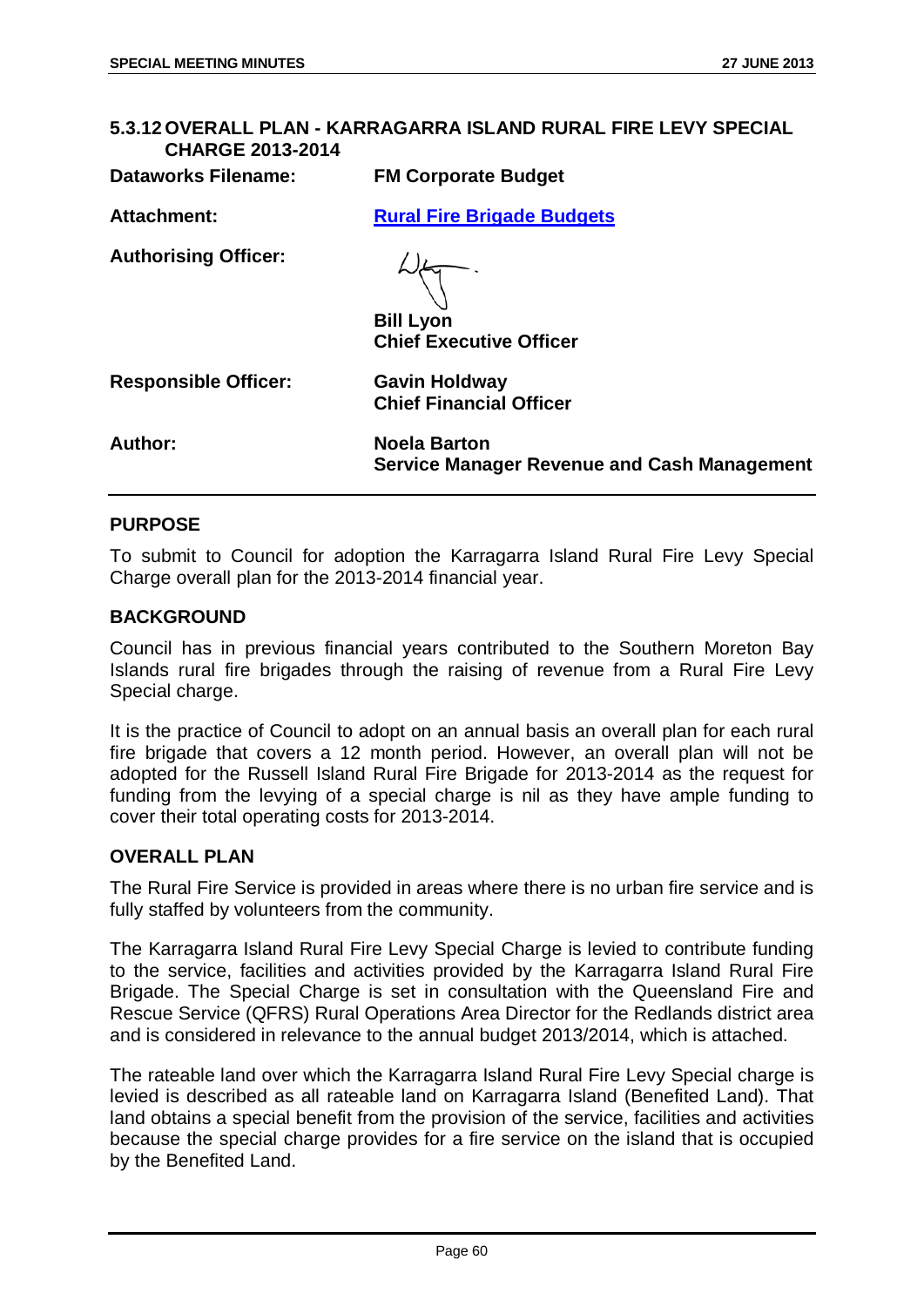The Brigade has approximately \$13,000 in funds held and have budgeted for total operating costs of \$21,400 in 2013/2014.

For 2013/2014 the Brigade requests a levy of \$30 per annum which is supported by the QFRS.

The charge of \$30.00 will be levied on a quarterly basis in the months of July, October, January and April and charged on a per lot basis on all rateable land on Karragarra Island.

Based on the current property data held in the Rating system Council officers estimate the amount to be raised by the levy and therefore the estimated cost of the overall plan for 2013/2014 as \$8,010.

The estimated time for implementing the overall plan is 1 year, ending on 30 June 2014.

## **STRATEGIC IMPLICATIONS**

## **Legislative Requirements**

Under section 128A of the *Fire and Rescue Service Act 1990* local government may make and levy special rates and charges and contribute the amounts raised to the rural fire brigades.

Under section 91 of the *Local Government Act 2009* Council has the power to levy rates and charges on land and for a service, facility or activity that is supplied or undertaken by the local government or by someone on behalf of the local government.

Under section 94(1) a local government may decide to levy a special rate or charge.

Section 94(2) of the *Local Government Regulation 2012* requires that where a local government decides to levy special rates or charges the resolution must identify the land to which the special rates or charges apply and the overall plan for the service, facility or activity.

Under section 94(6) of the *Local Government Regulation 2012* if an overall plan is for no more than 1 year it negates the need to also adopt an Annual Implementation Plan.

Section 96 of the *Local Government Regulation 2012* requires if an overall plan is implemented and not all the funds levied are spent by the end of the overall plan the funds must be paid back to the current owners of the land on which the special rates or charges were levied as soon as practicable. There is no requirement to return any unspent charges from the previous Rural Fire Levy Special Charge, provided Council has discharged its duty by providing the revenue raised to each fire brigade in each financial year they were imposed. Council discharges its duty for the time limit for carrying out the overall plan by monthly payment of all revenue received from the special charge to the Karragarra Island Rural Fire Brigade.

## **Risk Management**

Council annually reviews special charges during the budget process. For 2013/2014 Council has established a position that it will support the Karragarra Island Rural Fire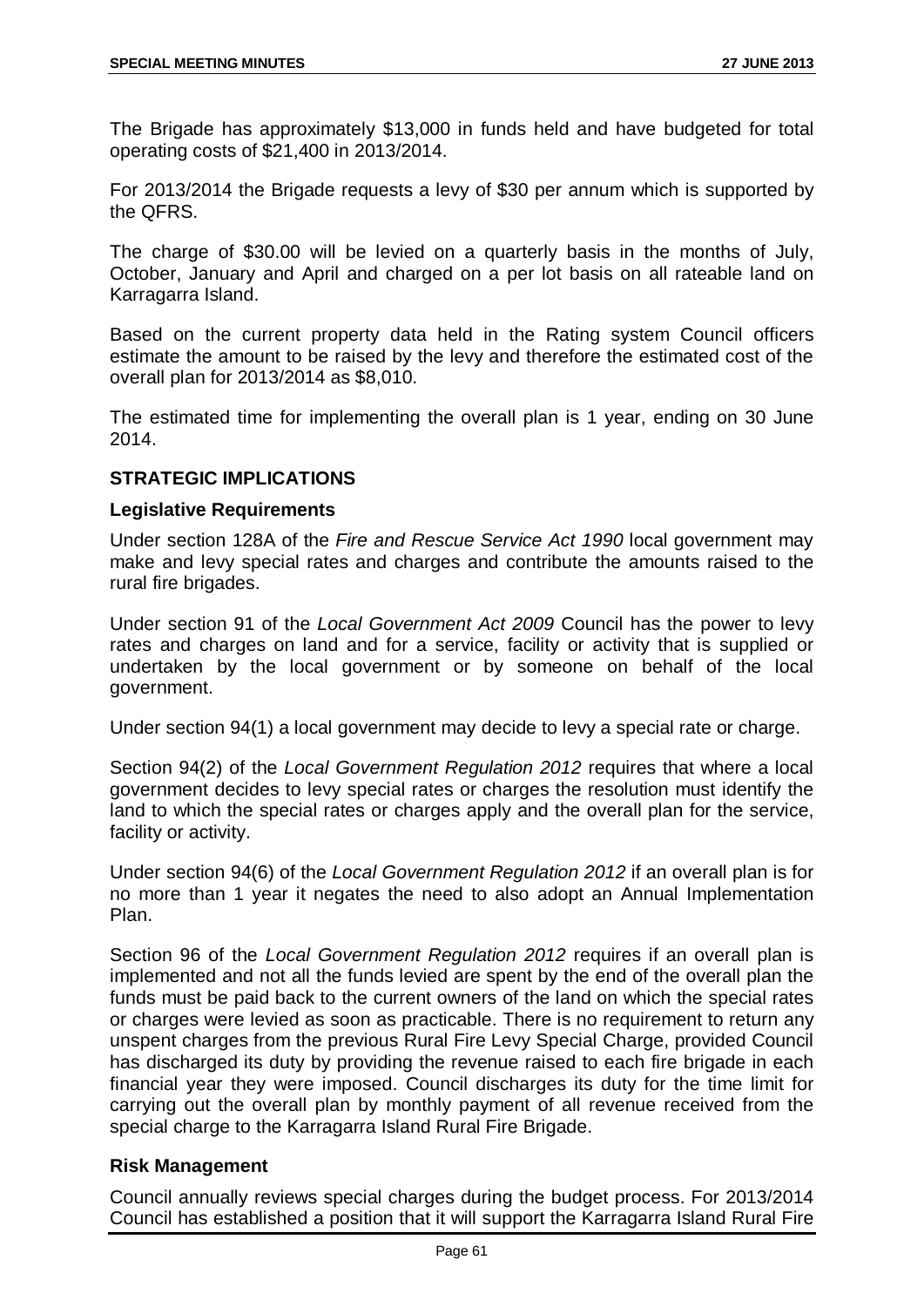brigade by raising revenue through a special charge in order for the Brigade to continue to provide an essential service to the local community.

#### **Financial**

The levy proposed for 2013/2014 is in response to the budget prepared by the Karragarra Island Rural Fire Service Brigade which is completed in consultation with the Area Director Rural Operations QFRS.

#### **People**

Nil impact expected.

#### **Environmental**

The levy supports the Karragarra Island Rural Fire Brigade to provide an essential service to their local community. The activities undertaken by the Brigade include responding to the outbreak of fires within their local area and in surrounding areas in support of other rural fire brigades and emergency service workers. They work in conjunction with Rural Operations staff from the QFRS undertaking a range of planning and preparation activities throughout the year to ensure communities are prepared for the fire season, which includes hazard reduction burns. They control the use of fire by providing authorised Fire Wardens to manage permits to light fires. Brigade members also engage in delivering community education and awareness on fire behaviour and prevention.

## **Social**

Nil impact expected.

#### **Alignment with Council's Policy and Plans**

This report has a relationship with the following items of the Corporate Plan:

#### **9. An efficient and effective organisation**

Council is well respected and seen as an excellent organisation which manages resources in an efficient and effective way.

#### **CONSULTATION**

The Overall Plan for the Karragarra Island Rural Fire Levy for 2013/2014 is put forward for adoption after consultation with the Area Director Rural Operations QFRS, Councillors, Chief Executive Officer and the Chief Financial Officer.

#### **OPTIONS**

#### **Option 1**

That Council resolve to:

- 1. Adopt the overall plan described in this report for the Karragarra Island Rural Fire Levy Special Charge for 2013/2014; and
- 2. Fix the Karragarra Island Rural Fire Levy Special Charge for 2013/2014 at \$30 per annum to be charged on a per lot basis on all rateable land on Karragarra Island.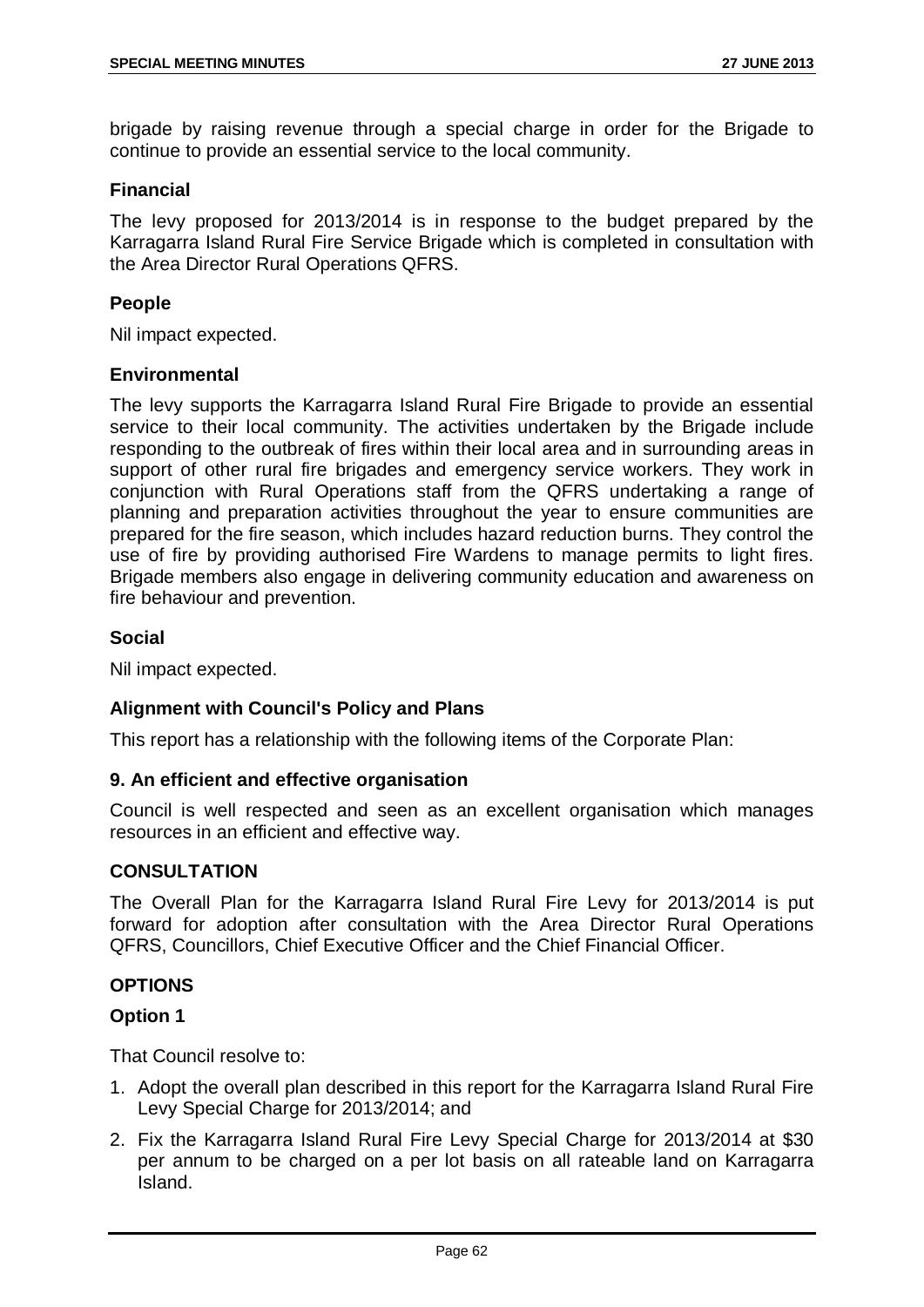## **Option 2**

That Council resolve not to adopt the Officer's recommendation.

**OFFICER'S RECOMMENDATION/ COUNCIL RESOLUTION**

**Moved by: Cr M Edwards Seconded by:** 

**That Council resolve to:**

- **1. Adopt the overall plan described in this report for the Karragarra Island Rural Fire Levy Special Charge for 2013/2014; and**
- **2. Fix the Karragarra Island Rural Fire Levy Special Charge for 2013/2014 at \$30 per annum to be charged on a per lot basis on all rateable land on Karragarra Island.**

**CARRIED** (en bloc) 6/5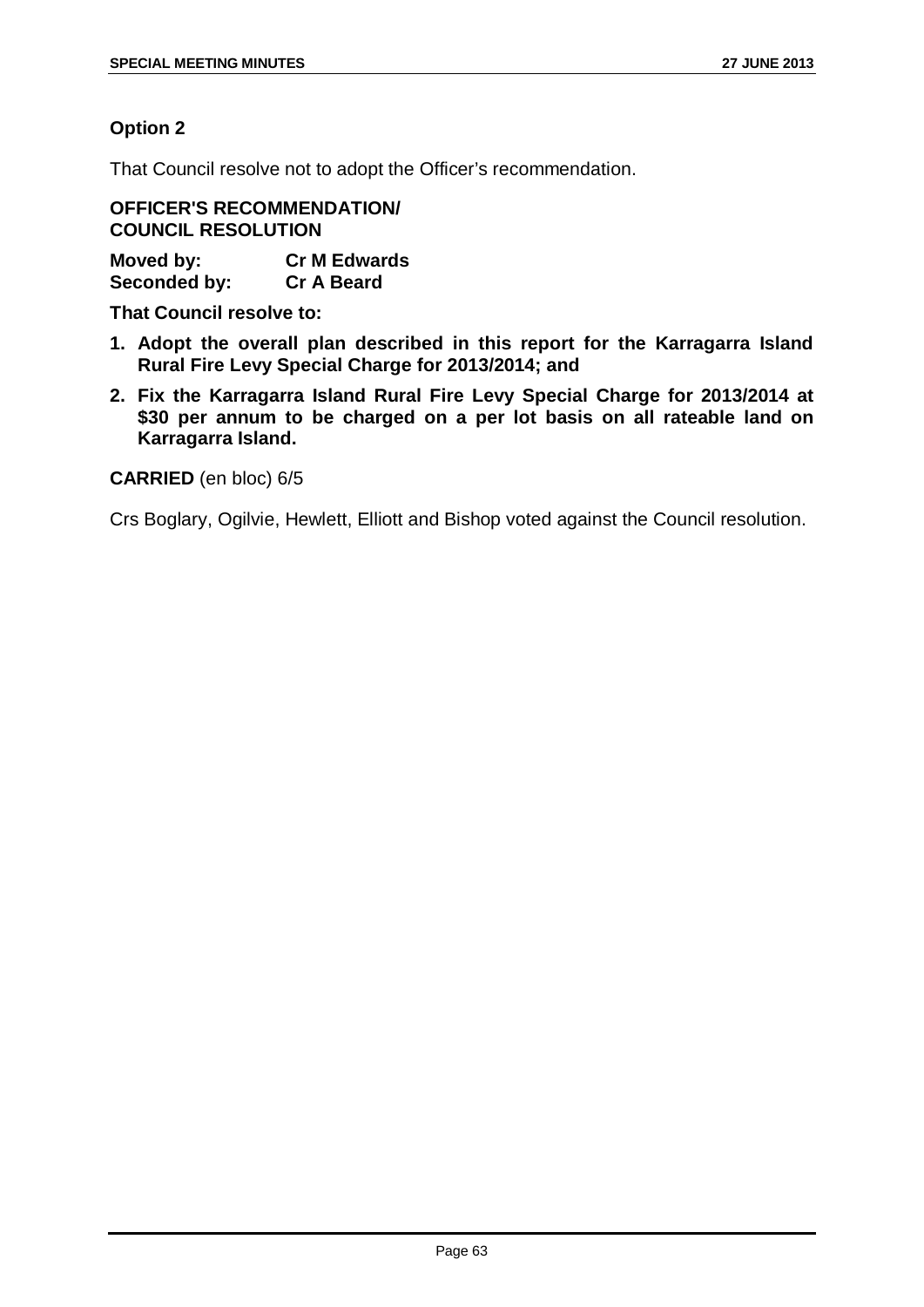| 5.3.13 OVERALL PLAN - LAMB ISLAND RURAL FIRE LEVY SPECIAL CHARGE<br>2013-2014 |                                                                           |
|-------------------------------------------------------------------------------|---------------------------------------------------------------------------|
| <b>Dataworks Filename:</b>                                                    | <b>FM Corporate Budget</b>                                                |
| <b>Attachment:</b>                                                            | <b>Rural Fire Brigade Budgets</b>                                         |
| <b>Authorising Officer:</b>                                                   | <b>Bill Lyon</b><br><b>Chief Executive Officer</b>                        |
| <b>Responsible Officer:</b>                                                   | <b>Gavin Holdway</b><br><b>Chief Financial Officer</b>                    |
| <b>Author:</b>                                                                | <b>Noela Barton</b><br><b>Service Manager Revenue and Cash Management</b> |

#### **PURPOSE**

To submit to Council for adoption the Lamb Island Rural Fire Levy Special Charge overall plan for the 2013-2014 financial year.

#### **BACKGROUND**

Council has in previous financial years contributed to the Southern Moreton Bay Islands rural fire brigades through the raising of revenue from a Rural Fire Levy Special charge.

It is the practice of Council to adopt on an annual basis an overall plan for each rural fire brigade that covers a 12 month period. However, an overall plan will not be adopted for the Russell Island Rural Fire Brigade for 2013-2014 as the request for funding from the levying of a special charge is nil as they have ample funding to cover their total operating costs for 2013-2014.

## **OVERALL PLAN**

The Rural Fire Service is provided in areas where there is no urban fire service and is fully staffed by volunteers from the community.

The Lamb Island Rural Fire Levy Special Charge is levied to contribute funding to the service, facilities and activities provided by the Lamb Island Rural Fire Brigade. The Special Charge is set in consultation with the Queensland Fire and Rescue Service (QFRS) Rural Operations Area Director for the Redlands district area and is considered in relevance to the annual budget 2013/2014, which is attached.

The rateable land over which the Lamb Island Rural Fire Levy Special Charge is levied is described as all rateable land on Lamb Island (Benefited Land). That land obtains a special benefit from the provision of the service, facilities and activities because the special charge provides for a fire service on the island that is occupied by the Benefited Land.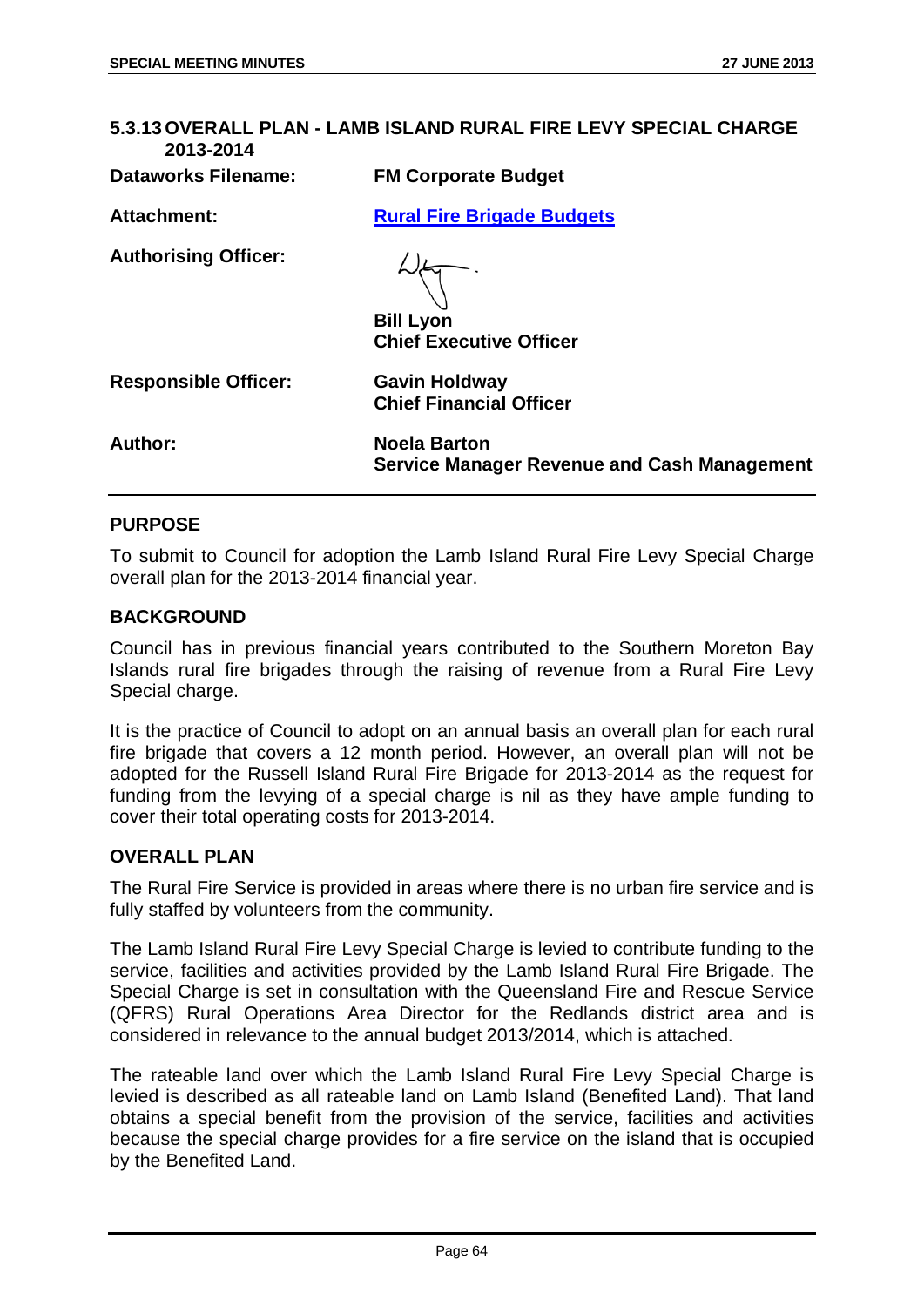The Brigade has approximately \$19,000 in funds held and have budgeted for total operating costs of \$26,500 in 2013/2014.

For 2013/2014 the Brigade requests a levy of \$10 per annum which is supported by the QFRS.

The charge of \$10.00 will be levied on a quarterly basis in the months of July, October, January and April and charged on a per lot basis on all rateable land on Lamb Island.

Based on the current property data held in the Rating system Council officers estimate the amount to be raised by the levy and therefore the estimated cost of the overall plan for 2013/2014 as \$7,610.

The estimated time for implementing the overall plan is 1 year, ending on 30 June 2014.

## **STRATEGIC IMPLICATIONS**

## **Legislative Requirements**

Under section 128A of the Fire and Rescue Service Act 1990 local government may make and levy special rates and charges and contribute the amounts raised to the rural fire brigades.

Under section 91 of the *Local Government Act 2009* Council has the power to levy rates and charges on land and for a service, facility or activity that is supplied or undertaken by the local government or by someone on behalf of the local government.

Under section 94(1) a local government may decide to levy a special rate or charge.

Section 94(2) of the *Local Government Regulation 2012* requires that where a local government decides to levy special rates or charges the resolution must identify the land to which the special rates or charges apply and the overall plan for the service, facility or activity.

Under section 94(6) of the *Local Government Regulation 2012* if an overall plan is for no more than 1 year it negates the need to also adopt an Annual Implementation Plan.

Section 96 of the *Local Government Regulation 2012* requires if an overall plan is implemented and not all the funds levied are spent by the end of the overall plan the funds must be paid back to the current owners of the land on which the special rates or charges were levied as soon as practicable. There is no requirement to return any unspent charges from the previous Rural Fire Levy Special Charge, provided Council has discharged its duty by providing the revenue raised to each fire brigade in each financial year they were imposed. Council discharges its duty for the time limit for carrying out the overall plan by monthly payment of all revenue received from the special charge to the Lamb Island Rural Fire Brigade.

## **Risk Management**

Council annually reviews special charges during the budget process. For 2013/2014 Council has established a position that it will support the Lamb Island Rural Fire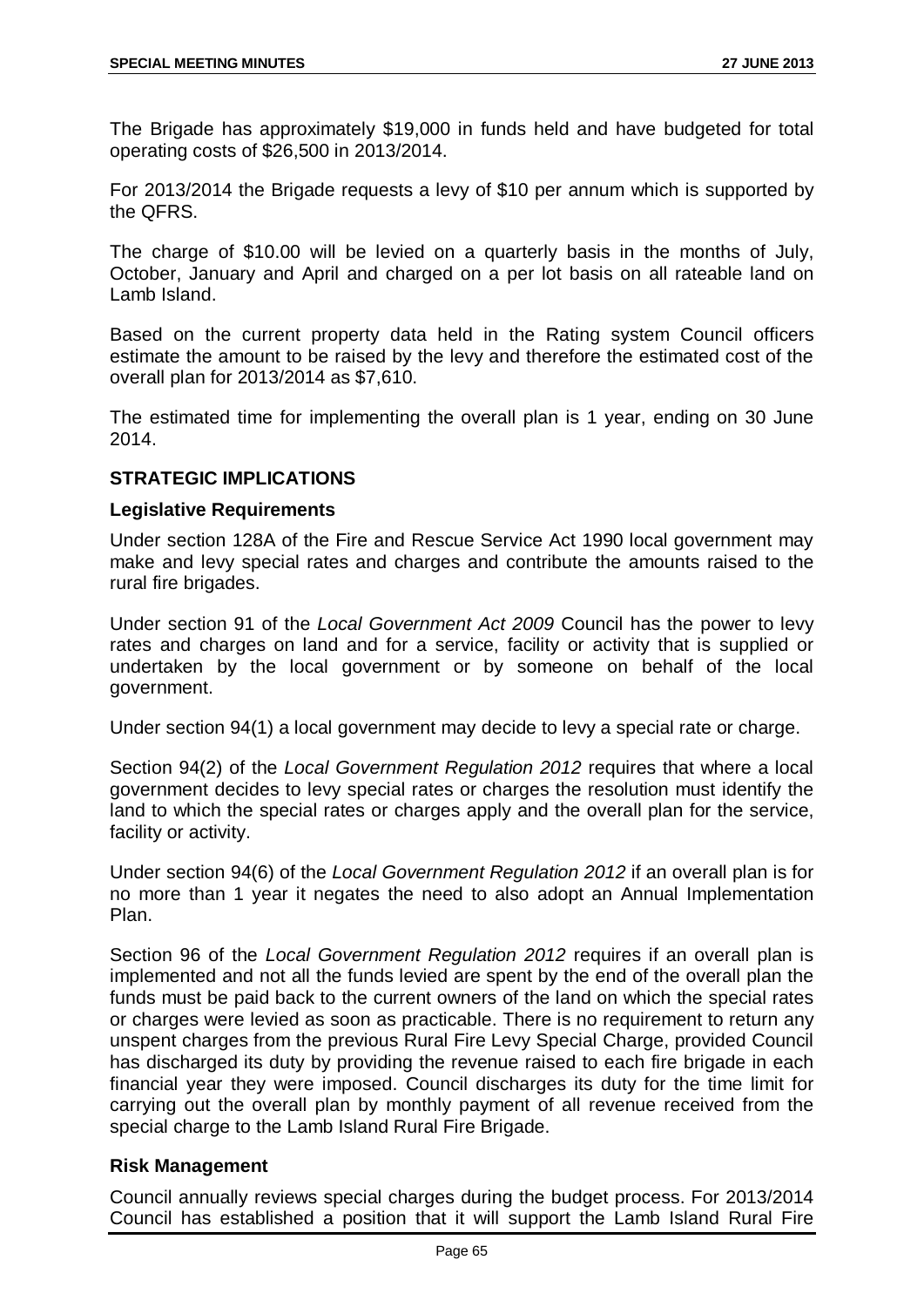brigade by raising revenue through a special charge in order for the Brigade to continue to provide an essential service to the local community.

#### **Financial**

The levy proposed for 2013/2014 is in response to the budget prepared by the Lamb Island Rural Fire Service Brigade which is completed in consultation with the Area Director Rural Operations QFRS.

## **People**

Nil impact expected.

#### **Environmental**

The levy supports the Lamb Island Rural Fire Brigade to provide an essential service to their local community. The activities undertaken by the Brigade include responding to the outbreak of fires within their local area and in surrounding areas in support of other rural fire brigades and emergency service workers. They work in conjunction with Rural Operations staff from the QFRS undertaking a range of planning and preparation activities throughout the year to ensure communities are prepared for the fire season, which includes hazard reduction burns. They control the use of fire by providing authorised Fire Wardens to manage permits to light fires. Brigade members also engage in delivering community education and awareness on fire behaviour and prevention.

## **Social**

Nil impact expected.

#### **Alignment with Council's Policy and Plans**

This report has a relationship with the following items of the Corporate Plan:

#### **9. An efficient and effective organisation**

Council is well respected and seen as an excellent organisation which manages resources in an efficient and effective way.

#### **CONSULTATION**

The Overall Plan for the Lamb Island Rural Fire Levy for 2013/2014 is put forward for adoption after consultation with the Area Director Rural Operations QFRS, Councillors, Chief Executive Officer and the Chief Financial Officer.

## **OPTIONS**

#### **Option 1**

That Council resolve to:

- 1. Adopt the overall plan described in this report for the Lamb Island Rural Fire Levy Special Charge for 2013/2014; and
- 2. Fix the Lamb Island Rural Fire Levy Special Charge for 2013/2014 at \$10 per annum to be charged on a per lot basis on all rateable land on Lamb Island.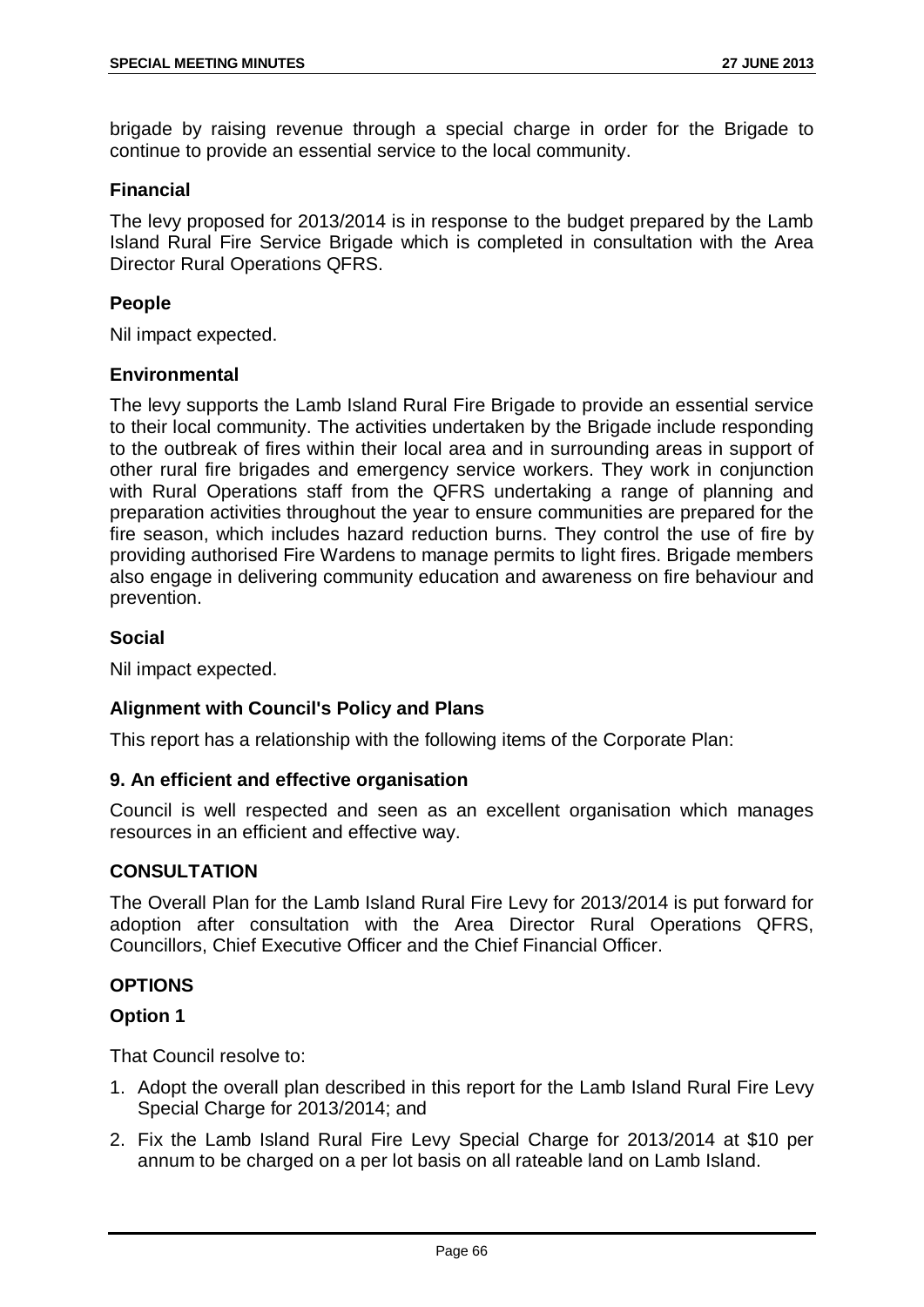## **Option 2**

That Council resolve not to adopt the Officer's recommendation.

**OFFICER'S RECOMMENDATION/ COUNCIL RESOLUTION**

**Moved by: Cr M Edwards Seconded by:** 

**That Council resolve to:**

- **1. Adopt the overall plan described in this report for the Lamb Island Rural Fire Levy Special Charge for 2013/2014; and**
- **2. Fix the Lamb Island Rural Fire Levy Special Charge for 2013/2014 at \$10 per annum to be charged on a per lot basis on all rateable land on Lamb Island.**

#### **CARRIED** (en bloc) 6/5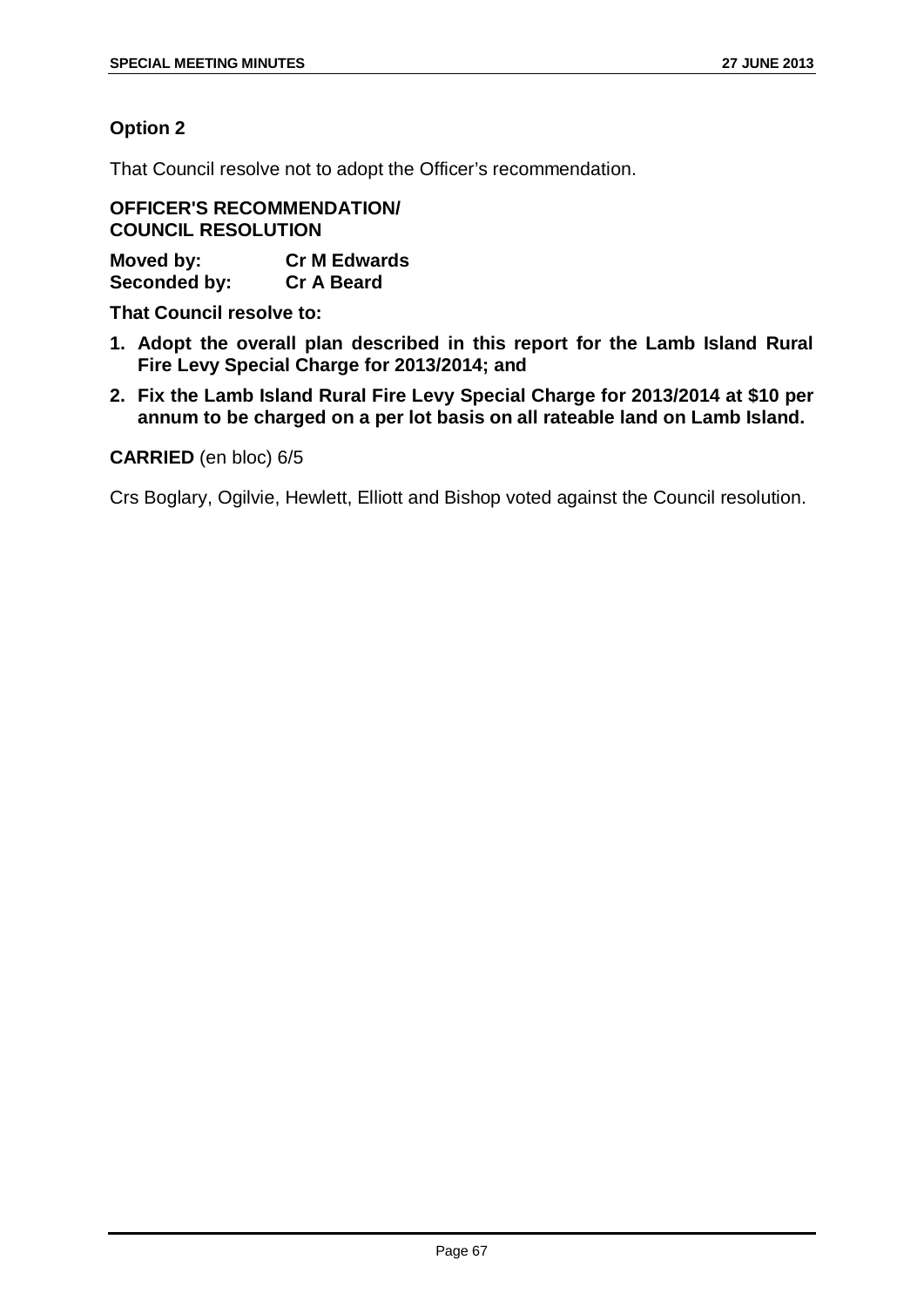## **5.3.14 OVERALL PLAN - MACLEAY AND PERULPA ISLANDS RURAL FIRE LEVY SPECIAL CHARGE 2013-2014**

| <b>Dataworks Filename:</b>  | <b>FM Corporate Budget</b>                                                |
|-----------------------------|---------------------------------------------------------------------------|
| <b>Attachment:</b>          | <b>Rural Fire Brigade Budgets</b>                                         |
| <b>Authorising Officer:</b> | <b>Bill Lyon</b><br><b>Chief Executive Officer</b>                        |
| <b>Responsible Officer:</b> | <b>Gavin Holdway</b><br><b>Chief Financial Officer</b>                    |
| Author:                     | <b>Noela Barton</b><br><b>Service Manager Revenue and Cash Management</b> |

## **PURPOSE**

To submit to Council for adoption the Macleay and Perulpa Islands Rural Fire Levy Special Charge overall plan for the 2013-2014 financial year.

#### **BACKGROUND**

Council has in previous financial years contributed to the Southern Moreton Bay Islands rural fire brigades through the raising of revenue from a Rural Fire Levy Special charge.

It is the practice of Council to adopt on an annual basis an overall plan for each rural fire brigade that covers a 12 month period. However, an overall plan will not be adopted for the Russell Island Rural Fire Brigade for 2013-2014 as the request for funding from the levying of a special charge is nil as they have ample funding to cover their total operating costs for 2013-2014.

## **OVERALL PLAN**

The Rural Fire Service is provided in areas where there is no urban fire service and is fully staffed by volunteers from the community.

The Macleay and Perulpa Islands Rural Fire Levy Special Charge is levied to contribute funding to the service, facilities and activities provided by the Macleay Island Rural Fire Brigade. The Special Charge is set in consultation with the Queensland Fire and Rescue Service (QFRS) Rural Operations Area Director for the Redlands district area and is considered in relevance to the annual budget 2013/2014, which is attached.

The rateable land over which the Macleay and Perulpa Islands Rural fire Levy Special Charge is levied is described as all rateable land on the Macleay and Perulpa Islands (Benefited Land). That land obtains a special benefit from the provision of the service, facilities and activities because the special charge provides for a fire service on the islands that is occupied by the Benefited Land.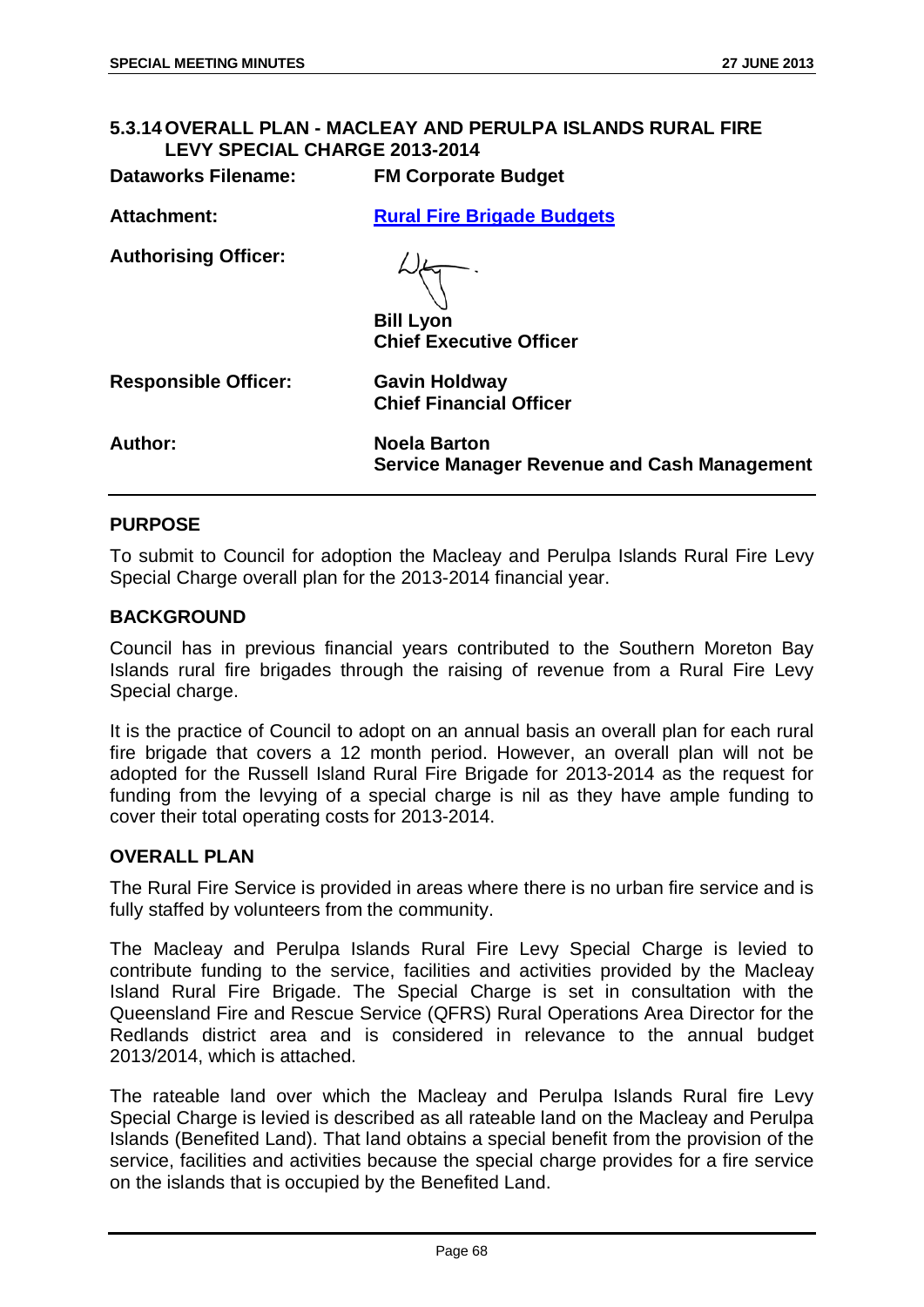The Brigade has approximately \$70,000 in funds held and have budgeted for total operating costs of \$95,000 in 2013/2014.

For 2013/2014 the Brigade requests a levy of \$10 per annum which is supported by the QFRS.

The charge of \$10.00 will be levied on a quarterly basis in the months of July, October, January and April and charged on a per lot basis on all rateable land on Macleay and Perulpa Islands.

Based on the current property data held in the Rating system Council officers estimate the amount to be raised by the levy and therefore the estimated cost of the overall plan for 2013/2014 as \$37,520.

The estimated time for implementing the overall plan is 1 year, ending on 30 June 2014.

## **STRATEGIC IMPLICATIONS**

## **Legislative Requirements**

Under section 128A of the *Fire and Rescue Service Act 1990* local government may make and levy special rates and charges and contribute the amounts raised to the rural fire brigades.

Under section 91 of the *Local Government Act 2009* Council has the power to levy rates and charges on land and for a service, facility or activity that is supplied or undertaken by the local government or by someone on behalf of the local government.

Under section 94(1) a local government may decide to levy a special rate or charge.

Section 94(2) of the *Local Government Regulation 2012* requires that where a local government decides to levy special rates or charges the resolution must identify the land to which the special rates or charges apply and the overall plan for the service, facility or activity.

Under section 94(6) of the *Local Government Regulation 2012* if an overall plan is for no more than 1 year it negates the need to also adopt an Annual Implementation Plan.

Section 96 of the *Local Government Regulation 2012* requires if an overall plan is implemented and not all the funds levied are spent by the end of the overall plan the funds must be paid back to the current owners of the land on which the special rates or charges were levied as soon as practicable. There is no requirement to return any unspent charges from the previous Rural Fire Levy Special Charge, provided Council has discharged its duty by providing the revenue raised to each fire brigade in each financial year they were imposed. Council discharges its duty for the time limit for carrying out the overall plan by monthly payment of all revenue received from the special charge to the Macleay Island Rural Fire Brigade.

## **Risk Management**

Council annually reviews special charges during the budget process. For 2013/2014 Council has established a position that it will support the Macleay Island Rural Fire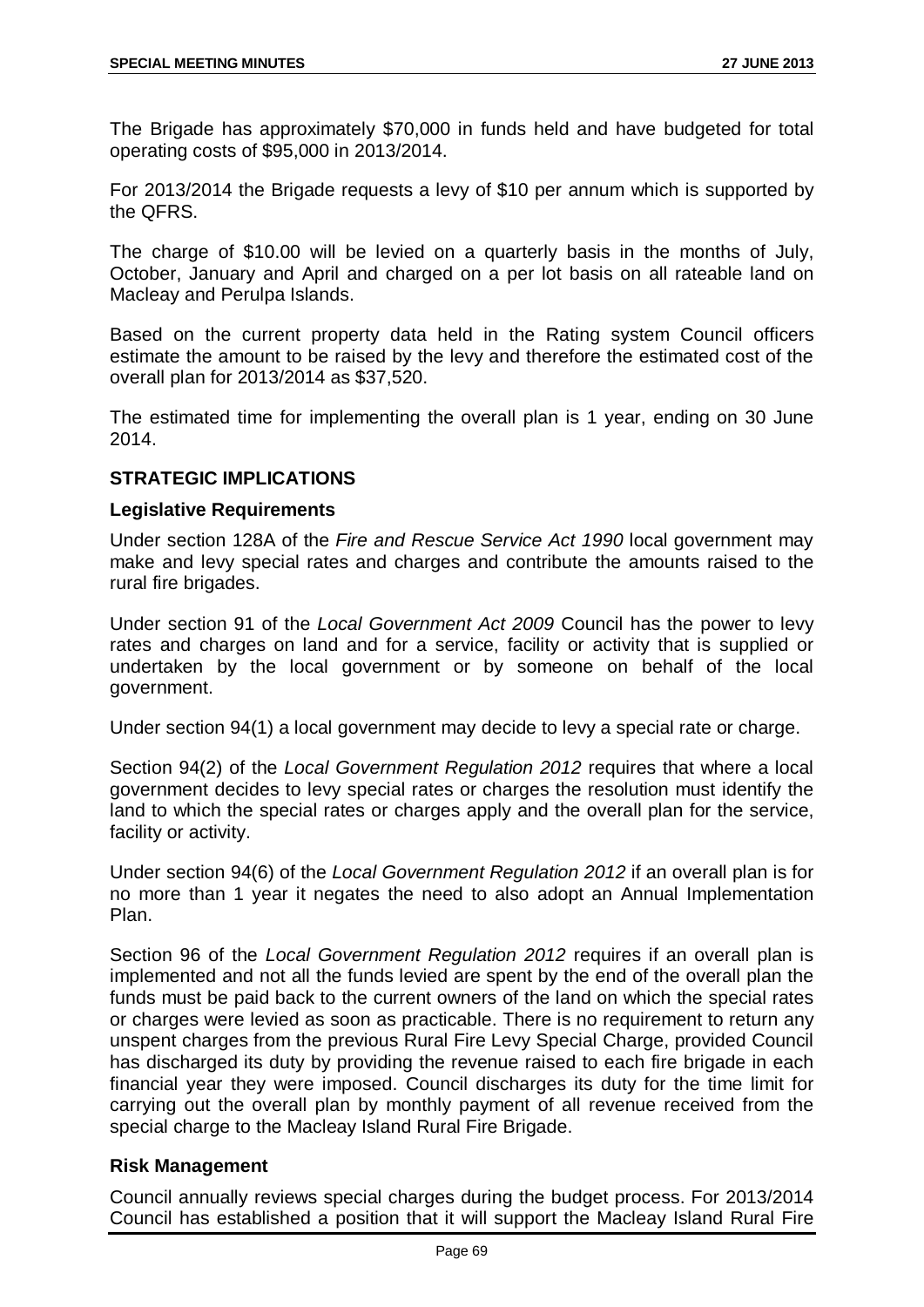brigade by raising revenue through a special charge in order for the Brigade to continue to provide an essential service to the local community.

## **Financial**

The levy proposed for 2013/2014 is in response to the budget prepared by the Macleay Island Rural Fire Service Brigade that is completed in consultation with the Area Director Rural Operations QFRS.

## **People**

Nil impact expected.

#### **Environmental**

The levy supports the Macleay Island Rural Fire Brigade to provide an essential service to the local community. The activities undertaken by the Brigade include responding to the outbreak of fires within their local area and in surrounding areas in support of other rural fire brigades and emergency service workers. They work in conjunction with Rural Operations staff from the QFRS undertaking a range of planning and preparation activities throughout the year to ensure communities are prepared for the fire season, which includes hazard reduction burns. They control the use of fire by providing authorised Fire Wardens to manage permits to light fires. Brigade members also engage in delivering community education and awareness on fire behaviour and prevention.

## **Social**

Nil impact expected.

## **Alignment with Council's Policy and Plans**

This report has a relationship with the following items of the Corporate Plan:

#### **9. An efficient and effective organisation**

Council is well respected and seen as an excellent organisation which manages resources in an efficient and effective way.

#### **CONSULTATION**

The Overall Plan for the Macleay and Perulpa Islands Rural Fire Levy for 2013/2014 is put forward for adoption after consultation with the Area Director Rural Operations QFRS, Councillors, Chief Executive Officer and the Chief Financial Officer.

#### **OPTIONS**

## **Option 1**

That Council resolve to:

- 1. Adopt the overall plan described in this report for the Macleay and Perulpa Islands Rural Fire Levy Special Charge for 2013/2014; and
- 2. Fix the Macleay and Perulpa Islands Rural Fire Levy Special Charge for 2013/2014 at \$10 per annum to be charged on a per lot basis on all rateable land on Macleay and Perulpa Islands.